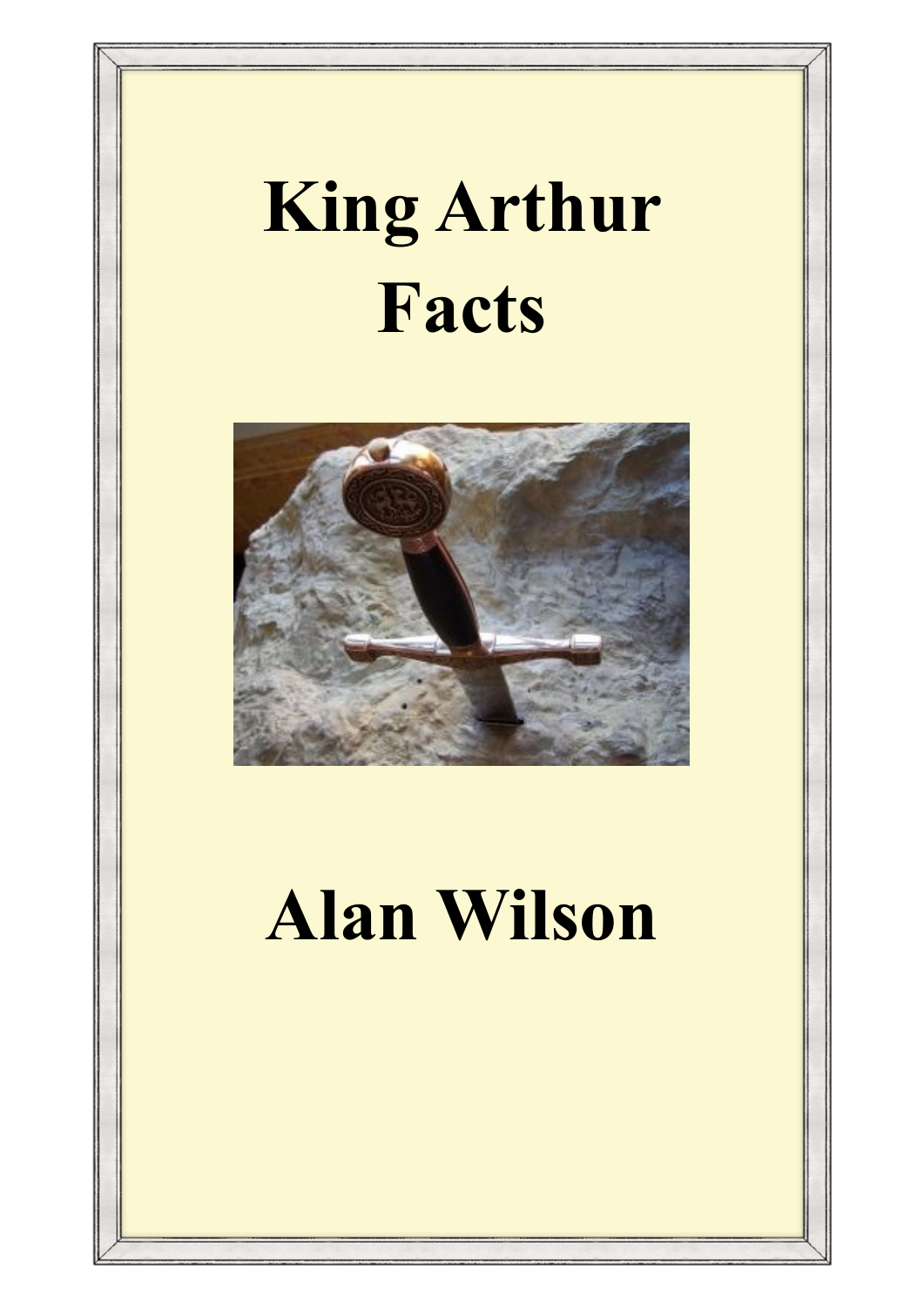#### **King Arthur – Academic Misdating Alan Wilson**

A major source of historical information is in the Welsh Annals. This information is set out in the form of brief notations of major events listed by the years. We get Year 1, then Year 2, then Year 3, and so on and on. The problem is simply one of "when was year one". This has been dealt with in typical academic incompetence or more likely political deviousness deliberately designed to obscure and confuse.

A famous letter was sent from Britain to Gaul and the time of this Communication was crucial to setting the date of Year 1 of the Welsh Annals. The letter was sent to Agitius according to Gildas, and to Aganypys or Aganipus in the Khumric Welsh Histories. There is in fact only one candidate for the recipient of this letter, and it would be hard to mistake him.

The English academics who are quite plainly Roman mad and talk incessantly of amazing, marvellous, wonderful, admirable, Romans and so on, have alleged that the letter was sent from Britain to Gaul and to the hated Romans and that it was addressed to the Hun general Aetius. This then allows the wrong date of around 440 or 444 AD to be set for Year 1 of the Welsh Annals. Once again a child can see that AG and not AE begin the name in the British records, and that the obvious recipient of the letter was Aegidius Afranius Flavius Syagrius the King of the Seven Cities, and ruler of most of Gaul in the era around 465 -485. He was also elected as King of the Franks for eight years when the Frank King was deposed for constantly abusing the wives of his noblemen.

Once the powerful Aegidius Afranius Flavius Syagrius is identified as the person to whom the letter was sent then the start date of the Welsh Annals is corrected to c AD 473. The result of this is to eliminate all the mass of muddles and confusions that bedevil and deface our ancient British history up until around 700 BC and sometimes long after that. The immediate effect is to transfer the Battle of Baedan from an impossible AD AD 517 to a very credible 551, and the catastrophic Battle of Camlann is corrected to around AD 569, and all this makes perfect historical sense.

It has to be understood that Christianity arrived in Britain in AD 37, and the early Christians were of different opinions regarding the nature of Jesus the Nazarene. One very large group thought that Jesus was a man when he was born, lived, and died. A second large number thought that he was born and lived as a man, but he became one with god when he died. The third group thought that he was born and lived as one with God and became united so when he died. This means that "the Incarnation" of Jesus the Nazarene was believed by the British to be when he died and the Romans believed the "the Incarnation" dated from when he was born. This is important because the only date given in the Bruts of England is that "King Arthur (meaning II) died 546 years after the Incarnation of the Lord". To the Roman Church and therefore to the English this would mean AD 546. To the Khumric Welsh this would mean  $546 + 33 = AD 579$ . This is the correct date for the death of King Arthur II, and all ancient British History is then correct.

Various previous misunderstood dates become correct. One example Maelgwn became King of Gwynedd (North West Wales) 169 years after Owain Ffindu. This Owain Ffindu (Blackbeard) was a brother of King Arthur I who died fighting the Irish in AD 434, and Maelgwn became King of Gwynedd when Arthur II died in AD 579. There are several other dates of this order in the Nennius Histories and they can all be now shown to be very accurate. Owain Ffindu is still buried in his grave mound at Llanhileth in Gwent alongside a church of St Illtyd a first cousin of Arthur II.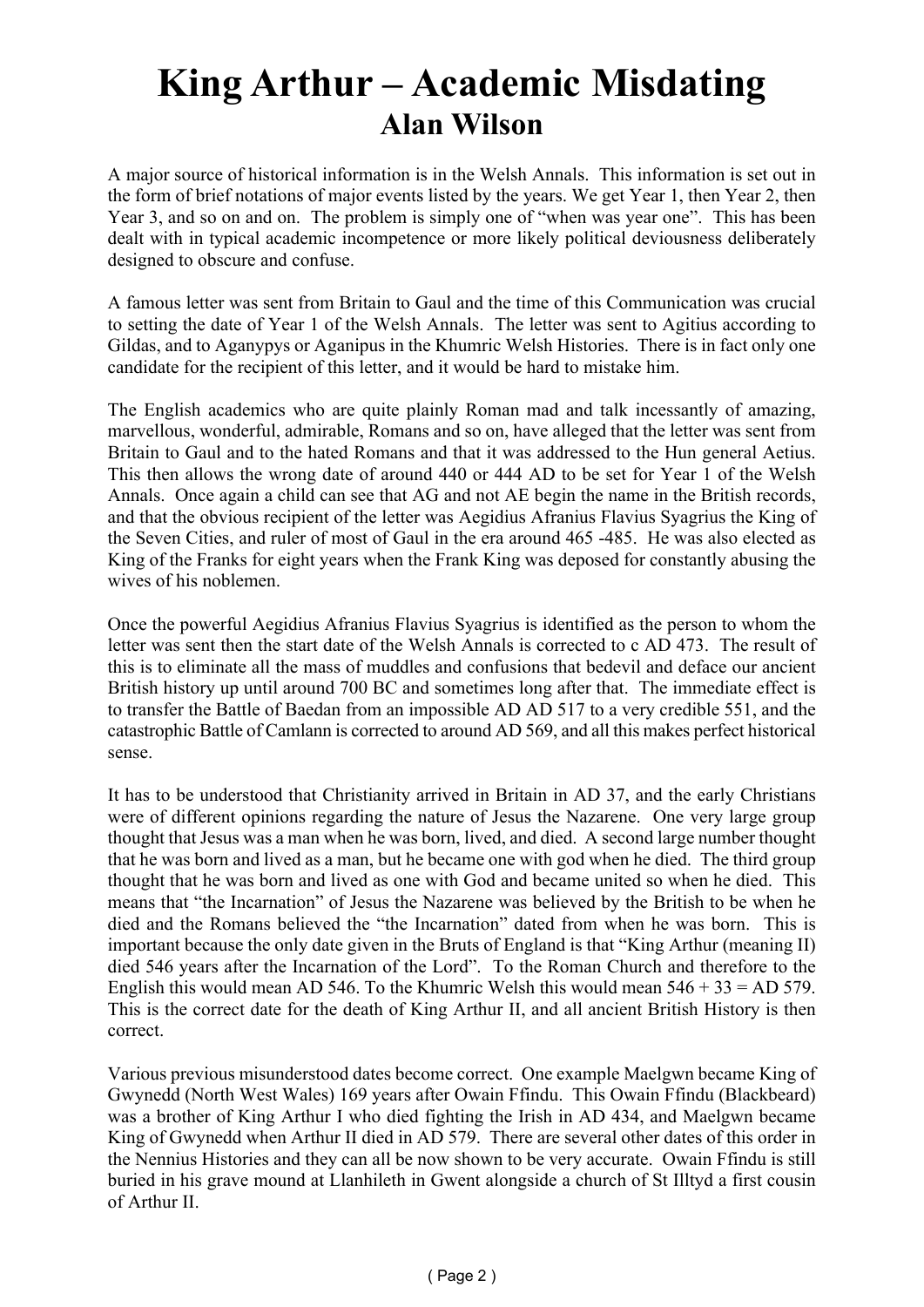All that is required is a little attention to detail and it is necessary for English Historians to show more respect for the Khumric Welsh nation and the records. There are very few mysteries.

#### Date Problem

The problem of the Welsh Annals however was that no dates as we might recognise them are given.

All we have is a Listing of Years and major events in those Years. So the Annals begin with Year 1, Year 2, Year 3, and so on. This means that it is vitally important to try to fix Year 1, to establish the chronology. This was done by trying to date a much discussed letter sent from Britain to a powerful ruler in Gaul in the 5th Century. In fact several statements made in the Gildas Manuscript cast great doubt upon its authenticity as a Sixth Century document. At best it has been much tampered with.

Although the Gildas text names the ruler as Agitus, which is obviously the powerful King Aegidius in northern Gaul, the English academic choice is instead, predictably and absurdly, the Roman Aetius. This selection of Roman Hun general Aetius, by the anti-British and pro-Roman, pro-Anglo Saxon academics, rather than the obvious Aegidius, who was King of all the Franks for eight years, is all the more peculiar as both the Brut Tyssilio and the Brut Gruffydd ap Arthur name the ruler in Gaul, who was the recipient of the letter, as Aganypus, Acanypys and Agitus, which is undoubtedly Aegidius, and nothing like Aetius.

These British-Khumric texts pre-date the much vaunted Gildas Text, which is only an alleged Fourteenth Century copy, and therefore they should be accorded more weight. The matter is important because a letter sent to Aetius would have to be sent around AD 440-444, and a letter sent to Aegidius would be sent around AD 479. If the sending of this letter influenced the setting of Year 1 of the Welsh Annals, then every subsequent dating could be some 35 years out.

By the academics wrongly choosing Aetius over Aegidius they have misdated Year 1 of the Welsh Annals to around AD 440-444, instead of the correct date of around AD 479. This obvious error then distorts all subsequent British History by around 35 years, and the dates of Arthur II are mangled 35 years too soon, and the great battles of Baedan and Camlann Valley are reduced to phantoms fought 35 years too early, and so on. Chaos results and all British 5th and 6th Century history is totally distorted.

The letter was sent to the friendly Aegidius Afranius Flavius Syagrius from Britain around AD 479, and no British regional king in the west midlands would ever have written to their Roman ENEMY Aetius around AD 444. Flavius Afranius Syagrius Aegidius was King of the Seven Cities of Northern Gaul, and for eight years he was elected King of the Franks in place of the dissolute Frank King Childeric, who had outraged his subjects by wantonly seducing their daughters. The reign of Aegidius over the Franks was from c AD 457-465, and Aegidius remained as King of the Seven Cities until his death around AD 480. King Aegidius was succeeded briefly by Duke Victorius, and then by his own son Syagrius, who went on to become the comic Romance figure of "Sir Sagremore the Foolish".

#### **3 Ancient Graves**

Archaeologists are frequently referred to as "grave robbing rag and bone men" but a great deal of what we know of the past results from this grave robbing of the ancient dead. This then raises a question in Britain as there has been a near total neglect of the organized identification of the ancient royal graves. It is a fact that seeking out and examining the tombs of the ancient Kings of Britain is an embarrassment to the London regime, and this has become ever more obvious since these British Historical researches began in 1976.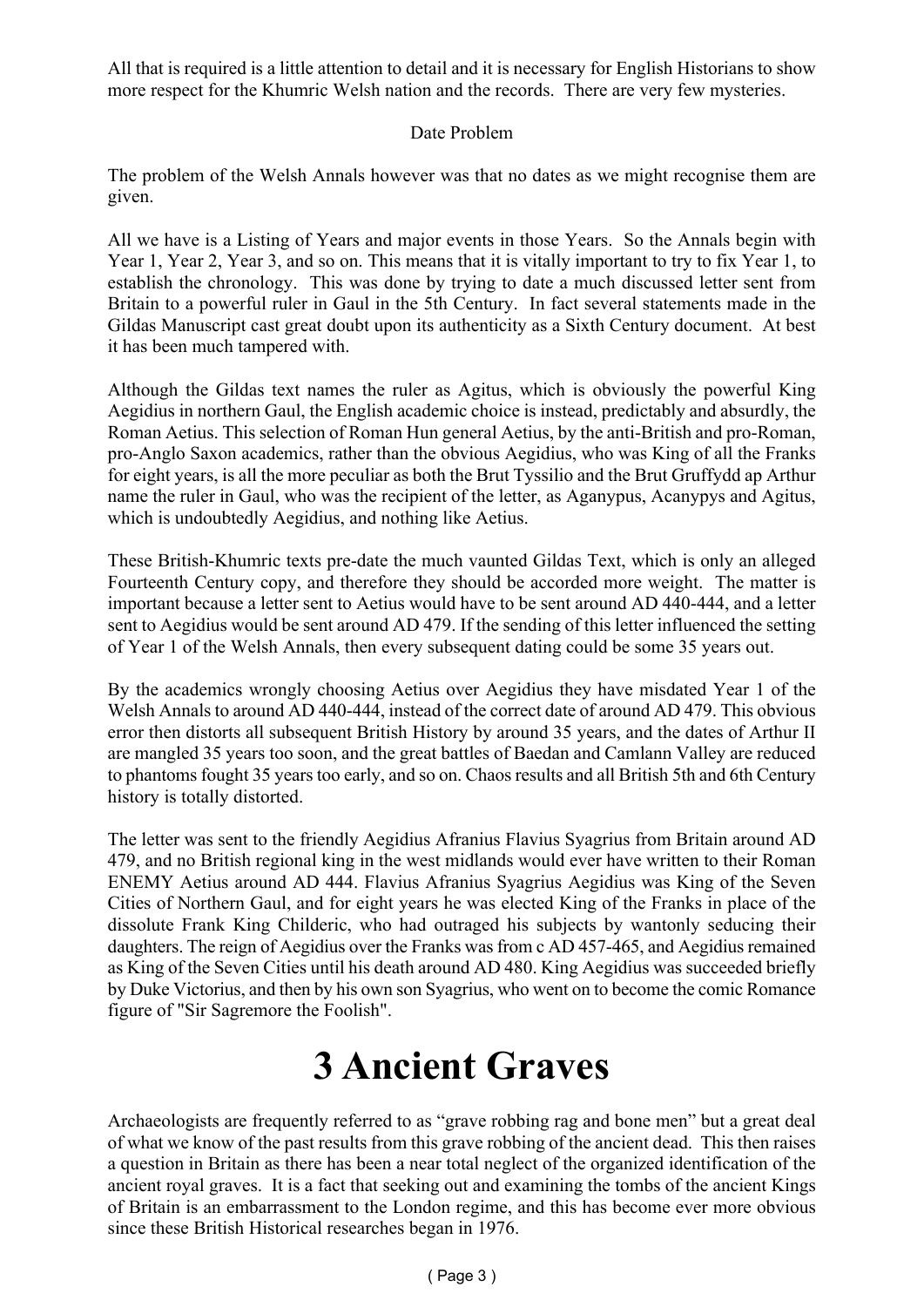If we look at the ancient 'Songs of the Graves' we find that this old poem contains clear place references to some 25 tombs of the illustrious dead of the British. There are also numbers of other references scattered through the ancient epic poems and records detailing precisely where the famous royal dead are buried. It remains extraordinary that what passes for academic research in Britain completely ignores the entire existence of the ancient royal families of the British nation. This may well be because the senior ancient royal family resided in South East Wales on the north banks of the Severn and not in South East England on the banks of the Thames.

The outstanding example is where King Arthur II principal ally the Prince Geraint was mortally wounded in the D-Day style battle in the surf on Llongborth Beach. Geraint was mortally wounded and a message was sent to fetch a coffin for him from Brittany. When Geraint died he was presumably buried in a stone coffin. Just over thee miles inland from Llongborth Beach is Bedd Geraint Farm, and this is Grave of Geraint Farm complete with its large grave mound. The importance of this, plus other standing stones and fields in the area with significant names, is that it contributes greatly to the truth of King Arthur II's existence and the accuracy of the records.

King Tewdrig-Theoderic the grandfather of King Arthur II is obviously the Natanleod and the foremost King of the British who was killed in a battle with the Saxons at a river ford. Anglo Saxon Chronicle AD 508. The same story in much greater detail is in the Llandaff cathedral Charters where King Tewdrig resigned the throne to his son Meurig-Maurice and went to live at Tintern on the river Wye. The Saxons made a raid across the river, and the retired old King gathered the locals together and blocked the ford across the river. This prevented the Saxons from escaping as King Maurice raced to intercept them. In the desperate fighting Theoderic was wounded on his head. He was placed in a cart and he wished to be buried on Echni Island (Flat Holm) in Cardiff Bay. He died at the well at Mathern and so they buried him there in a stone coffin and built a church over him. He has been excavated twice in 1617 and in1881, and his skull has a large wound. As it is possible to find Arthur II's grandfather the question has to be "what is so difficult in finding King Arthur II? Why not find a lot of the others?

This is one of the projects that occupied Alan Wilson and Baram Blackett over the years. Arthur I was easy as the twelve ancient place references to his tomb are straightforward. The great scraped out ditch is Offa's Dyke, the great road is Watling Street, Gwrtheyrn Strata, and so on and the great ancient cemetery of the British where multitudes of the illustrious of the British are buried is simple. Arthur II has the best recorded funeral in British ancient history, and the only problem is the Government and the academic "traffic cops" with their No Entry signs. King Arthur's father King Meurig-Maurice is the Utherpendragon buried in the giant circle at Caer Caradoc. There is a giant boat shaped 'circle' at Caer Caradoc and there is a 130 foot by 32 feet burial mound inside this giant 'circle'. Caer Caradoc remains Caer Caradoc and it is not Stonehenge that the quite lunatic ideas in England proposed. Other royal and illustrious tombs were located and it is abundantly clear that this accurate Research is a huge embarrassment to the London Establishment. Wilson and Blackett are probably the only researchers to actually search for, and find, the graves of the important ancient British leaders listed in "The Songs of the Graves".

Google Earth Locations.

If below coordinates dont work in Google Earth then use an OS Map Tintern Abbey on site where King Theoderic retired AD 508. 51 41 56 30 N. 2 40 35 77 W. Tintern Ford Area where Theoderic was mortally wounded. 51 41 56 63 N. 2 40 47 38 W. St Twedrig's Well where Theoderic-Tewdrig died. 51 37 01 47 N. 2 41 24 67 W. St Tewdrig's Church where Arthur II's grandfather is buried. 51 36 52 89 N. 2 41 24 51 W Bishop's Palace. 51 36 50 69 N. 2 41 24 01 W. King Maurice – Meurig the son of Tewdrig is in the Giant Circle at Caer Caradoc. King Arthur II son of Maurice is at St Peters Church. King Morgan Mwynfawr son of Arthur II is in Twyn Morgan Mwynfawr.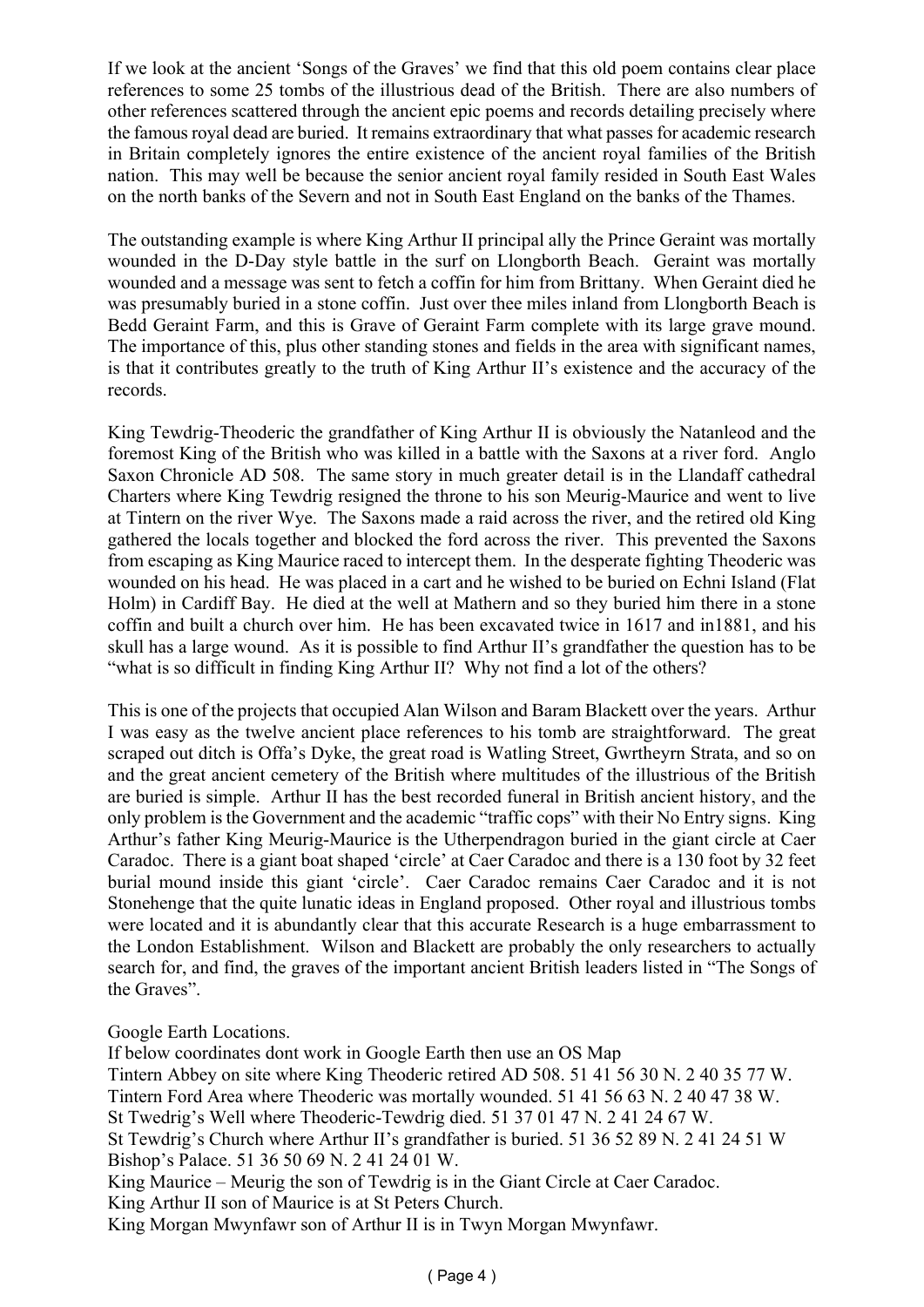#### **4 Arthur I & Arthur II**

Arthur I - born around AD 344 and died around AD 400 - was the eldest son of Emperor Magnus Maximus, the only son of Crispus Nobilis Flavius Caesar, who was the eldest son of the British Emperor Constantine the Great and the British Queen Minerva, who was the eldest son of the Emperor Constantius Chlorus and the British Empress Helen of the Cross. Arthur I was the chief general of Magnus Maximus, and invaded Gaul in AD 383, capturing Paris the stronghold of the Lady St.Genevieve - who becomes Lady Guinevere of the confused Romantic Arthurian tales.

This Arthur - copiously recorded in ancient Manuscript genealogies and known in British Manuscripts as the King of Greece - then defeated the massed armies of the Roman Emperor Gratian at Soissons, and chased him South to Lugdunum (Lyons), where he killed him. The campaigns of this Arthur I through Switzerland and on down through Italy, over to Greece, and up into the Balkans are well known and recorded. He fought two major battles against Theodosius of Constantinople in Illyria = Yugoslavia, where he was greatly outnumbered and finally defeated. Arthur I known to Latins as Andragathius made his way back to Britain in AD 388.

Bruts - Official histories of England - state Arthur would be crowned King of Glamorgan

The second Arthur was of course Arthur II son of King Meurig (Maurice) son of King Tewdrig, and so on back to Brutus. He was a sixth generation direct male line descendant of Arthur I, who was born c AD 503 and died in AD 579. This Arthur II fought the Jutes, Angles, Saxons, and others. He also had trouble over his heirs, and fought the Civil War battles with his nephew Modred ap Llew ap Cynfarch Oer of Llongborth, at Llongborth in Cardigan Bay, and at Camlann in the Camlann Valley below Camlann mountain just 10 miles south of Dollgelly.

Fatefully it was in his time that the Comet debris struck Britain in AD 562, decimating the entire population and rendering much of Britain an uninhabitable great wasteland for between seven to eleven years. Evidence lies around in mountainous quantity. Winston Churchill recognized the dangers of fabricated history when he inserted into his History volumes the reference to King Arthur being from South Wales, indicating Arthur II. As the famous letter from Britain must have been sent to the illustrious Flavius Afranius Syagrius Aegidius, King of the Seven Cities of Northern Gaul, then it must have been sent around AD 474 or later. This would make the actual date given for the Battle of Baedan in the Welsh Annals to be around AD 550 or later.

With Morris giving a totally conjectural AD 495 he casually and ineptly created chaos.

#### **5 A Little Background**

A little background into two of the major players involved in the many problems, attacks, and outright lies we have been forced to endure over the years since the publication of our first book, "Arthur King of Glamorgan & Gwent".

In 1939 Leslie Alcock was a 2nd Lieutenant in the Indian army, and he spent a three weeks leave at Mohenjidaro, where Mortimer Wheeler was excavating the ancient Pakistan city. In 1945 he presented himself at Cardiff University and on the strength of his three weeks vacation at Mohenjidaro he was employed in the Archaeology Department. Needless to say this northern Englishman had no qualification in History or in Archaeology, and knew zero about Wales or its history and heritage. In the 1960's this genius took Cardiff University out of Wales and into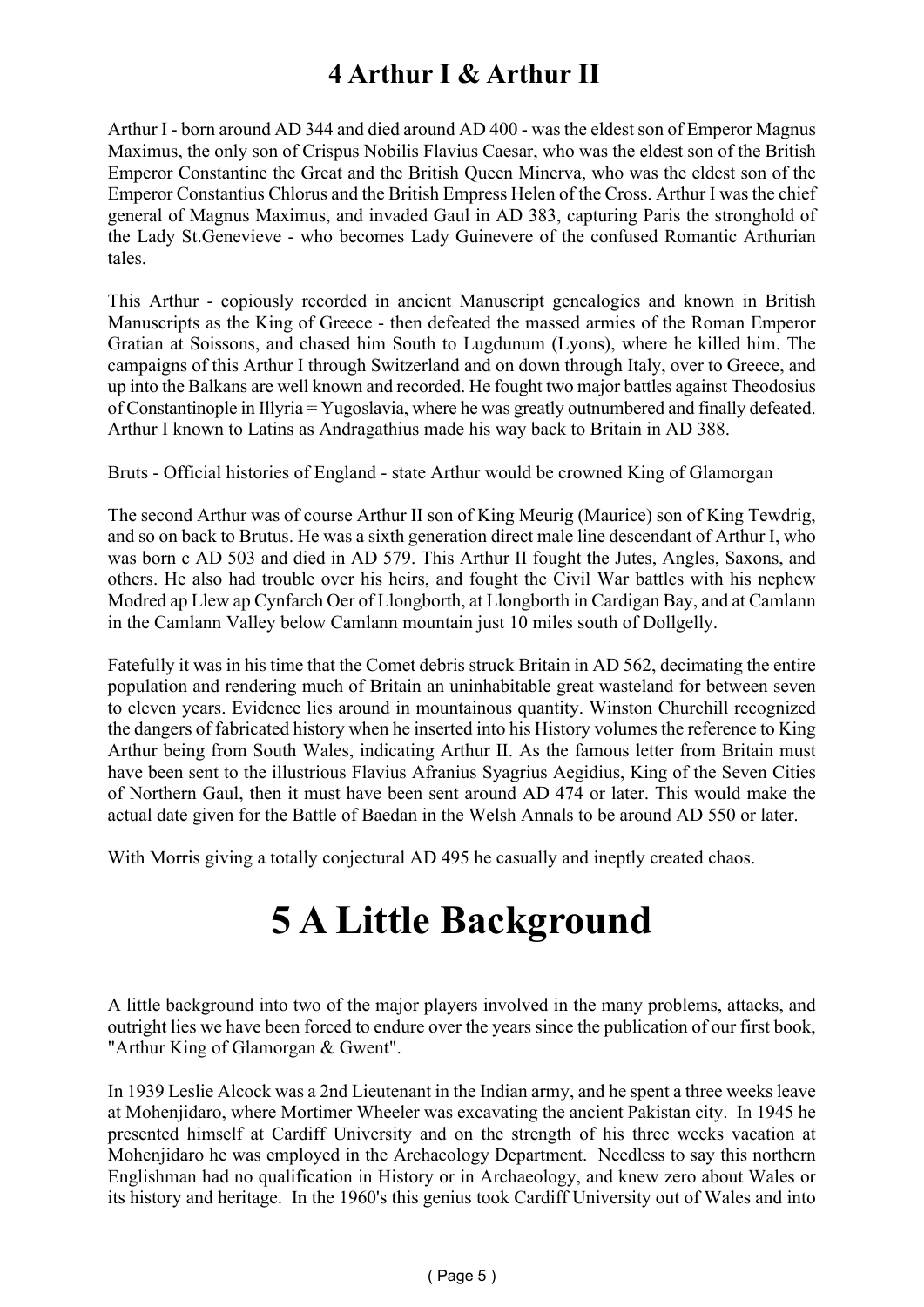England for seven years of excavations at Cadbury Hill in Somerset falsely claiming that Cadbury Hill was King Arthur's "Camelot".

This is strange as Arthur II is provably a Glamorgan King, and the main residence of the Glamorgan Kings was at Caer Melyn (Ca'Melot) also known as Cu-Bwrd – Kibbor to the Normans, and Cu means "mutually together" and Bwrdd means "table". A castle stood on this Castle Field certainly well into the 15th Century and a wedding is recorded as taking place there in AD 1454.

It is utterly ludicrous that an Englishman took the largest Welsh University of Cardiff in Glamorgan over into England for seven years in search of a Glamorgan King whose main residence was in the north perimeter of Cardiff, and whose massively recorded funeral took place in Glamorgan. The Castle Field in North East Cardiff is visible from the upper floors of the building housing the archaeology Department of Cardiff University.

It is hilarious that Leslie Alcock stated in his book "Arthur's Britain" (about which he knew next to nothing) that all the names around Cadbury Hill in Somerset that implied that Cadbury was Camelot were forged and invented by King Henry VIII's Itinerary, one John Leland of Somerset, in AD 1534.

Gareth Dowdell from South Wales, who left school aged 16 with no qualifications, presented himself at English Heritage in London. Not having any qualifications he awarded himself a bogus BA Honours Degree in Archaeology from Southampton University (who have no record of him), and he was sent to work in the West Country. In a period of high unemployment the government threw money at anyone who could provide some form of work and archaeology flourished as cash to pay diggers was available in large amounts.

When English Heritage sent someone to check the sites being funded and the numbers of diggers being paid he found that neither the sites nor the diggers existed.

Well English Heritage called in Scotland Yard and the Police prepared to investigate. Then English Heritage realized that they would get very bad publicity out of this mess, and they asked the Police to stop. This the Police could not do as a criminal offence had been reported. The solution was that English Heritage told a junior clerical worker to burn 1,200 files that were redundant and clogging up the system. This junior person duly burned 1,200 files but he mistakenly burned some of the wrong files, and so if you ask to see the Deeds of the 2000 years old Dover Castle, you will not get to see them (or a few other places as well). So there was no investigation and faces were saved.

This man with the phoney Honours degree then returned to Wales and announced that he had been working for English Heritage and he was immediately welcomed into the rackets in Wales. A typical organization would be an Archaeological "Trust", which is complete misuse of the word. One "Trust", the infamous Glamorgan-Gwent Archaeological "Trust" Company Limited was pulling in over £550,000 a year by 1985 and now in 2008 that would probably be worth around £4 million and there were four "trusts" in Wales. As it must have cost around £1,000 a week to run the dingy office on Swansea Docks, one wonders where the other £10,000 a week went. This "trust" had three university academics and three national museum employees on its board of directors.

Gareth Dowdell was Secretary of this "Trust".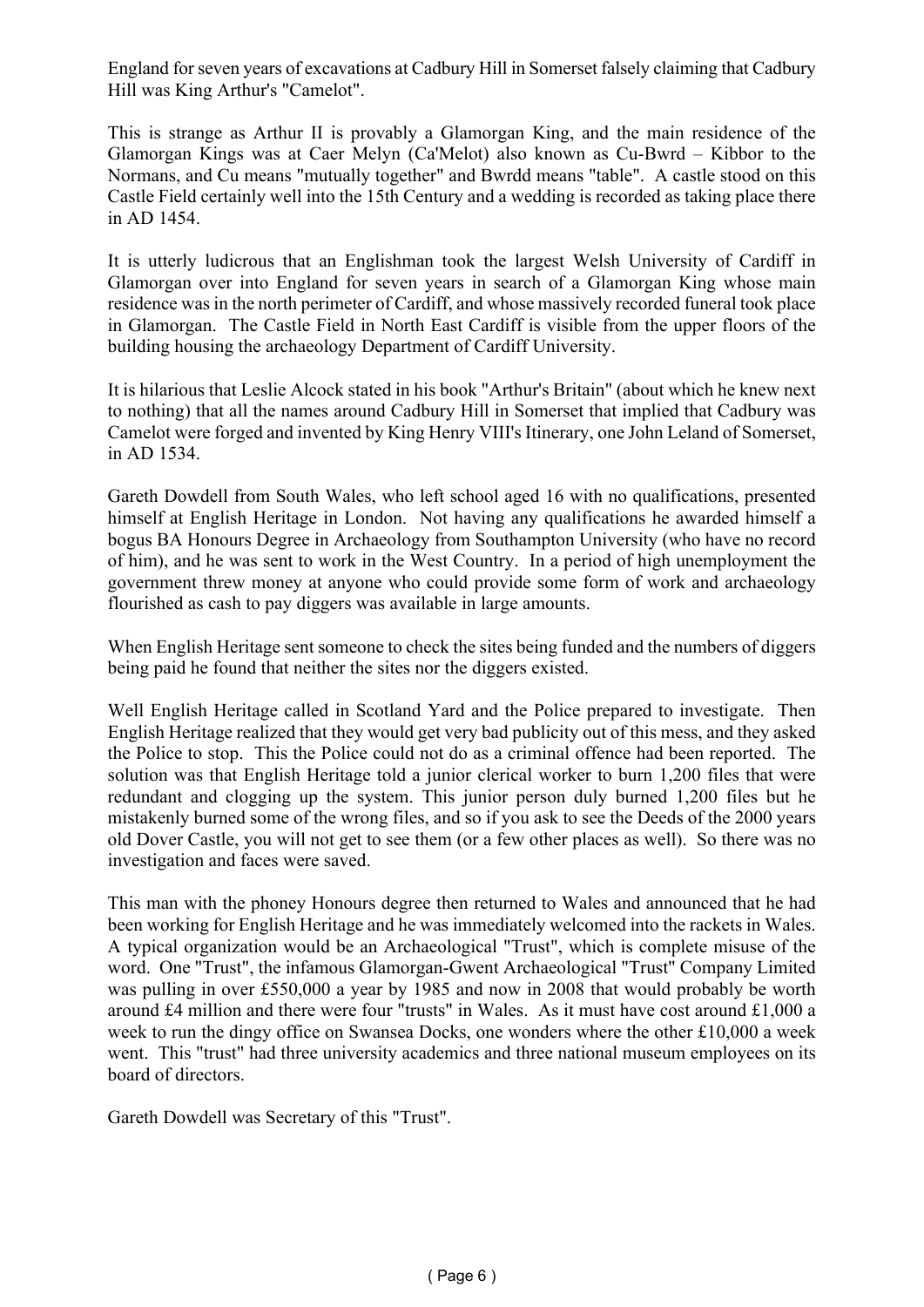# **6 British History In The Records**

The History of the British extends from around 1500 BC to the present day. There is no history of any nation on Planet Earth that has been so disgracefully abused and so completely distorted and mangled as that of the British Nation. The appalling mess that the 3500 years of British national record is now in is a National disgrace.

A major Kingdom of Britain was based in Khumric Wales that was much larger than it is today and the Kings resided in South East Wales and in the Midlands of what is now England. There were at least seventy-eight successive Kings ruling from this area from the arrival of Brutus in 500 BC to AD 1300. The collapse began when Iestyn ap Gwrgan was deposed in AD 1091 and King Morgan was murdered by Edward I of England in AD 1300.

Here we have another problem as the megalomaniac Edward I of England finally succeeded in having Llewellyn Olaf (the last) a Prince of tiny North West Wales assassinated in AD 1282, and in AD 1300 he declared his second son Edward II to be "prince" of Wales. Strange as Wales was always a Kingdom. This was to lead to further gigantic historical distortions.

When you see an image with a blue border click it to see a larger version. First Of The British Arrivals >

More Information First Of The British Arrivals Caesar's Failed Invasion Attempt Third And Smaller Migration Claudius' Failed Invastion Attempt Christianity Arrives Romans Thrown Out of Britain Hadrian's Peace Visit Roman Emperors and British Kings Constantius Chlorus Constantine the Great King Euddaf of independent Britain Magnus Maximus & Arthur I of Britain The "Dark Age" of Britain British King Constantine III King Arthur II & the Comet King Arthur II, his voyage to America Disaster for British History

# **7 British King Constantine III**

In AD 406 a vast confederation of the German Vandals, Sueves, and Alans, crossed the Rhine and devastated Gaul. The Roman armies were defeated and Gaul was in chaos. The word "vandalism" of today, originates from the destruction carried out by the Vandals 1,500 years ago.

Anyhow, to prevent these German tribes from reaching the Channel, the British King Constantine III, a cousin of Arthur I, took the British armies over into Gaul, where his general Geraint defeated the Vandal confederation and penned them up against the Pyrennes.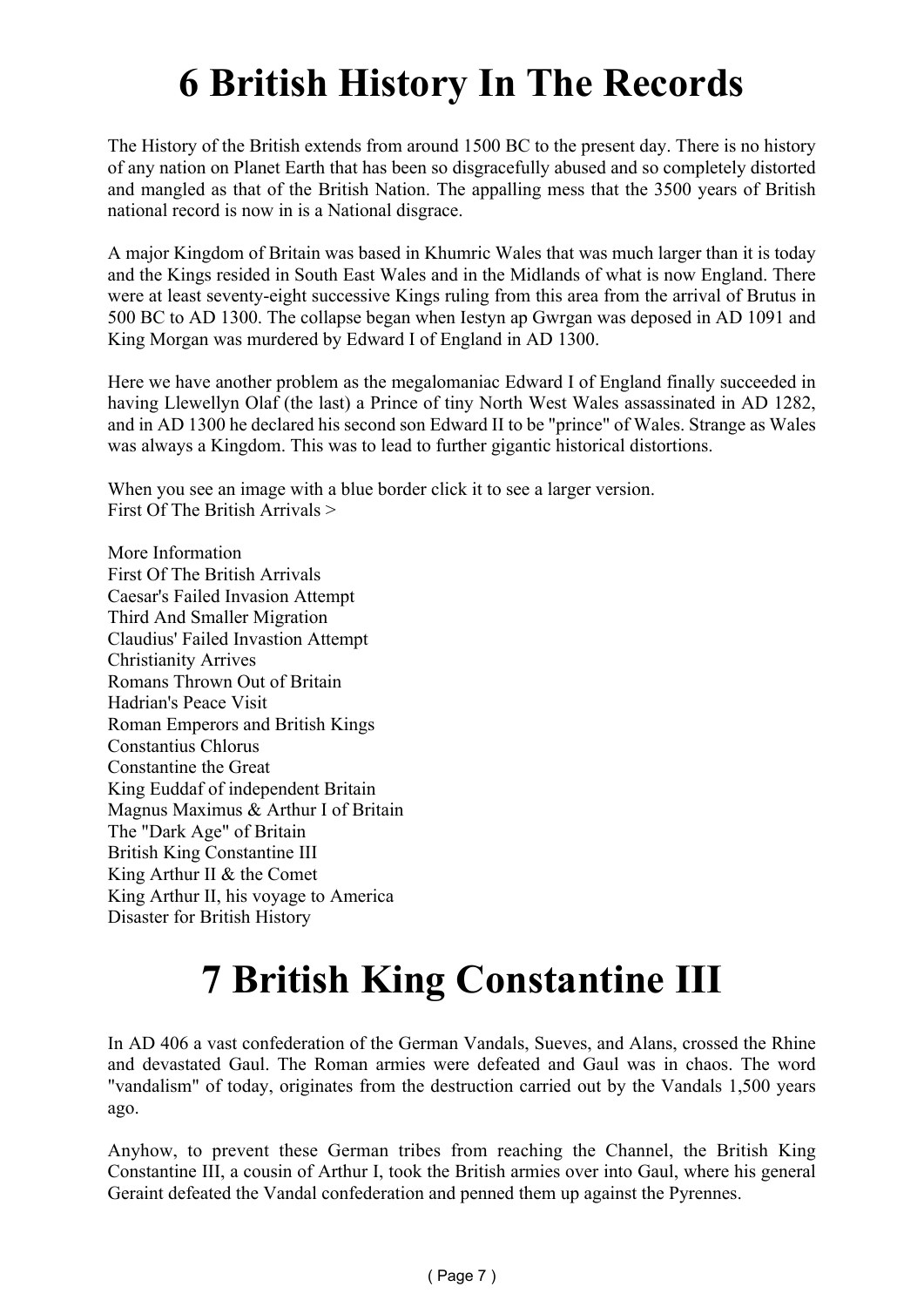King Constantine sat in Treves whilst his general Geraint fumed and strove to get him to attack Honorius of Rome. So the British were definitely not weak and helpless, but Rome was.

While this was going on Alaric the Goth took his chance and invaded Italy and he proceeded to sack Rome. The helpless Roman Emperor Honorius wrote a letter to the Italian citizens in the southern city of Rhegium in the province on Brittium on the Toe of Italy informing them of Alaric's approach and stating that he could not help them and they had to try to defend themselves. They were on their own.

In one of many outrageous historical frauds the English took this letter sent to Brittium in Italy, and transformed it into a letter sent to independent Great Britain.

All this is very well recorded by Zosimus and Olympiodorus. The English academics took this very clear record and turned the helpless citizens of Rhegium in Brittium in Italy, into the powerful British whose armies and King had conquered Gaul and saved the Empire. For centuries they have lied their heads off alleging that this letter from Honorius was sent to the weak helpless British who were allegedly dependant upon Roman protection.

This letter is a virtual article of faith in academia, and generations of British people have been misinformed of this alleged fact. The truth is VERY different.

This at the same time that the British had transported their armies into Gaul and defeated the Vandal Confederation that had mauled the Romans. This has to be one of the monster lies of History and it is one of many similar all designed to distort and destroy British History.

The powerful British were very well able to take care of themselves and the Romans had been kicked out of Britain several decades long before 411.

## **8 British Kings Of The Dark Ages**

The first thing that all British folk need to understand is that there were NO Dark Ages in ancient Britain. The major British Kings in their fortress Kingdom located in South East Wales continued from around 500 BC to AD 1300. Wales was and is a Kingdom and definitely not a ridiculous "principality" and the political and religious campaign directed at totally obliterating all traces of the ancient British Kings is a national disgrace.

The ancestors of the Mercian Vandals in central England, and the Angles of the north and east coasts, and the Saxons scattered along the South Coasts of England and inland to Middlesex, were not in Britain in any great numbers before circa 560, and as they were largely illiterate for them there were Dark Ages before their arrival and during the early centuries. The British over in the West of Britain were an advanced literate culture and for them there were no Dark Ages.

What academics in London, Oxford, and Cambridge, and elsewhere cannot get into their thick heads is the provable fact that the British line of Kings persisted right through the greatly exaggerated alleged 'Roman Period' and that there never was any Roman Britain of the order that they imagine, and imagine is the correct word.

It begins with the conflict between King Caradoc I, the son of Arch, and the Romans in the years AD 42 -51. A battle was fought between Romans and the British at a traceable site in South Wales, and both sides claimed a victory. If the Romans won how is it that they were unable to enter South Wales until AD 74? King Caradoc I went off north to Queen Aregwedd Ffoedawg -Cartismandua to foreigners- to try to get her to help him clear the Romans out of Britain, but she put him in chains and handed him over to the Romans. This embarrassed the Romans who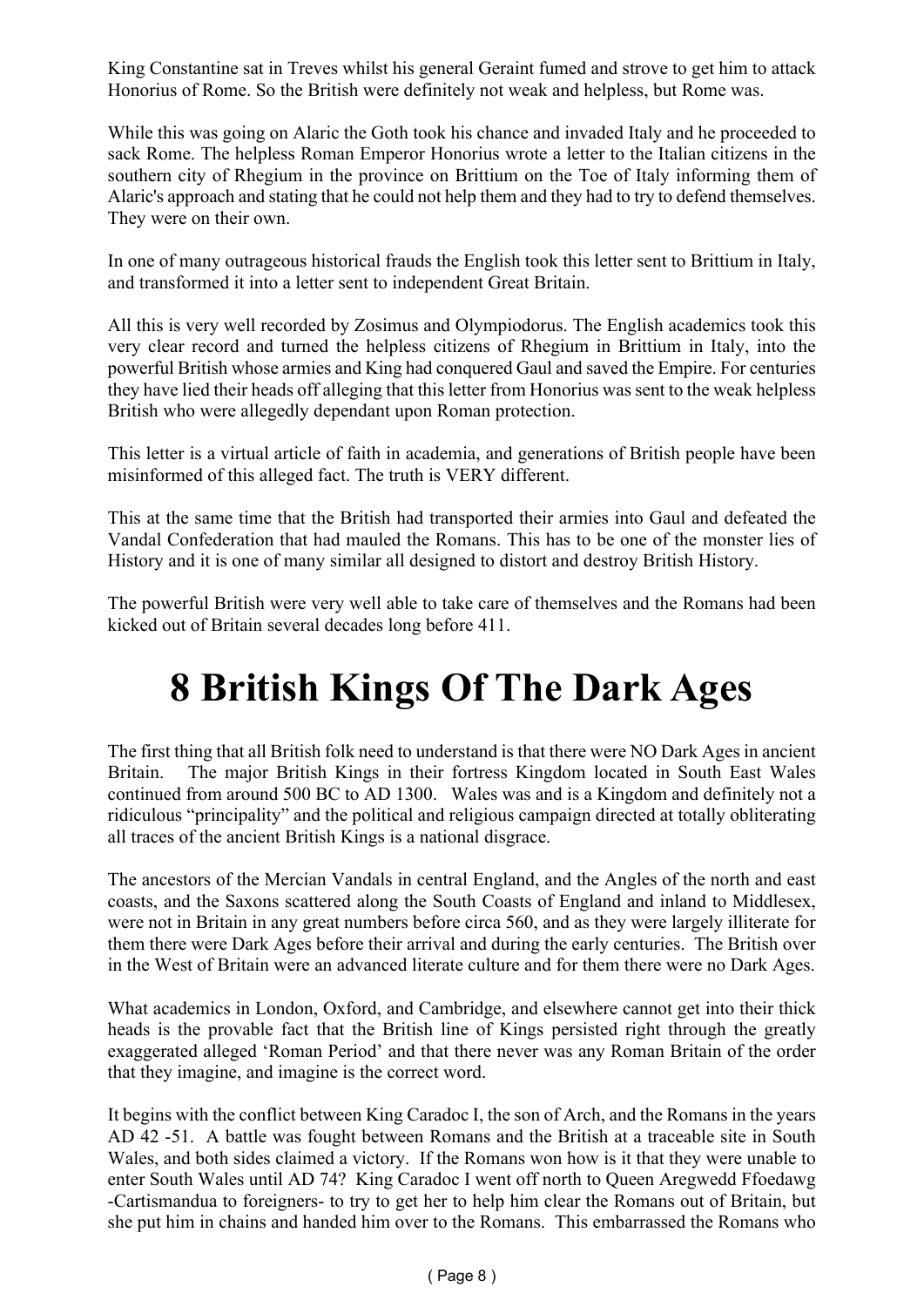took Caradoc I and his family to Rome where they were housed in the Palace of the British. Christianity arrived in Wales in AD 37 "the last year of Tiberius" and so the first Christians arrived in Rome. Caradoc's sister named Claudia married Agricola, and a daughter married Ruffus Pudens of Biblical record. The first Bishop of Rome was Linus a son of King Caradoc I.

Back in Britain Ceri Longsword the nephew of Caradoc I became King and continued fighting the Romans. In AD 74 the Romans won a victory and entered South East Wales, and in AD 80 King Baram ejected all the Romans from Britain. The Romans put it as - "Bonassus (Baram) usurped the empire in Britain." How a rightful King is a usurper in his own lands is hard to understand. From then onwards until AD 125 there were no Romans in Britain apart from possible traders, and it was not until Hadrian, who had no heirs, made his celebrated diplomatic visit that there was any contact. Hadrian built a string of forts across northern England and linked them with a ditch and palisade fence. Some 70 years later the Emperor Septimus Severus, who also lived in Britain and whose British son Caracalla succeeded him, linked these forts with a stone wall. Read the histories as it is Severus' Wall and not Hadrian's Wall, and if the academics cannot get even that correct then what else have they muddled.

From the time of Hadrian's visit to Britain the History of Britain is totally and completely different from the version invented by Anglo-Saxon writers. They forget that Brutus was the First Consul of the Roman Republic, and that the British Kings claimed a direct descent from that same Brutus. The British Kings continued in Britain without interruption all through the grossly exaggerated era of the alleged "Roman Britain". These are fully listed later.

#### **9 Brychan II was three different people**

Matters that the average reader might not be aware of also serve to mangle and distort the very well and clearly recorded British Ancient Histories.

Tired academic dogma propounds just one Brychan who is said to have had three wives, and twenty-four daughters and twelve sons, and all the marriages of these 36 sons and daughters to other noble persons are recorded, and the genealogies of their spouses are listed. The result is pandemonium in the order of the noble families and the cause is very clear.

In addition, the Lives of Saints allot Brychan a mistress and an additional illegitimate son. This does not explain the three graves of "Brychan", and one manuscript lists two of these graves in succession. The solution is simple, there were three Prince Brychans. This is so obvious as to be well nigh unbelievable it has not been pointed out before.

Brychan I of Brittany lived around AD 360 – 420, and was well recorded as doing so in Brittany. He was a brother of Conan Meriadauc who was made King of Brittany by Magnus Maximus in AD 383. His wife was the Visigoth (Spanish) Princess Poestri, and many of the 24 daughters and 12 sons are his.

Brychan II who married his cousin Eurbrawst - a sister of Arthur II - was very well recorded as the ruler of Brecon in South East Wales and he lived around AD 490 – 550. He was the son of Queen Marchell a daughter of King Tewdrig, and sister to King Meurig. She married Enllech Coronog (the crowned) son of Hydwn Dwn, son of Ceredic, son of Cuneda, and Ceredic had seized lands in Ireland. St Patrick is recorded as rebuking Ceredic for his harsh treatment of the Irish. Not surprisingly a "Roman" style fort was discovered a few years ago near Dublin.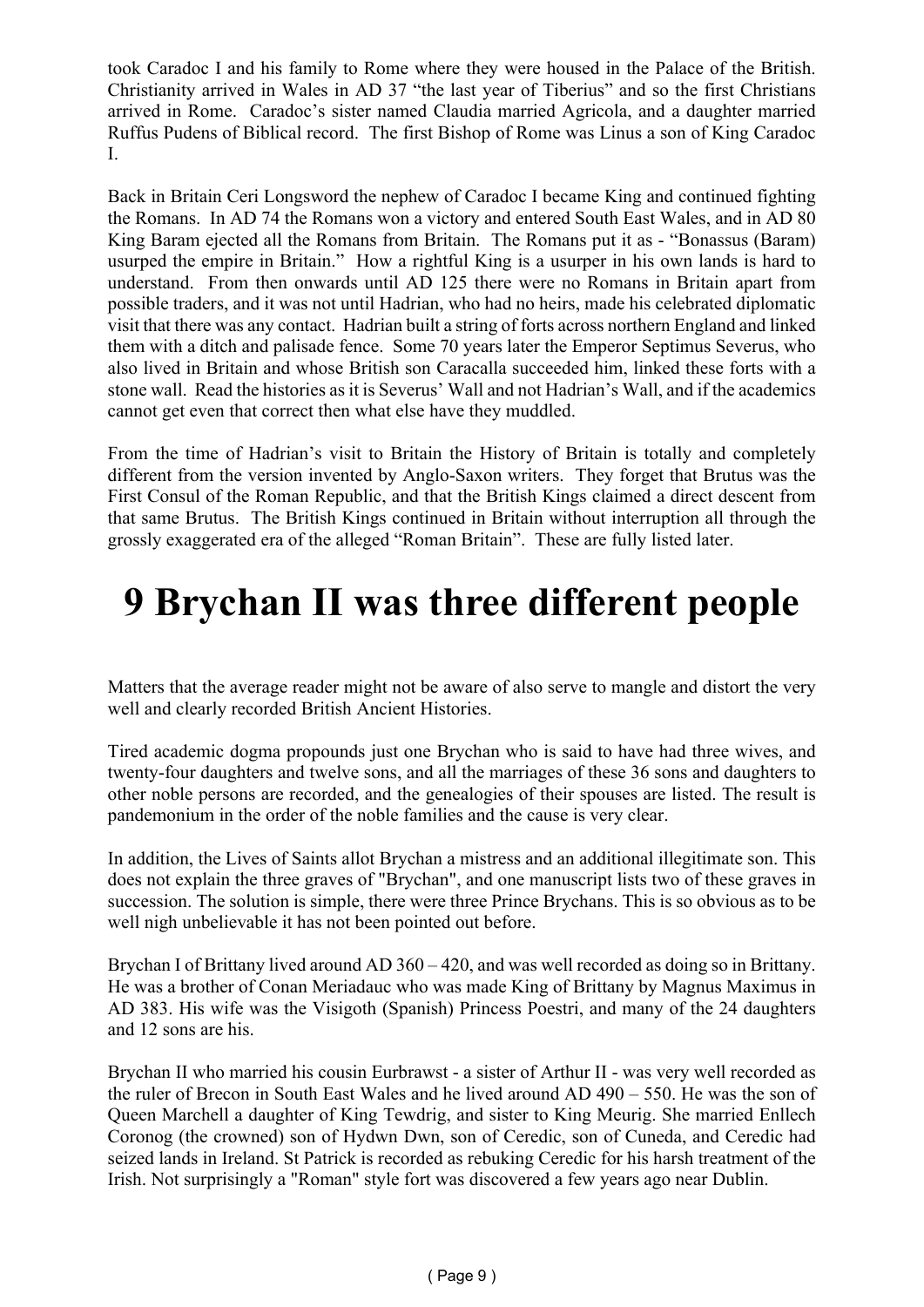Brychan III was a grandson of Llywarch Hen (the aged) and he appears to have lived on the family patrimony of the Isle of Man. He would have been active around AD 600-650.

There are three recorded graves of Brychan. One is in Brittany, and it would logically suit Brychan I the brother of King Conan. A second Brychan grave is in Wales at Mur Castell, and would match with Brychan II son of Marchell and Enllech Coronog. The third grave recorded for Brychan is on the Calf of Man, which is the small island just south of the Isle of Man, and the Isle of Man was the territory of the family of Llywarch Hen. As Brychan III was a grandson of Llywarch Hen, this makes sense.

By alleging that these three well-known Princes were one person, almost all of British noble genealogy, that is the backbone of British ancient records, is thrown into chaos. The records of three graves should alone have been be enough to sort out this deliberate historical distortion.

The "Brychan" disaster is a serious one, as in many cases the husbands and wives of his alleged multitude of daughters and sons are known, along with their fathers, mothers, and grandfathers, and so on. If there was only a Brychan II of around AD 500-560, then there is chronological pandemonium.

 Attempts to correlate the families named in the many marriages of the progeny of one "Brychan" have resulted in historical chaos.

When the three Princes are identified, then the nightmare goes away.

## **10 Character Assassination And Lies**

In 1997 we agreed to co-author a book with Adrian Gilbert that was titled "The Holy Kingdom". This was a bad go-nowhere and confusing title that we did not approve, and a volume that missed a golden opportunity. The contract required that all three names be of equal size on the covers, and this deal like most things was broken, and Gilbert's name was huge and ours were small, even though it was mostly about our research.

Academics from Bangor University where another "trust" was located were spraying totally libellous letters against ourselves around Wales as early as 1985. The government protected these criminals.

What was startling was that shortly before the book was to be put onto the market, a man named Iain MacGregor wrote a letter that he circularised to every newspaper, every magazine, every TV and Radio station, and to every major book wholesaler, book warehouse, and publisher in Britain.

In this letter MacGregor alleged that :-

- *"Alan Wilson had stolen £7,000 from the 1990 excavations at St Peter's Church."* **This is ludicrous as it meant that I was stealing my own money.**
- *"The two archaeologists had not been paid by Alan Wilson."*  $\bullet$ **Totally untrue and letters and receipt signatures of the archaeologists employed exist.**
- *"Alan Wilson was being investigated by the Charities Commission."*  $\bullet$ **Crazy as I am not a registered Charity or a member of any Charity whatsoever.**
- *"Police Officers of the CID Criminal Investigations Division were investigating*  $\bullet$ *Alan Wilson in regard to these matters."*

**Another 100% fabrication. These complete falsehoods caused consternation with the publishers and with the media and some major newspapers – who should have known better - actually published them, with the protective quotation marks.**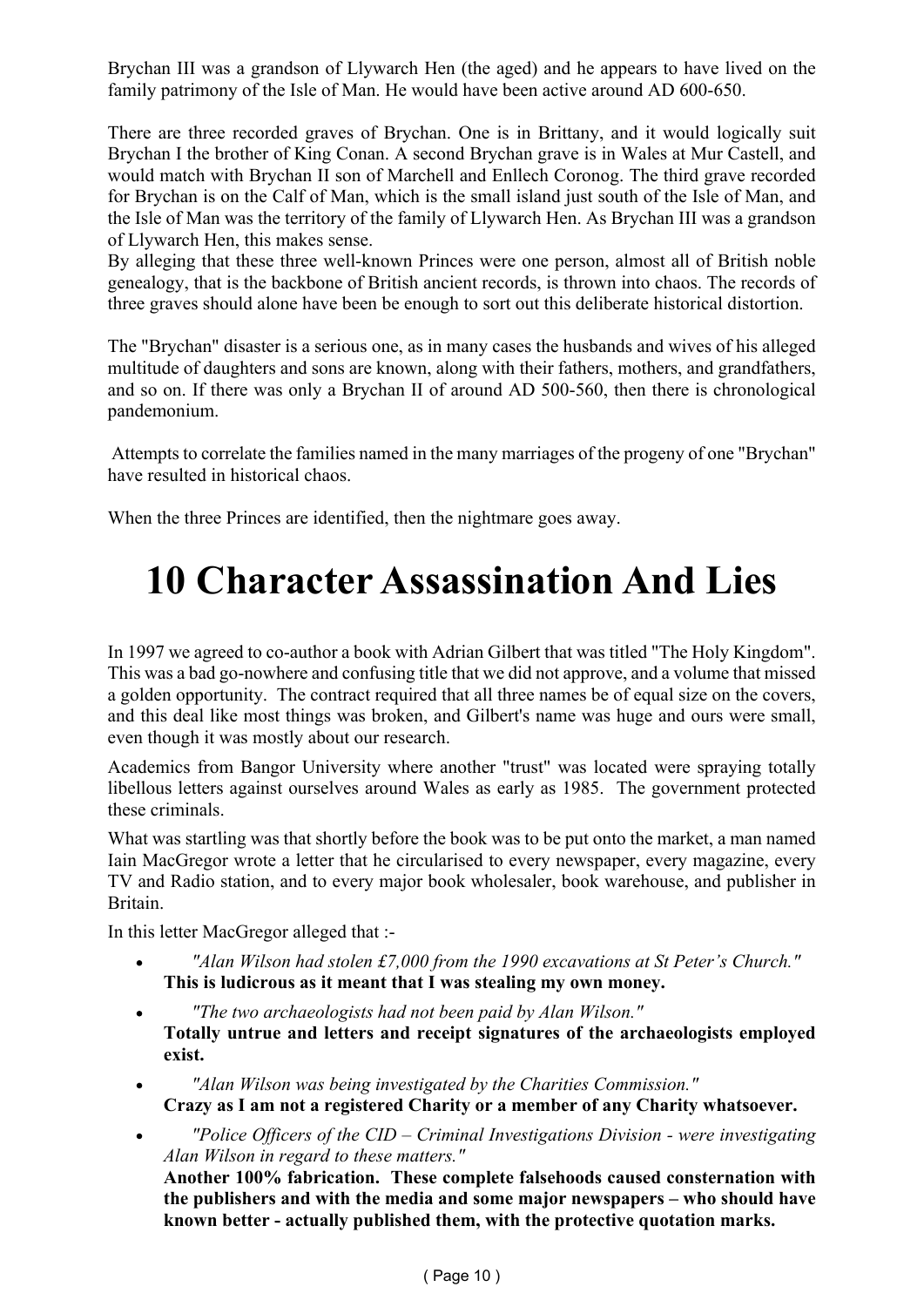MacGregor's claim to have met the archaeologists turned out to be completely false, as was everything else he said. He turned out to be a "man of straw" who was being used as a front man by others. MacGregor lived in his sister's flat that she rented from the local authority. He had no regular job and no visible means of support and so it was a waste of time pursuing him in the courts. His connection were traced back into South Wales and he was clearly a hired "hatchet-man", and he did a very good job in panicking the book's publishers.

## **11 Christianity Arrives In Britain**

Christianity was brought into Britain and specifically into South East Wales in AD 37 "the last year of Tiberius". It was taken to Rome by King Caradoc I and his family in AD 51, in the time of the Emperor Claudius, and the first Bishop of Rome was Linus the son of Caradoc I.

Saul or Paul wrote how he intended to visit these Christians in Rome, and the idea of Christianity being brought into Rome by Paul and later by Peter is false. The great historians of the Church of Rome, Cardinals Baronius and Alford (Griffiths) researched and proved this. It is an undeniable fact.

Liwell stone from breconshire, showing possibly Joseph of Arimathea travelling to Britain via Egypt.

It was not until the later reign of Nero that Peter - and later Paul - actually arrived in Rome. Western Apostolic Christianity began in Britain and spread out to Gaul and Rome from Britain. These facts are admitted by the quite different Church of Rome, but not too loudly and not too often.

Roman Catholicism arrived in coastal districts in Eastern Britain to the immigrant Saxons and Angles 560 years later when Austin-Augustine was sent to them. Soon after this, the centuries of religious wars began between the immigrant now Roman Catholic Angles and Saxons spurred on by Rome, and the Apostolic Christian British.

## **12 Claudius's Failed Invasion Attempt**

The next Roman to invade Britain was not a fighter but a thinker. He was the Roman Emperor Claudius, who spent most of his life studying books rather than fighting in battles, due to having cerebral palsy.

His attack was better planned than his predecessors, and was aided by the initial reluctance of the Legions to board the ships in Gaul. The British eventually tired of waiting, and went back to their homes, thinking the Romans - like Caligula before - were not coming after all.

When the Romans finally set sail for Britain, they arrived virtually unopposed. They had also brought with them Elephants, which because of the noise and their unfamiliar smell, rendered useless the British cavalry pulling the chariots. Thus began the piecemeal occupation of Britain.

King Caradoc I son of Arch opposed the Roman invasion for nine years from AD 42-51. Tacitus records that of the eighty battles with Caradoc's Trojan Silures, the British won sixty of them, and two Legions were entirely obliterated.

Eventually the Romans met the British in their biggest battle, and here lies a problem because both sides claimed victory! All evidence points to a British victory or at the very least a stalemate, but the Romans having celebrated the previous triumphs of Britain with Claudius in AD 43 would never have admitted they were losing the war now in AD 51.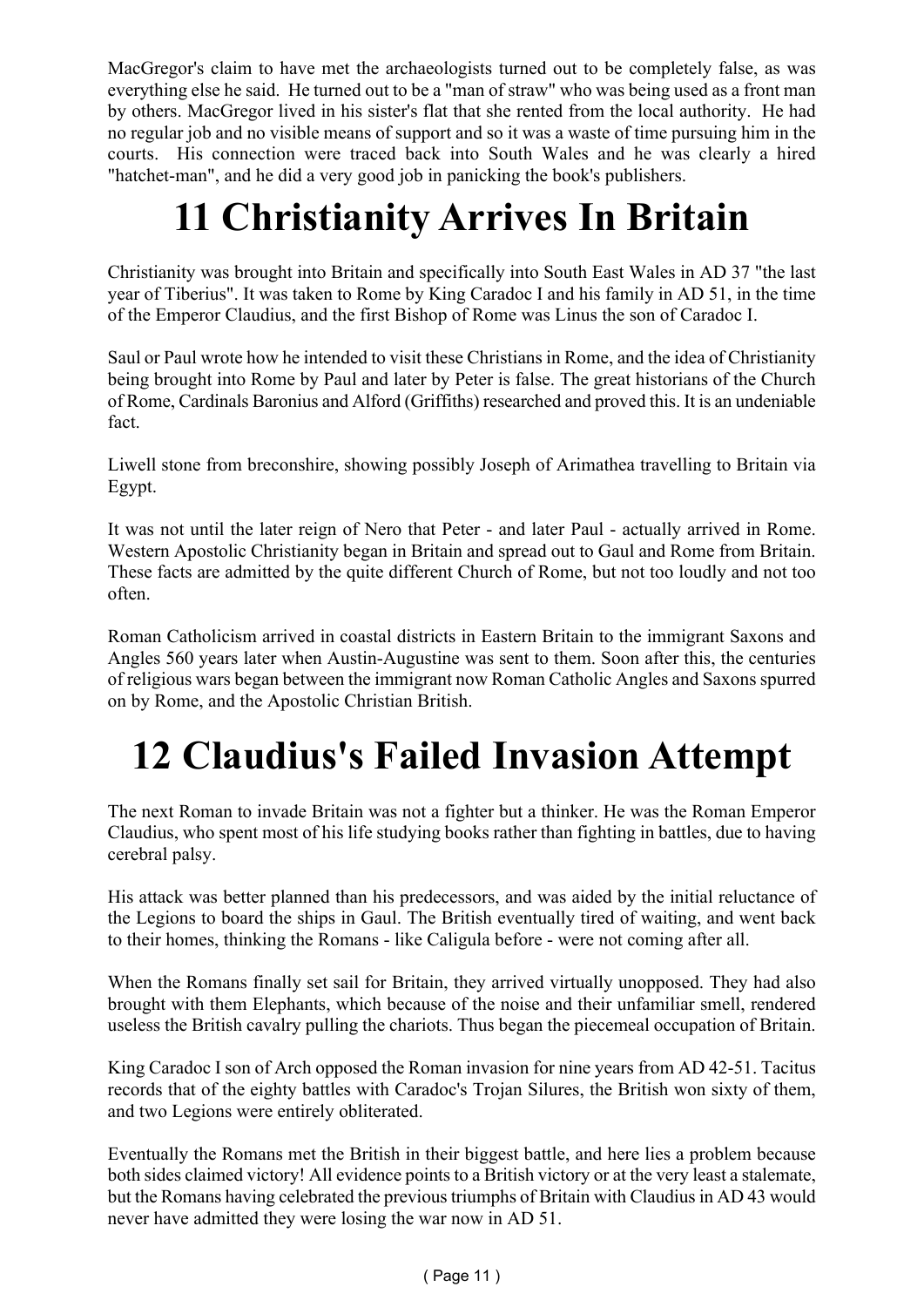It seems few if anyone has ever questioned the Roman claims of victory.

The fact is that King Caradoc went north to Aregwedd Voedawg (Cartismandua), who was the Queen of the Brigantes, and tried to persuade her to join him against the Romans. Now he could hardly have done this if he lost the battle in AD 51. Cartismandua then earned herself the undying infamy in Britain by betraying Caradoc over to the Romans in chains.

Also fact is that the Romans were unable to penetrate the South Khumry lands after the AD 51 battle where they claimed "victory", and where King Ceri Longsword - nephew of Caradoc ruled. Not until twenty-three years later in AD 74 were the Romans finally able to penetrate this supposedly "conquered" area.

The Boudicea uprising of AD 56 along with the slaughter of around 100,000 Romans caused the beginning of some different policies in parts of Britain under the Romans, as they finally realised how dangerous their position in Britain was.

#### **13 Comet that devastated Britain & Bolivia**

Time and time again the researches of Baram Blackett and Alan Wilson have been shown to be accurate and correct and the erroneous negative abstracts of those who prefer to avoid the facts have been shown to be the mimicry of fools and incompetents.

The culturally advanced Nation of Britain was struck by debris from a Comet in AD 562 and much of our great island was devastated and huge numbers of the population were killed in the vast catastrophe and many more died of the plagues that followed and most of Britain was uninhabitable for seven to eleven years. There was NO Anglo-Saxon conquest as fondly imagined by the English academics.

Three boatloads of relative primitive Jutes arriving in Kent as hired coastguards for King Trehaearn, alias Gwrtheyrn, (monarch of men), alias Vortigern, (high ruler), could not have managed any conquest. Dendrochronology shows that Britain and Ireland's forests were devastated by the Comet at that time. Professor Victor Clube of Oxford University Astrophysics Dept was brave enough to voice the opinion that a Comet had devastated Britain around that time. The historical records are stark and clear.

Nothing however obvious deters the loons and clowns of British archaeology, and the historians are quick to "specialise" elsewhere away from the dangers of discovery. The records show that the fortresses, cities, towns, villas, and houses, of Britain were shattered by the tremendous explosive impacts, as indeed they were in fact. Disease ravaged the population and much of the land was uninhabitable for between seven to eleven years.

The Comet that caused catastrophe in Britain came from the North East going South West. Now, at this time American university archaeologists from Austin, Texas, Pennsylvania, and Chicago, are very extensively excavating ancient Bolivia where in the very same year of AD 562 a Comet devastated almost the entire country. The mud-brick pyramids, temples, fortresses, cities, and towns, were shattered, and the population decimated. The land was polluted and it became uninhabitable for several years, and the survivors were forced to flee to the lowland shores areas.

It does not take any great effort to get a globe of Planet Earth and to draw a line from North East of Britain going South West across the Atlantic to automatically cross Bolivia from the same North East direction, going South West. Two identical vast disasters in the same year caused by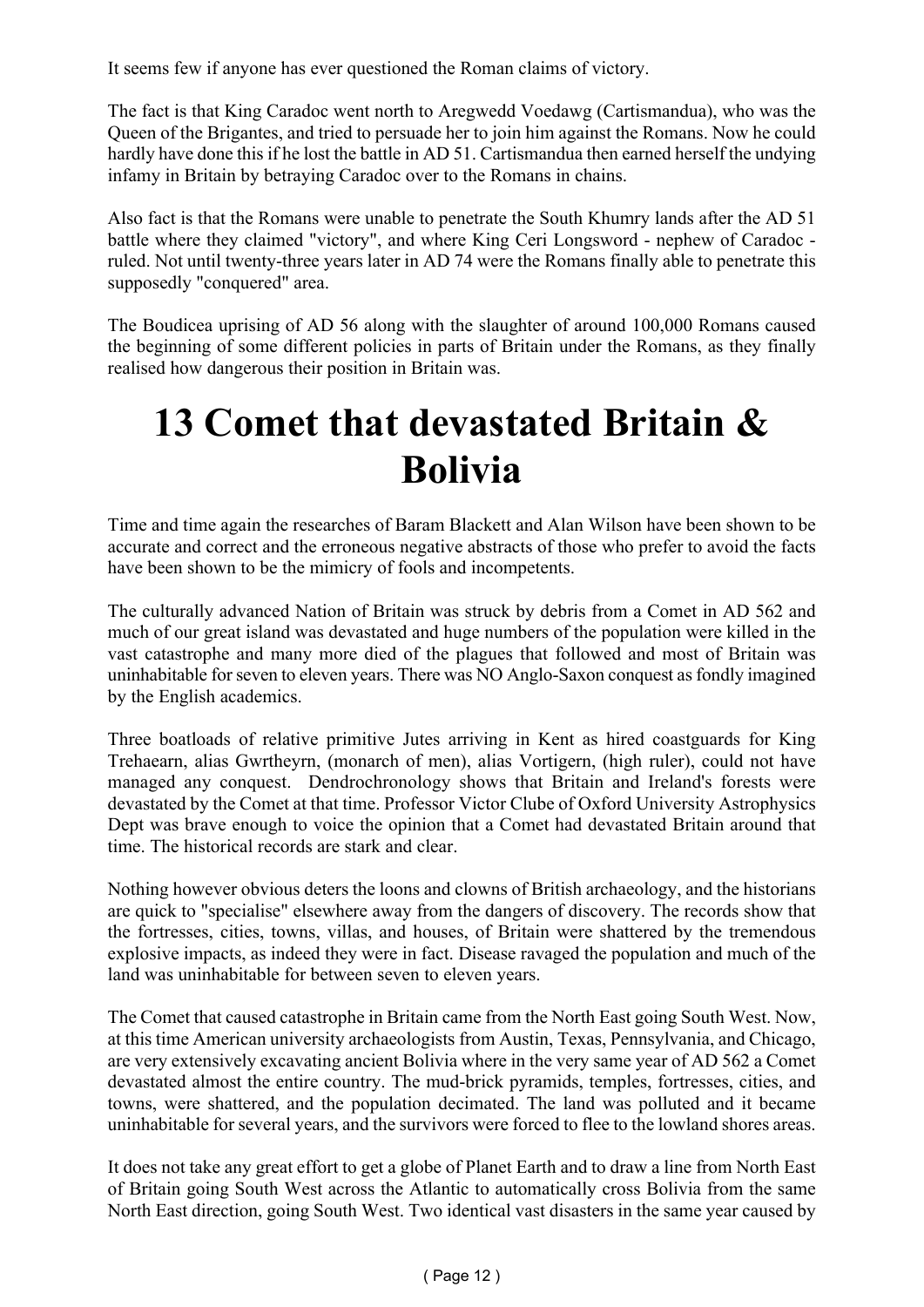the same Comet at the same time, but one is recognized because it does not pose any political or religious threat, and the other is completely ignored because it does.

This is dramatic proof that our native British Ancient Histories are again impeccably correct. The erudite scholars of yesteryear left cogent evidence and proofs that left no doubt as to the authenticity of our native British Histories.

Historical evidence of a devastating comet near collision with planet Earth in AD 562 is important to understanding British History, and it is also of importance to scientists including astronomers and medical researchers.

Read more on the Comet & King Arthur II in the history section.

## **14 Constantine The Great**

Constantine the Great was British and his mother the Empress Helen was British and both were devout British Apostolic Christians and not Roman Catholics. Constantine had little alternative other than to allow Jesus the Nazarene to be elected as God at Nicea in AD 334 because his father Constantius had been elevated to deity status by the Romans.

#### **Statue head of Constantine The Great**

Constantine like all the British Christians thought that God needed a home in which to reside and so they placed the home and dwelling of God in the Sun. They did NOT think that the Sun was a god, but they thought that the Sun was the residence of god. That was why no one could look upon god.

The British Kings went right on through what is ridiculously termed the "Roman Period". In AD 325 the British Empress Helen brought what was believed to be the Holy Cross from Jerusalem into Western Britain. It is still there and no one in modern times has even thought to look for it before Alan Wilson and Baram Blackett. In fact no one dares to look for it as the anger of the London Government and the Church will fall upon them and seek to destroy them. The Cross is still in Wales, and it is very bad news for Rome and London.

## **15 Death Of King Arthur II In AD579**

We know from numbers of Genealogies that Arthur II was a sixth generation direct male descendant of Arthur I son of Magnus Maximus, and the Llandaff Charters offer a date of AD 503 for his birth.

The Bruts of England offer no other early date apart from Arthur II's death "546 years after the Incarnation of the Lord". This would be the year  $33 + 546 = AD 579$  in accord with British religious ideas.

The incarnation would be at the time of the crucifixion around AD 33, and not at the time of the birth of Jesus the Nazarene, which is in itself uncertain. Some 12th Century Romance stories and historical traditions, place Arthur as 76 years old when he died, and again the AD 503 of the Llandaff Charters gives  $503 + 76 = AD$  579.

There is then the Glamorgan Record of the aged Owain Vinddu the brother of Arthur I being killed fighting the Irish in AD 434. Amongst several accurate dating calculations, Nennius places Maelgwn Gwynedd's accession to the throne at 146 years after Cuneda (AD 434), and again 434 + 146 brings Maelgwn's accession to AD 580, matching with Arthur II being dead in AD 579.

King Arthur II after the Battle of Baedon.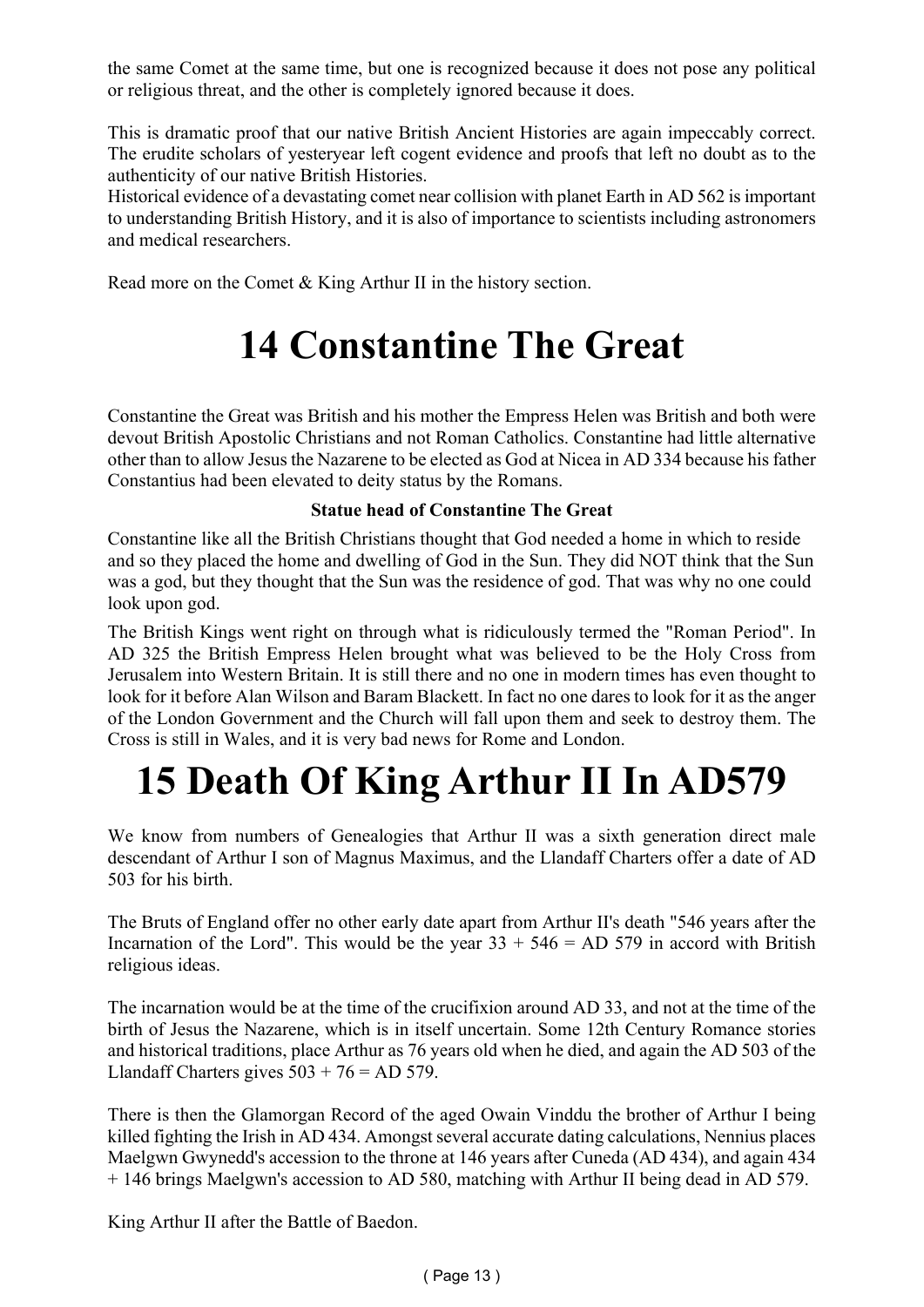This along with other evidence such as the letter sent to Aegidius to help date the annals, all adds weight to the argument, and in fact there is no argument as everything fits neatly into place once the dates have been corrected.

#### **16 The Arthurian Conspiracy**

What is called "the Establishment" in Britain and particularly in Wales, has striven mightily to obstruct, to harass, to denigrate, and in every way they can, legal and illegal, to prevent Alan Wilson and Baram Blackett and their researches. It has been two men and their team of supporters at war with the entire corrupt government in Britain and its Dirty Tricks campaign for thirty years.

The objective here is to show the reader a few examples of the many battles and continually law-breaking by the Police and Courts in desperate efforts to prevent the exposure of Politicians, Bureaucrats, the Police, and others, who acted unlawfully to try to stop the Public from learning of the great cultural heritage holocaust of Britain. What is set out here is but the tip of the iceberg.

The question that is most often asked is – "What happened in over twenty-five years," and "Why has nothing positive happened since Wilson and Blackett attended the House of Lords by invtation to meet with Lord Jack Brooks on the 25–02–1981. When Lord Brooks said," If this is right then there are at least 20,000 jobs in it……etc." Well, with a heavy heart I ask the reader to take my hand and I will lead you into enlightenment.

## **17 Empress Helen and The Holy Cross**

When Constantine the Great left his native Britain in AD 311 to fight and defeat the other two rivals to the Imperial throne of Rome, his mother the British Empress Helen went with him. When Licinus was defeated at the battle of the Milvian Bridge Constantine entered Rome and by AD 322 he was able to make Christianity a legally permitted religion in Rome. Constantine then went to ancient Byzantium to rebuild this key trading centre as his new capital city of Constantinople. Julius Caesar had planned to relocate the centre of Roman power to this place at the crossroads of Europe and Asia.

The widowed Empress Helen then went on a pilgrimage around Sinai accompanied by a large body of soldiers. Helen then went north to Jerusalem where she demanded that the Holy Cross that had been used in the crucifixion of Jesus the Nazarene must be handed over to her. After much prevarication that compelled Helen to use force and threats the precious piece of timber was handed to Helen, who immediately had it plastered with jewels and gold and placed into a silver casket. She had the nails made into a bridle bit for her son's horse and then she sailed her fleet back to Britain.

There are twenty five various accounts of this event scattered across Europe and the Near East. The Exeter Book has a good account of this. When Helen arrived back in Britain she clearly had the Cross paraded around Wales which was much larger in those days before the constantly moving border drifted west. The practice of ancient royal and noble persons was never to leave their possessions at home, and usually a train of Ox drawn carts lumbered along around 10 miles a day. The parade of the Cross can still be traced by place names like the Ford of the Cross, the Field of the Cross, the Vale of the Cross, the Hill of the Cross, and so on, all around 8 to 10 miles apart.

What is remarkable is that the place where the Cross was finally deposited is recorded in a manuscript first written around AD 920 and re-copied in circa AD1100. Helen herself retired with it to Constantinople, but not the Constantinople in modern Turkey, but the Constantinople in West Wales. Here there are significant place names like Castle of the Great Helen, Ridge of the Empress, River of the Empress, River of the Sanctuary, and Castle of the Sanctuary, and one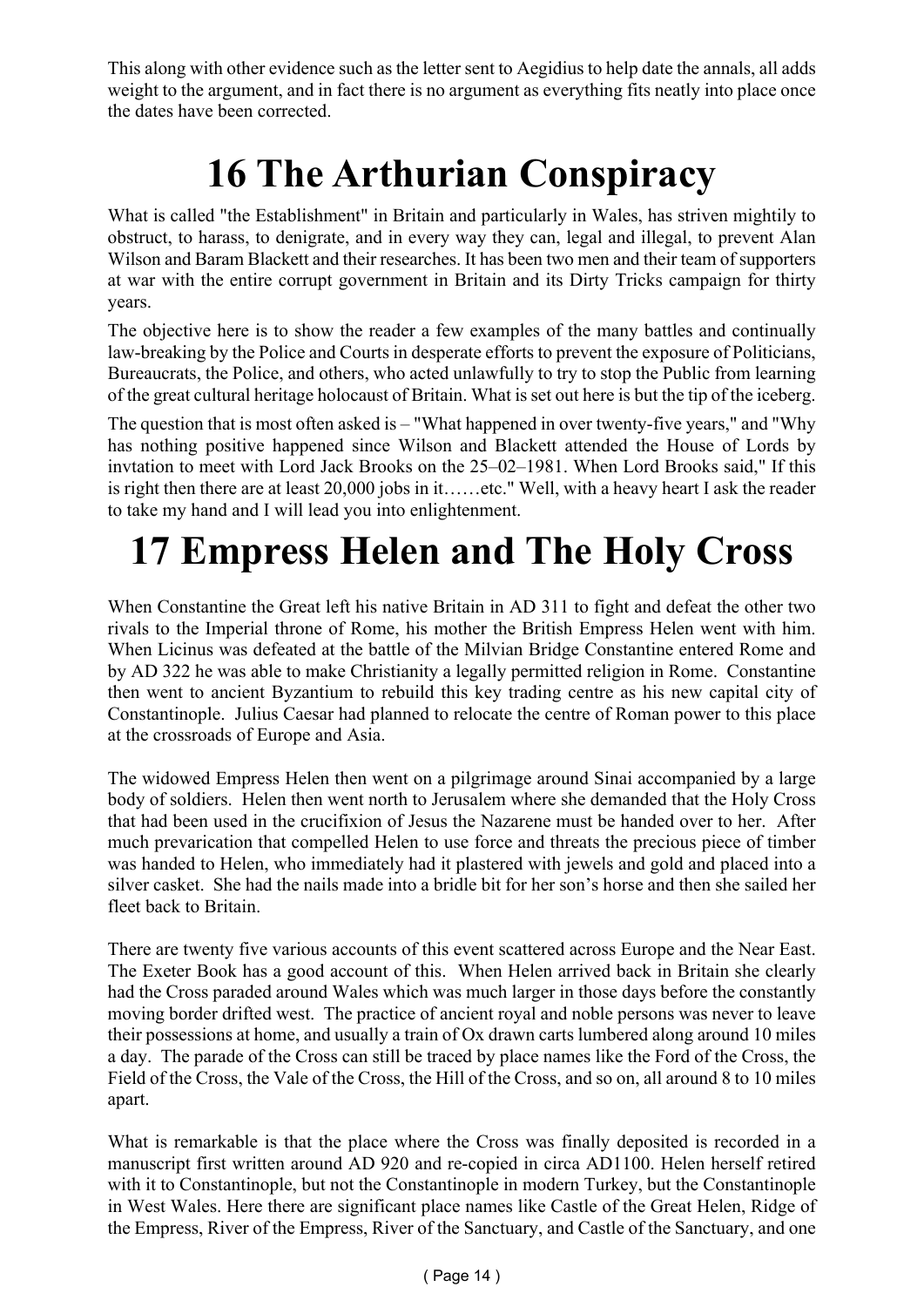old Welsh story gives dramatic traceable details. Mass of details allows for the tracing of a tomb that is virtually certainly that of Helen.

In 1282 King Edward I of England demanded that the Khumry should hand over the Iron Crown of Arthur and the Holy Cross to him. He did not get them. With the mass of information available and lying around totally ignored, Baram Blackett and Alan Wilson went in search of the Holy Cross and Iron Crown, and a quality metal detector identified both objects. A non ferrous metal object around 1 foot, by 1 foot, by 5 feet, would appear to be the silver casket and another non-ferrous box shaped object around 1 foot square would probably be the Crown. There is a legal difficulty that needs to be resolved.

So far after twenty years nothing has been done and the Government refuses to take even the smallest action to easily recover these fabulous items. The total refusal to do anything in Wales is astonishing and there is the same ancient Communications gap.

#### **18 First Of The British Arrivals**

A major fleet invasion and subsequent further arrivals came into Britain under the leadership of Albyne, sailing from ancient Chaldean Syria around 1500 BC. (The date may be as late as 1350 BC and research to establish this is underway.). These Ealde Cyrcenas - Old Syrians are well attested in Mediaeval English Manuscripts. These were highly civilized literate, and advanced metal working people.

In ancient Assyria between 720-687 BC, a certain people called the Ten Tribes of Israel - known to the Assyrians as the "Khumry" were deported to Armenia. Following this in 687-650 BC, they then left Armenia and marched through Asia Minor to the Dardanelles. The Khumry at this time were called the Kimmeroi by the Greeks. Half the Nation went to found Etruria around 650 BC, and the remainder sailed for Britain.

This leads us to the second major invasion of Britain around 504 BC from Western Asia Minor and this appears to have been a combined Trojan, Khumric, and Cornish immigration. The Khumric element were the same Khumry that the Assyrians called the Ten Tribes of Israel, and actually they appear to have been accompanied by members of the two tribes of Judea. Again these were highly civilized culturally developed, literate, and advanced metal working peoples.

Brutus - also known as Britt, Brwth, and Prydain - was the founder of Britain.

## **19 Forbidden Research**

Alan Wilson & Baram Blackett are the only researchers in this area. NOBODY ELSE is doing this research. PERIOD!

Some of the reasons are:

Most academics do not realize there is a problem to correct.

It's difficult and hard research, and nobody wants to start from scratch.

It's especially bad for the Catholic Church, Politics, and puts the Royal Family under scrutiny, and therefore very undesirable research.

Most academics do not read or even look at the original manuscripts - they prefer modern books whose authors quote other modern authors, who quote other modern authors, ad infinitum. This means if modern academics use only the modern translations, based on earlier translations mostly edited by early Catholic Clergymen, then they themselves will be unknowingly giving pupils wrong information.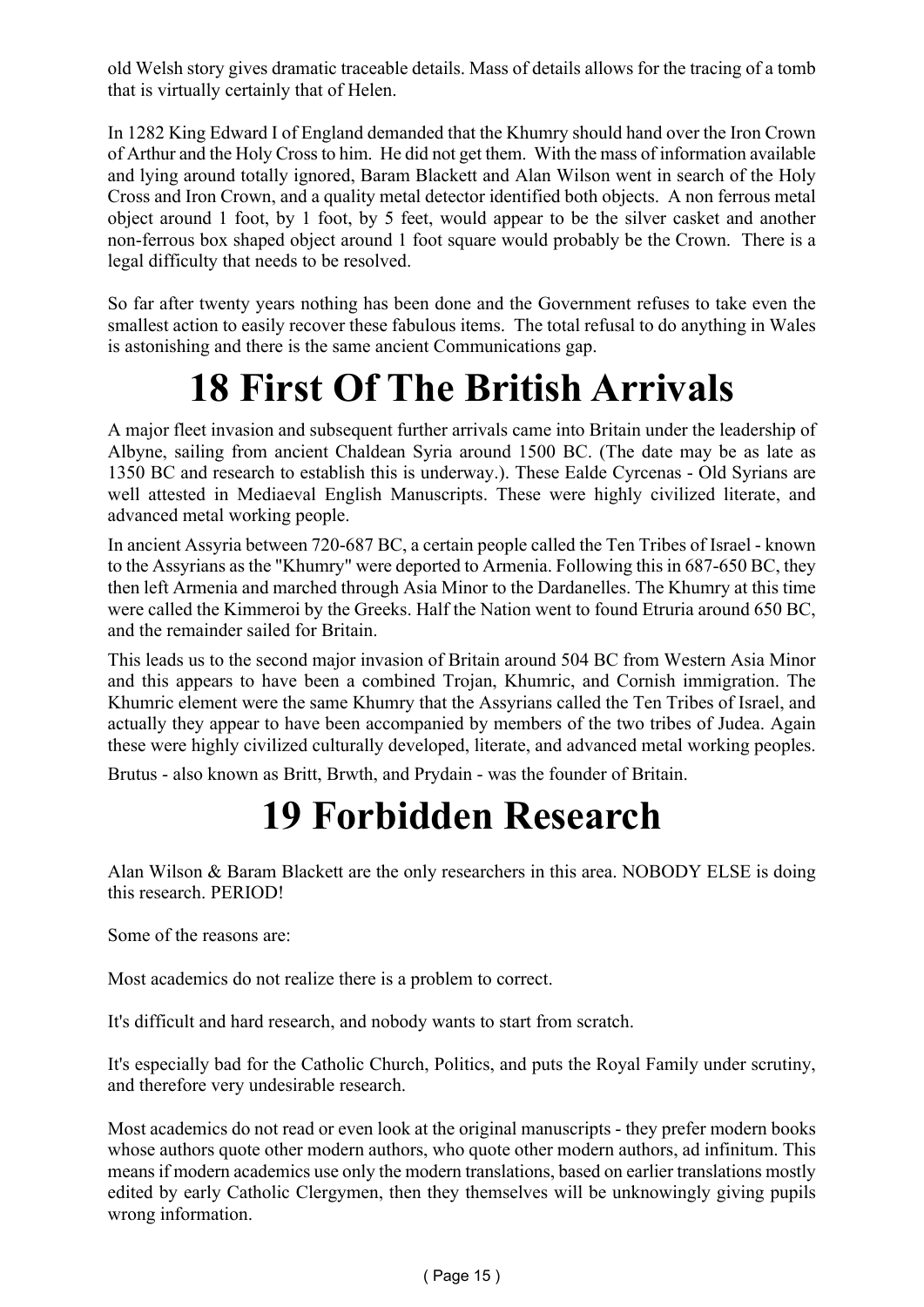Without evidence, and stemming from one man only, these authentic ancient histories are believed to be fakes, which discourages academics from ever seriously studying them in the first place.

The fact is that all Ancient British History has been deliberately smeared and distorted by foreign influences to conceal the fact that an injured man and his family and followers arrived in Britain from Jerusalem in AD 37 and brought Apostolic Christianity into Britain. Unwelcome graves that are said not to exist are listed and described, and they do exist.

There are a great many people alive today who descend from the fourteen sons of King Iestyn ap Gwrgan (Justin son of Aurelian) who was deposed in AD 1091, and their numerous cousins and other relatives.

King Iestyn descended directly from Arthur II, who in turn traces back to Emperor Constantius Chlorus and the British Empress Helen of the Cross, and so on back to several ancient families. Several British Saints and many Royal and noble families traced ancestral descent from the Holy Family. The two parents, four grandparents, eight great grandparents, then 16, 32, 64, in preceding generations allows for this.

That there are people walking around in Britain today with such spectacular ancestral descent, does not sit well with the imported German monarchy.

The major problems – in fact the only problems - that confront researchers in Ancient British History are the series of deliberate misrepresentations. We list only a few of the major deceptions that have been deliberately foisted upon the unsuspecting British Public over the centuries by fanatical religionists and callous politicians.

Read the conspiracy section which outlines what happened to Alan Wilson & Baram Blackett, simply for writing about their research.

The situation is perhaps symptomatic of the strange mentality, and the inferiority complex, which for centuries allowed large numbers of British warships to be named after alien and foreign ancient Greek and Roman heroes and deities. Why not name British warships after Chinese Emperors or the Mongolian Khans, or whoever?

Truthful, provable, accurate, authentic, British History is less welcome than the rattlesnake in the Lucky Dip Barrel at the village fete. The religionists and the monarchist politicians have worked mightily to try destroy British History, for centuries, but thank heavens for the Internet, as it can rise like a Phoenix from the flames. None of the liars will dare to face Alan Wilson and Baram Blackett in Open Public Debate.

Ancient British history is as sound and solid as any and every other ancient History, and from results achieved so far it is more accurate than most. It holds the keys to unlock the secrets of the past, and it needs to be respected as the treasure that it is. Perhaps it is time for everyone to decide whether or not they are British.

#### **20 Forbidden Research**

It finally became abundantly clear that it was Politically Incorrect and Religiously Incorrect to undertake any research whatsoever into the massive array of British Historical records, relics, and sites. Anyone doing so would be subjected to an organized dirty tricks campaign involving government, both national and local, the bureaucrats, the police, the bent courts, the inept universities, and their controlled friends in the media. Adolf Hitler was not the only bent bastard in the 20th Century.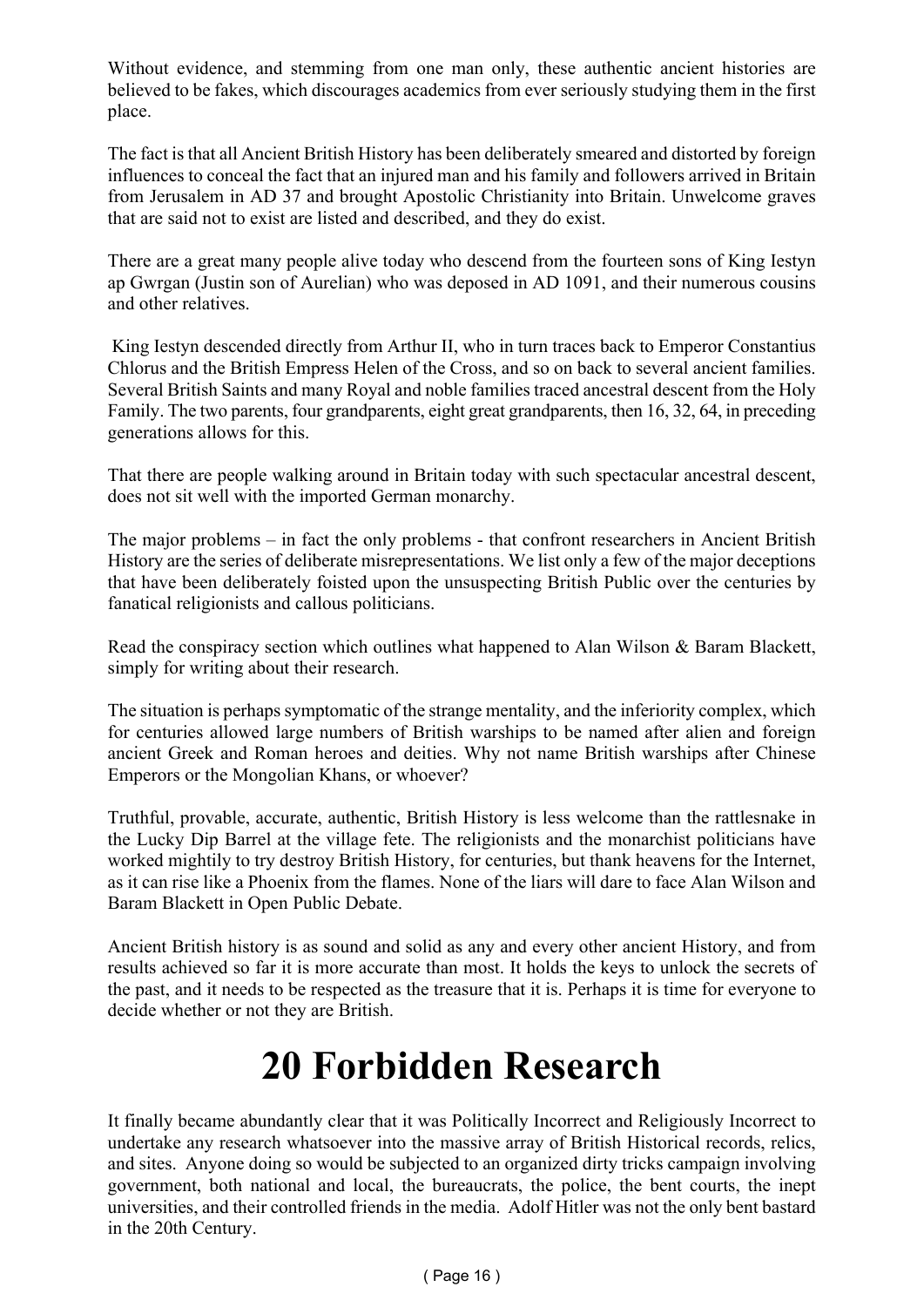So Alan Wilson and Baram Blackett had wandered into a very dangerous minefield. This site contains only a small portion of both Alan and Baram's experiences, and is told here in order that the readers may get the message.

So myself and my colleague Baram Blackett had wandered into a very dangerous minefield. We are not confronted by a lack of evidence or paucity of proofs, as there is almost too much positive evidence to handle, and instead we are confronted by an evil conspiracy of immense proportions. This diseased anti-British caucus has somehow taken on a life of its own and it has corrupted almost every part of life in this pro-Hanoverian and anti-British confused State.

Open warfare had existed between the London government "Establishment" that does not deserve to be called British, since the early 1980's and it was concealed by the media.

There can be no doubt that our researches and publications in 1981,1982, 1983 and 1986, caused alarm and consternation in the "trusts" in Wales. The detail of this fills a book that is being put together. We were clearly a major problem for Cardiff University.

#### **21 Hanoverians - Disaster For British History**

The final disaster for British Ancient history came in AD 1714 when the English imported the German Hanoverian family of the elector of Hanover as their puppet kings and Queens. From this moment onwards everything historical had to be both politically and religiously redesigned into a suitably acceptable form to promote the new Germanism in England in particular and Britain as a whole. Few people read the publication of the 19th century deliberately designed to popularise the German ideals.

The one-quarter Welsh King Henry VII of England had a sister who married a Scots King, and later a descendant of this marriage married an Elector of Hanover. So when the throne of England passed from the Tudors to the Scots Stuarts, and there was a problem on there being no heirs to the throne from Queen Anne and from Queen Mary and William of Orange, the Parliament had a bright idea and invited the German George, the Elector of Hanover, to be King of England.

From this time onwards the centuries of assaults upon all Ancient British History, Heritage, and Culture, accelerated and increased. Everything British had to go. The numerous, strong, culturally advanced British Nation had to be transformed into primitive tribes of uneducated barely civilized peasant barbarians. The German origins of the Anglo-Saxons needed to be promoted and extolled. The periodic local controls of parts of Britain by the Romans had to be expanded to a period of 400 years of imaginary total domination of what was now invented as "Roman Britain"

All the British Dynasties had to be eliminated. Brutus was expelled from reality as the new political doctrine was that the city of Troy never ever existed, and it was only a fictional fairytale imaginary place that existed only in the mind of Melisigenes-Homer and therefore ALL Ancient British History that included Brutus the great grandson of Aeneas of Troy was fictional. The earlier arrival of Albyne into Britain was dismissed as legendary. The vast body of written British historical evidence was by-passed and everything was declared to be a massive forgery, and where this smear was not possible the records were declared to be muddled and confused.

In an out-of-date society where there are still noble and royal pecking orders of social precedence, it is embarrassing for English nobility to have descendants of King Iestyn ap Gwrgan around, who therefore descend from King Arthur II and Arthur I, and from the Emperor Magnus Maximus, and from Caesar Crispus, and Constantine the Great, and so on, and who also claim direct descent from what is called The Holy Family.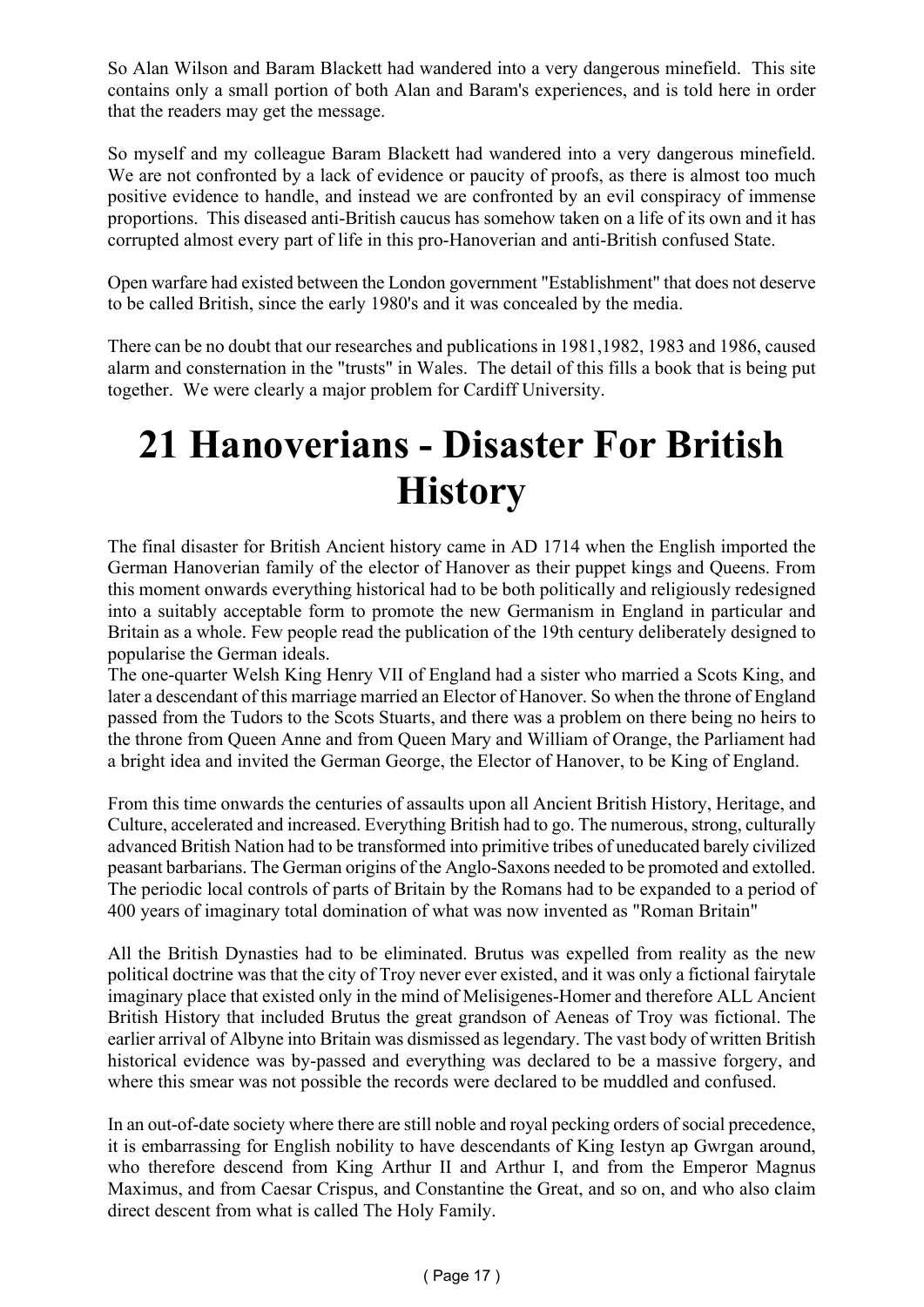In 1846 in what Welsh Nationalists called The Treachery of the Blue Books, (Blue covered books were reports to the London Parliament) every Khumric Welsh school- teacher in Wales was sacked and replaced by an Englishman. The chaos of all the children speaking only Welsh and their teachers speaking only English and the quite barbaric methods used to enforce English are still remembered. The objective was to make it impossible for anyone to read the records.

The control of publishing was accomplished quite easily. Publishing began in London in AD 1474 and Parliament simply prohibited any publishing in Wales until 1692 and the damage was done. Several English Kings had previously passed laws prohibiting anyone in Wales from owning writing materials and paper, so the tactics were following a known pattern.

The control of information is in fact a major weapon of the London Government even today. To give one well know example. In the 1930's the English "prince" of the Kingdom of Wales (German actually as since the Hanoverian and Scottish marriage of 300 years earlier no British person had married into the "English" royal family), who was Edward soon to be King Edward VIII. This Prince Edward was attached to an American lady who was twice divorced, and both of them regularly visited Nazi Germany.

Edward was filmed sitting in the front row at vast Nazi meetings listening enthusiastically to Adolf Hitler ranting and raving. He was filmed walking in the front rank of a Nazi parade through city streets surrounded by high ranking Nazi Party leaders, and he actually gave the Nazi salute, and so on. Not one word of this and no photographs ever appeared in any British Newspapers of Magazines, nor did any of the popular cinema Pathe News editions ever show an film of this. The British Public were kept like cultivated mushrooms, in a dark cellar and fed on cattle manure.

During the war this dangerous idiot, who had abdicated as King, was made a nominal Brigadier in the army. Here he had access to secretive information, and, although he knew well that Mussolini's Italy was Germany's political ally, early in the war he actually informed the Italian Ambassador of the disposition of the British and French armies in Europe. How much this affected the Nazi plans to strike through the centre of the Ardennes and split the British and French armies is unclear, but it did not assist the allies. One television program blamed him squarely. In the event this serving officer in the army was on holiday in the south of France after the allied collapse and Dunkirk and he then removed himself to Portugal.

Finally he was packed off to the small island of Nassau in the Caribbean as the Governor. The point is that all this was kept totally secret from the British Public for well over 50 years. Sky TV has shown the film titled "The Traitor King" a few times, but it is very unlikely that that great organ of information and education, the BBC will ever show this interesting film.

The BBC State Radio Monopoly played a major role in the final onslaughts against the authentic, accurate, and provable, Ancient British Histories, in the 1930's, 1940's and 1950's. No other radio stations were allowed to broadcast until well into the 1970's and when Television arrived the BBC TV was again a State Monopoly and in this way what was told to the British Public was still highly selective and carefully controlled. The assaults made over the airways against ancient British Historical records were nothing other than a National disgrace.

One thing always remained a huge problem for the control freaks of the Church and the London Establishment. That was the gigantic figure of "King Arthur", and no matter that they did he simply would not go away.

First they tried to remove "King Arthur" (both of them) out of Khumric Wales and into England, and place a set of bovine bones in Glastonbury Abbey that was founded in AD 941 some 418 years after Arthur II died, and around 541 years after Arthur I died. This is NOT the Glastenburi of centuries earlier in the Anglo-Saxon Chronicle, and even that other Glastonburi is dated over two hundred years after Arthur II.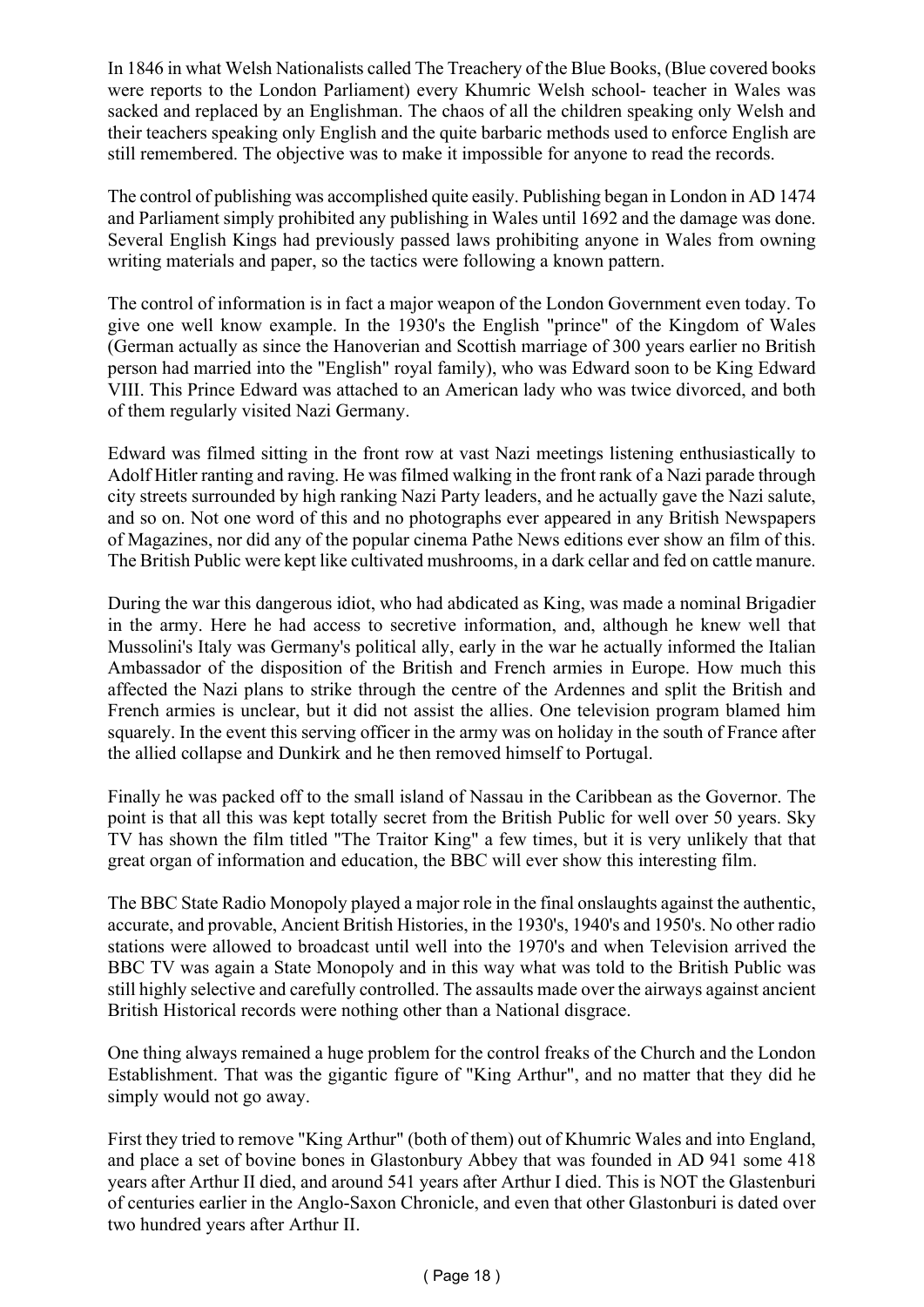This works with American tourists and English nationalists. Then they simply stated, with the aid of the BBC and the English Universities, that all the British Histories were forged and false and therefore a King Arthur in those histories was also a historical fake. They then encouraged a thinking that King Arthur (both of them) was a legendary figure, then he was a fairy tale figure and finally with the aid of an American buffoon writer Arthur became a comic figure of fun. This combined with the State control of education and the suitably forged "official" versions of the new order bogus Histories actually finally worked.

The latest frantic antic of the Anglo-Saxon monarchists is to re-date all the 200 plus ancient royal stones in Wales. They have already tried mistranslation. So when an ancient stone names King Ithael and St Illtyd and Arthmael –Iron Bear –Arthur II, and we know that Arthur II died in 579 and his first cousin St Illtyd buried him, and the brothers King Ithael and King Morgan succeeded Arthur II, it is a complete nonsense to take this stone of around AD 580 and re-date it to AD 850-900. This complete fraud is going on uninterrupted across Wales as the "authorities" have realized that people are taking note of the Wilson and Blackett Researches and looking at these stones as evidence.

When Alan Wilson and Baram Blackett decided to begin publishing in 1981 they stirred up a veritable can of worms, or a nest of snakes, and the London Establishment and the Church reacted to the threat of the truth becoming known. Now the politicians and the religionists have bigger problems. They have to prevent the World from knowing of the catalogue of gross illegalities and serious criminality that they have perpetrated against Alan Wilson and Baram Blackett.

They also have the problem of there being a modern system of international information and communication that will allow for the entire story of how these political and religious villains and cheats have destroyed British History and with that they have obliterated the vital evidence to decipher other ancient historical texts in Etruria Italy, in Asia Minor, in Palestine, and in Egypt and America. The Internet is a system of freedom that they cannot control.

Alan Wilson and Baram Blackett had no idea whatsoever of the depth of the evil and corruption in this gigantic political and religious conspiracy when they began their detailed researches in 1976. When anyone states that there is no such thing as Conspiracies then he is either a complete uninformed fool or else a total liar.

The fact is that the British were unfortunate when debris from a comet devastated and destroyed much of Britain and the powerful Arthurian State in AD 562.

The academics of the United Kingdom will try to despise the evidence of the comet of AD 562 that came from the North East going South West. At this time the American historians and archaeologists working in Bolivia know, state, and prove, that the Bolivian civilization that built cities and towns, fortresses and pyramids, roads and everything that any developed civilization made, was utterly destroyed by a comet coming from the North East and going South West in AD 562. Exactly as in Britain the population was decimated and the lands were diseased and uninhabitable for around ten years.

We have a Comet in the same year going in the same direction, and destroying both Bolivia and Britain with the same results. Anyone is free to get a globe or a map of our Planet Earth and draw in line from North East to South West across from Britain to Bolivia.

So beginning with Brutus, the great grandson of Aeneas of Troy, arriving in Britain around 500 BC up to Iestyn ap Gwrgan - Justin son of Aurelian - who was deposed in AD 1091, we have 76 successive Welsh-Khumry Kings. The last Welsh King was Morgan who was murdered by Edward I of England in AD 1300.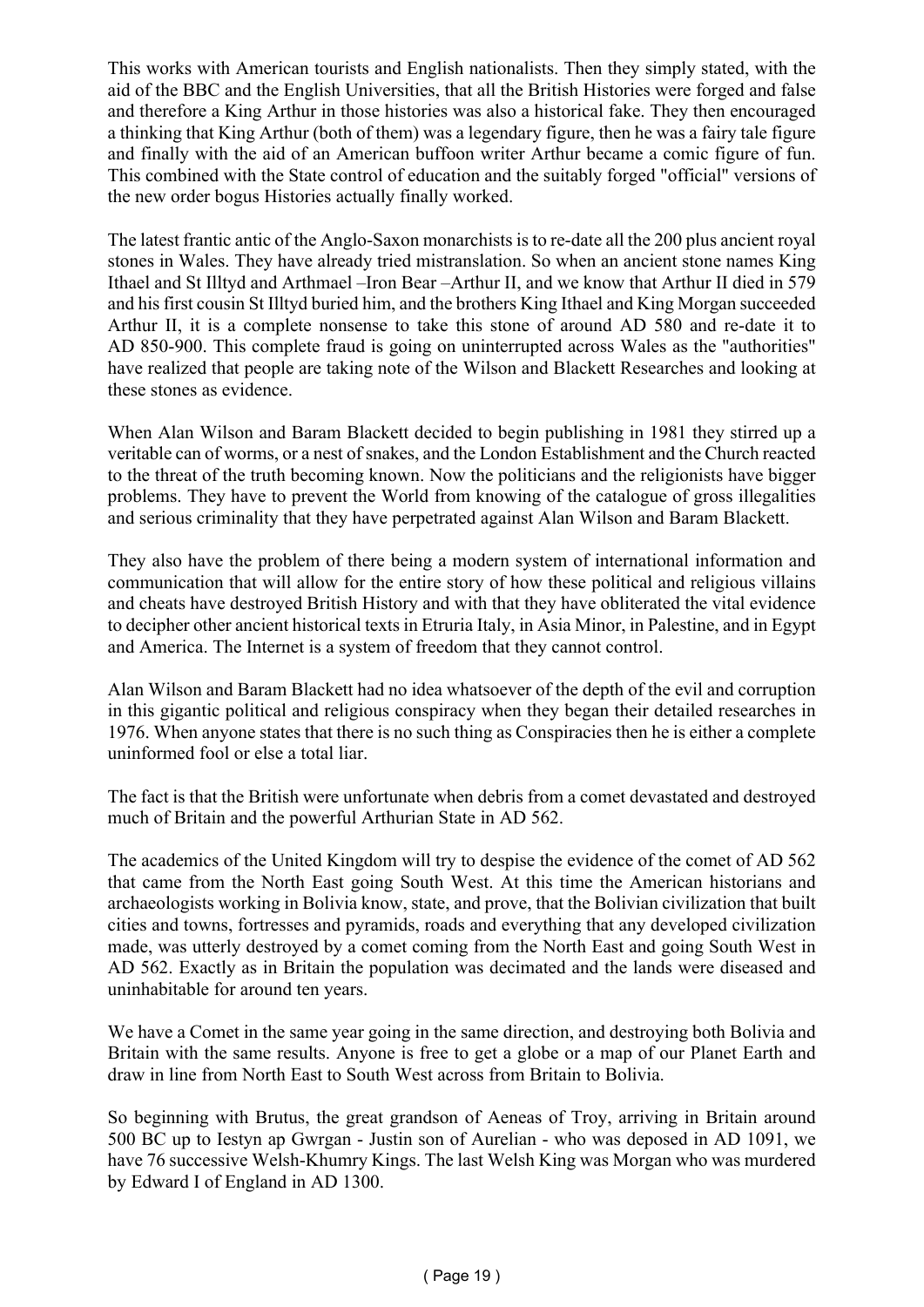The English claim that Wales is or ever was a "principality" is total hog wash and so is the title "prince" in the Khumric Welsh Kingdom.

This is bad news for the Hanoverian Monarchy in England, as the nonsense of Edward I of England creating his second son Edward II (eldest was Alfonso) as the "prince" of Wales is exposed. The Church wants to be rid of this Bad News History, and so does the London Establishment.

#### **22 Welcome To The King Arthur Conspiracy**

This web site is one of many in the Real UK History Network. It explores the legacy of the real King Arthurs (yes more than one!) and is the result of over thirty years of research carried out by the historians Alan Wilson and Baram Blackett. Our books contain much more information and are available on Amazon and via our own online store. You can also find out more about their research into other areas of real UK history at our official web site. By choosing a section from the menu at the top of the page you can then use the More Information links in the right hand menu to find out more about each section.

When you see an image with a blue border click it to see a larger version.

The British King Arthur

There was not one mighty King Arthur of Britain, but two very powerful, and remarkably successful kings both known as Arthur.

One was Arthur son of Magnus Maximus and Ceindrech daughter of Rheiden, who was born around AD 344 and who died around AD 400. This Arthur conquered all of Western Europe between AD 383-388, and captured Paris, the stronghold of the Lady St Genevieve - who becomes the Lady Guinevere of the confused Romantic Arthurian tales we have all come to know.

The other was his direct sixth generation descendant Arthur II son of King Meurig (Maurice) and Queen Onbrawst, born c AD 503 and died AD 579. Both are copiously recorded..

The deliberate mistake was to weld these two powerful kings into one 250 years old impossible "King Arthur" who fought the Romans and killed their Emperor Gratian at Soissons in AD 383, and who then fought the Jutes, Angles, Saxons, and others in the mid 6th Century.

All this is well recorded and was well known by British scholars, but most modern academics do not grasp these simple foundation facts, because they do not read the ancient manuscripts, and have instead become indoctrinated into a belief system based on incorrect information.

Most people read books written by modern authors and academics, most of whom cite one another without actually going back to check out the earliest sources available for themselves. It is easier for people to believe the "experts" truly know their subject, than to start from scratch by laboriously investigating all the old records themselves. The historians and authors Alan Wilson and Baram Blackett chose to do just that, and this website holds only a fraction of their research. You can find out more about them at the official Real UK History site.

This research is very unwelcome to the entrenched academic, political, and religious establishment in Britain, and should give the reader some idea of the mass array of other similar criminal frauds that English academics have dutifully perpetrated on behalf of their Political and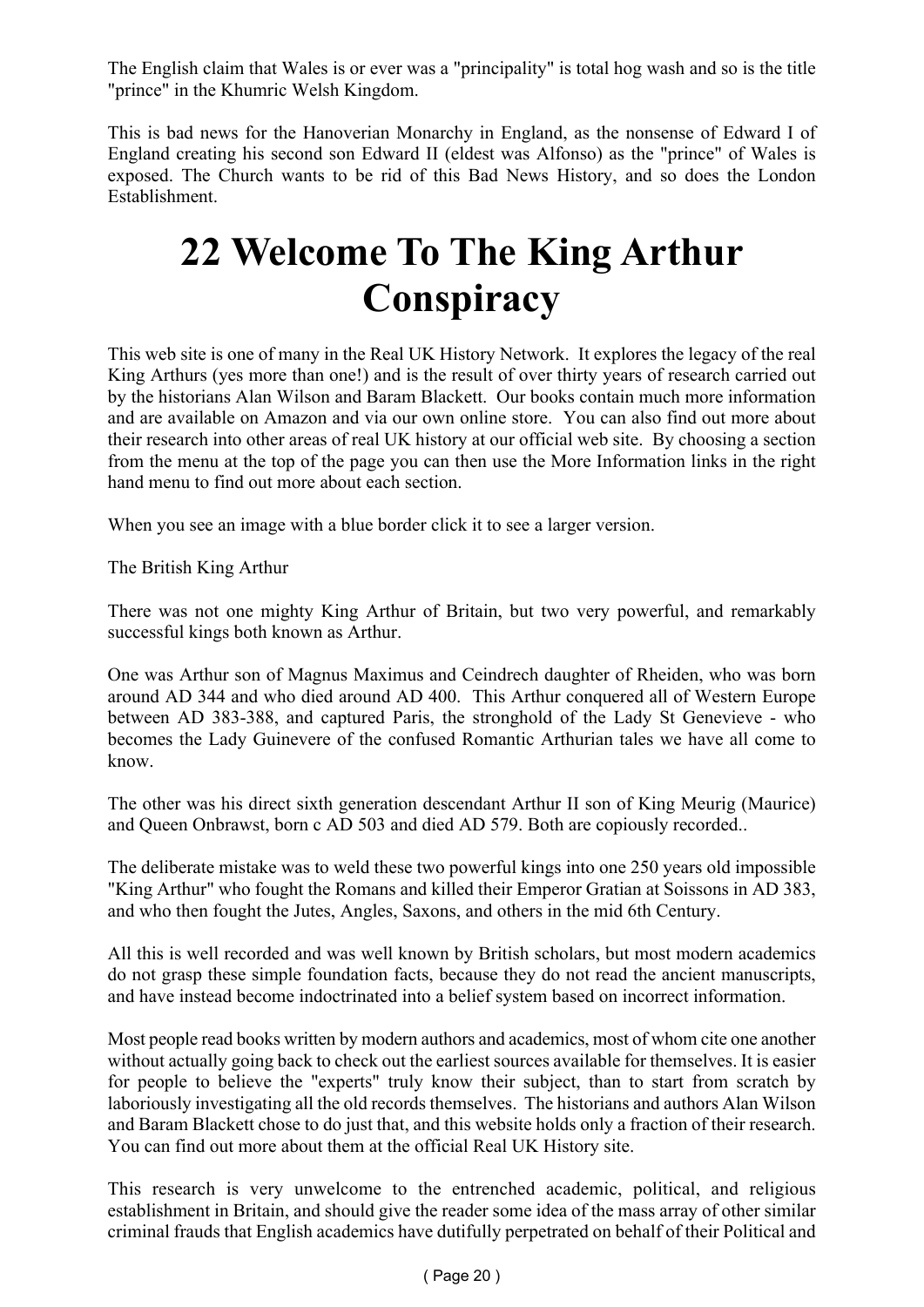Religious masters for three hundred years. Be sure to read the section concerning the German Hanoverians on the history page of this website, which casts more light on the origins of the problems.

Use the links in the right hand menu to get more information or follow the trail:

#### **23 Honorius Letter To Brittium**

It is alleged that the British were helpless after the "Roman withdrawal" in AD 411, and the weak Roman Emperor Honorius wrote a letter to these helpless weak British telling them that he could no longer help them against their enemies.

This is a blatant fabrication.

Honorius in Rome had major problems as Alaric the German King was ravaging Italy. As Alaric moved southward towards Sicily, Honorius sent a letter to the citizens of Rhegium the local capital of Brittium on the Strait of Messina. He warned the citizens of Rhegium in Brittium in Italy of the approach of Alaric and his army, and told them that he could not assist them.

This letter to Brittium in Italy, has somehow been bent and twisted into an imaginary letter to the powerful British State from their enemy Honorius with whom they were at war in Gaul, to tell them that he could not assist them.

Anyone is free to read the accounts in Olympiodorus and Zosimus of the letter that was sent to Italian Rhegium in Brittium.

The British were not a weak illiterate nation, small in numbers as ill-informed academics have stated for many years, and instead the British were a strong, culturally advanced nation with metal-workers, miners, literate with universities, and militarily powerful. They thrashed Julies Caesar and totally out-manouvered him in 55 & 54 BC.

Read Strabo's account of the British, and British accounts of themselves. The idea of 400 years of Roman control of Britain is utterly ludicrous.

#### **24 Identity Of The Khumry**

There are no Celtic people in Britain, and there never ever were any Celtic people in Britain.

If the ancient British were "Celtic" then ALL ancient British History is wrong, and as the British Histories can be very substantially proven to be correct then the "Celtic" myth that was invented in AD 1714 is yet another vast deception and fraud. There are no other words for this. The false idea that the Khumry, the Scots, and the Irish are Celts, is an Anglo-Saxon politically and religiously motivated invention, designed to destroy the ancient Histories and to conceal truthful Historical Facts that are unpleasant for the propaganda of Rome and London.

The ancient Khumry people were known to the Assyrian Great Kings and Emperors as the Khumry – Ten Tribes of Israel. This is the fact, and the one million strong Khumry never got lost as they always knew who they were and where they were. In Britain the Khumry always claimed to be the Ten Tribes, that is before London began to dominate and seized control of 'education' or should one say mis-education.

The invaluable Ancient British Alphabet assists in the accurate tracing of our British ancestors by following the Alphabet inscriptions trail along the migration trail. These Khumry people were subjected to mass deportations from Israel by successive the Assyrian Emperors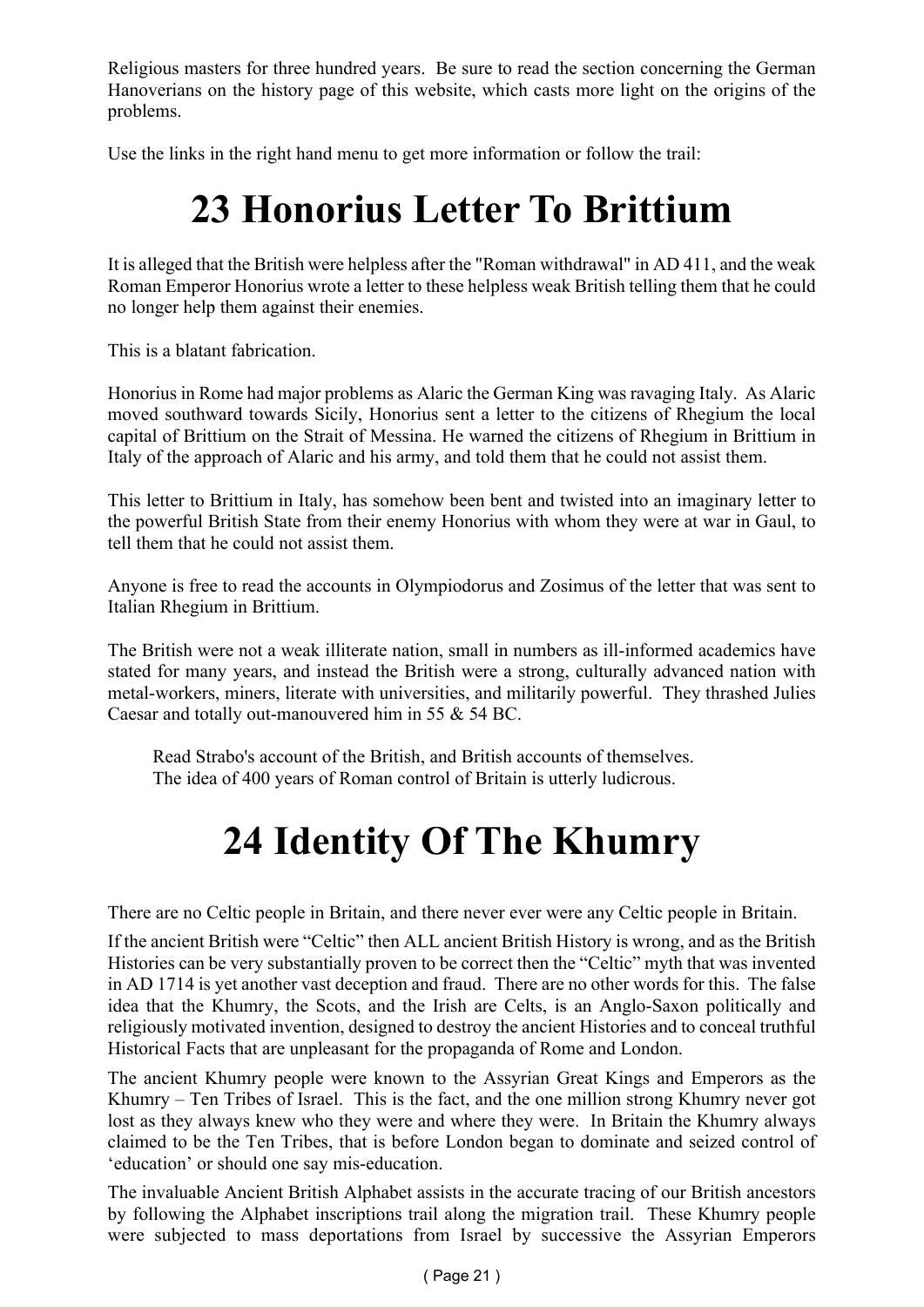Tiglathpileser III, Shalmaneser IV, Sargon II, and Sennacherib between 740 -702 BC. Their Alphabet is found on baked clay tablet texts excavated at the Assyrian imperial city of Nineveh.

When Sennacherib was murdered in a temple by two of his sons a civil war erupted in Assyria as the heir Esarhaddon fought the murderers who were two of his half brothers. The Khumry Ten Tribe people seized the opportunity and took off from western Armenia going west across both branches of the Upper Euphrates river and through the Taurus mountain range. This is well described in Esdras Book II, Chapter 14. The Assyrians persuaded their northern allies the Scythians to pursue the Khumric Ten Tribes and battles ensued as the Khumry moved westwards.

In Asia Minor the Khumry were known to the Greeks as the Kimmeroi and the Kimmerians, and by 650 BC their unstoppable hordes had reached the Dardanelles and besieged the capital city of Sardis. Half the people then migrated to Etruria – Italy, and the other half remained in known named places until in c504 BC when after continuous Greek pressure they allied with the Trojan remnants under Brutus to gain an opportunity. The Khumry then assembled with the Trojans on the Isle of Lemnos to sail for Britain, and this British History is proved by the existence of a large inscribed stone written in the Ancient British Coelbren Alphabet that was found in Lemnos in AD 1876 that is now in the Athens Museum.

Greek Histories match the British history and so the long journey of the Khumry-Ten Tribes ended. Some remnants of the Khumry remained in western Asia Minor, and the sum of their migrations is :-

- 1. Leaving Egypt under Moses around 1360 BC
- 2. Settling in old Canaan and being uprooted and deported north to Armenia by the Assyrians around 740-702 BC
- 3. Migrating westwards through the Taurus Mountain range in 687 BC and all across Asia Minor to reach the Dardanelles by 650 BC
- 4. Half the people migrate to Italy
- 5. In 504 BC the remainder gather on Lemnos Island with the Trojans and sail their fleets to Britain. On the way they pick up three other groups of migrants who would include the Cornish under Corineus, and probably the Hwiccae of Worcestershire

The Khumry (miscalled "Welsh") retained their same ancient Language and their same Ancient Alphabet, and all the anti-British propaganda that has endlessly streamed out of Rome and London for centuries will not obliterate that fact. The huge scatter of ancient texts inscribed in this Khumric Alphabet and Language proves ancient British History to be absolutely correct.

## **25 Joseph Of Arimathea**

Joseph of Arimathea led the Holy Family from Jerusalem into Western Britain in AD 37 "the last year of Tiberius". In Wales he was known as St Ilid. He had a principal site at Trefran – Manor of Bran, and traditionally he was the chaplain of the young Bran who was a great-nephew of King Caradoc I who was in Rome from AD 51, and a son of Caradoc II. This is a Church of St Ilid alongside Trefran and also a very ancient religious Cor. A Cor is a large circular mound with a hollow centre where the congregation sat around the sloping inside in a circle and the speaker addressed them from a flat platform. These Cors appear to have been the original religious meeting places.

The British owned Brittany and Amorica (Normandy) since before the time of Julius Caesar. Magnus Maximus gave these territories to Conan Meriadauc as King in AD 383 and they remained British overseas territories and a buffer state against foreign invasions until AD 952 when the French King allied with the Northmen to seize and create Normandy. The tomb of king Conan still exists. There were therefore ancient religious Cors in what became Normandy. The English archaeologists (playing their usual role of the circus clowns) now see the ancient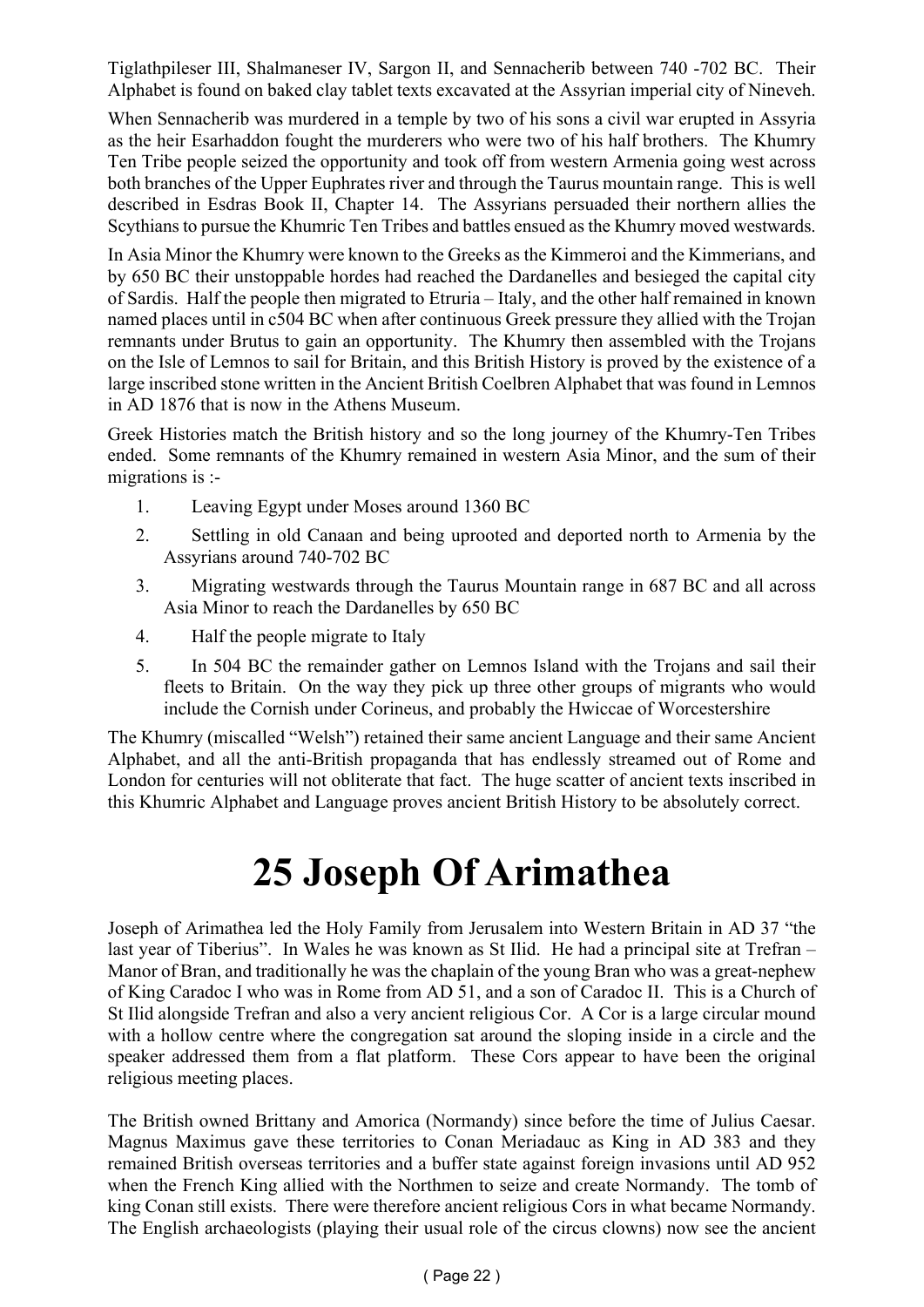religious Cors of both Normandy and Wales as Norman creations, which they are not. This means that all ancient pottery and other remains are classed as being Norman, and the result is that Wales and the Welsh are now the only nation on Planet Earth who could not make a piece of pottery and everything ancient is misdated to the Norman era in Wales that never actually existed beyond an 8 to 10 mile coastal strip in Glamorgan. Insanity is the order of the day. The Irish must cherish their 70 mile wide moat. William the Conqueror had a Breton/British mother.

The stream of St Ilid-Nant Ilid out on Mynydd y Gaer - Fortress Mountain - near Caer Caradoc in Glamorgan, and below near Tonyrefail is another Llan Ilid. There are other LlanIlid sites notably in Brecon. The grave of Joseph of Arimathea was described by the Sixth century Maelgwn of Llandaff, and Llandaff Cathedral stands on the West bank of the river Taff a mile north of Cardiff Castle on the East side of the river. Around 1/3rd of a mile south of Llandaff Cathedral the river Taff divided and split into two and then rejoined into one stream immediately south of the Castle, and so an island was formed "enclosed by water on all sides". This is the exact description written by the Maelgwn of Llandaff who was almost certainly a brother of King Meurig the father of King Arthur II, when describing the place of the grave of Joseph of Arimathea. The grave is described by Maelgwn as being in the southern bifurcated angle of the Church. There was a mediaeval Black Friars abbey on this river island and there is a very ancient tomb in the Southern bifurcated angle of the church.

There is a strange tomb like slab at the foot of the altar that has a long inscription made of bronze letters set into the stone. This appears to commemorate the Bishop of Bethlehem, and records several visits made to this place by King Edward II of England. Llandaff Cathedral is recorded as being founded by King Lleirwg-Luke, and another Llan-Lleirwg church now called St Mellons was on the East side of the city. In Mediaeval times there was this Blackfriars abbey church just 100 yards west of Cardiff Castle and a Greyfriars Abbey 150 yards to the west and a small Whitefriars abbey was 100 yards to the south. In addition there was as large St John's church around 80 yards to the south east and a large St Mary's church about 240 yards to the south of the castle. The whole place was peppered with religious institutions.

In addition King Lleirwg sent two relatives to Rome to talk to the Bishop of Rome about Roman secular Law, and they returned with two others. All four left churches in the Cardiff area at St Dyfan, St Fagan, St Medwy, and St Elfan. The total negativity displayed towards all this mass array of evidence is astonishing.

Google Earth locations of Joseph of Arimathea sites.

If below coordinates dont work in Google Earth then use an OS Map 1 Llandaff Cathedral.

51 29 94 66 N, 3 13 03 60 W. - Maelgwn of Llandaff Point where River Taff divided. 51 29 42 30 N, 3 11 43 03 W. Path of East River branch. 51 29 33 27 N. 3 1o 52 35 W. Further East River path south. 51 29 21 39 N. 3 11 15 89 W. Further East River path south. 51 29 12 44 N. 3 11 06 01 W. Further East River path south. 51 29 01 88 N. 3 11 00 01 W. Further East River path south. 51 28 54 07 N. 3 10 56 61 W. Point where the two River branches re-joined. 51 28 51 63 N. 3 10 59 43 W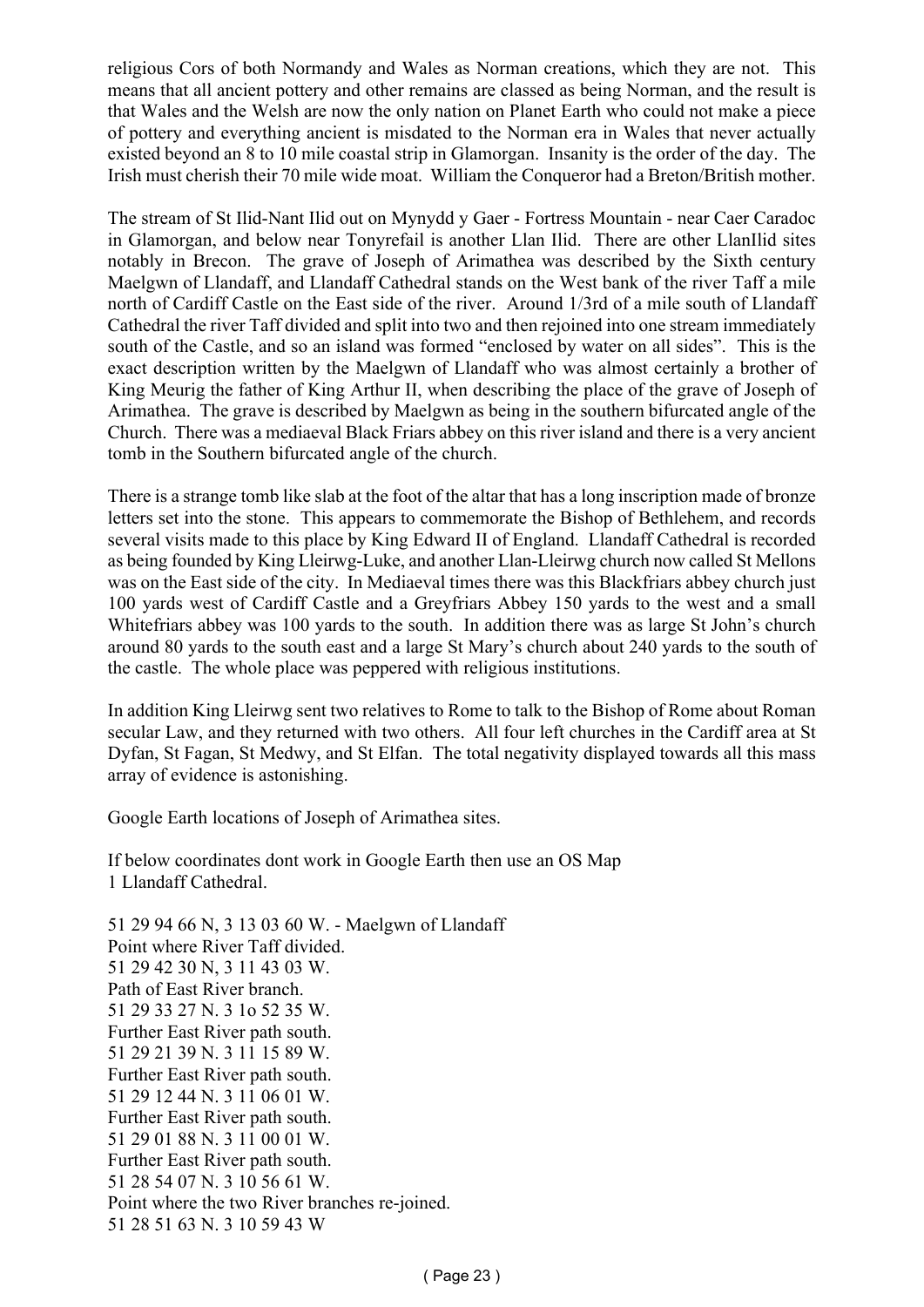Old Path of re-joined River. 51 28 46 05 N 3 10 52 35 W.

51 28 38 99 N. 3 10 48 43 W. Exact location of grave of Joseph of Arimathea. 51 28 58 37 N. 3 11 07 94 W. - Maelgwn of Llandaff identified c. AD 480 - 550 Cardiff Castle. 51 28 56 41 N. 3 10 52 98 W.

## **26 King Arthur I**

During the reign of King Henry VIII of England the court Historian Polydore Vergil pointed out that "King Arthur" was an impossible figure as he would have had to have been around 250 years old to fight against the Irish and then Romans in Europe, and then to also fight the Angles, the Saxons, and the Irish. The obvious answer to this simple situation is that just as there were eight English Kings named Henry then there were two Kings named Arthur.

Anyone over the age of ten years who looked at the ancient British records would immediately see this very obvious fact. The illustrious Harleian Manuscript 3859, and the famous Jesus College 20 MSS have collections of the royal King lists of ancient Britain and the Harleain MSS list No 4 begins with "Arthun the son of Mascen Wledig who killed Gratian the King of the Romans". It is no secret that Mascen Wledig is Magnus Clemens Maximus, who as the only son of Crispus Caesar who was the eldest son and heir of the Emperor Constantine the Great. It is no secret that Magnus Maximus invaded Gaul from Britain in AD 383 and that his general was Arthur I – Arthun who the Romans called Andragathius. It is no secret that Arthur I besieged and took Paris held by the Lady St Guenevive, and that he defeated the usurping Emperor Gratian at Soissons, and then chased him to Lyons where he killed him. This Genealogy is in numerous British Manuscripts.

It is equally recorded that this Arthur I fought against the Irish that invaded Reueth in North Wales and killed him in AD 367. The Irish prince Reueth then reappears as Rhitta Gawr to Khumric records and as King Ryons in mediaeval Arthurian romance tales. This removes "King Arthur" as one person from the Sixth Century AD to the Fourth Century AD.

The place of the grave of Arthur I was well recorded by Caradoc of Llancarfan and William of Malmesbury and the direction of the great road-Watling Street, and the great scraped out ditch - Offa's Dyke, and so on point unmistakably to the great ancient cemetery of the Ancient British Kings at Oldbury at Atherstone in Warwickshire which is packed with very large ancient graves.

The second King named as Arthur appears on inscriptions and in Khumric texts as Arthmael meaning Iron Bear and there is no reason to expect an English spelling of his name in a Khumric Welsh text or inscription. This King is copiously recorded and there can be no doubt that he is the main part of the dual king of Arthurian History and legend. For centuries it was well known that the main King Arthur II of legend was the son of King Maurice-Meurig, the son of King Theoderic - Tewdrig, the son of King Theodosius –Teithfallt, and Teithfallt in turn was the son of Teithrin the Subtle-Theodorus, the son of Tathall –Theodore the son of King Arthur I, who was the eldest son of Manus Clemens Maximus by his first wife Ceindrech, and several of the most illustrious ancient British Manuscripts state this very plainly.

This Arthur II was born in AD 503 and died in 579. His death, funeral, and burial are copiously recorded. In fact it is no exaggeration to state that is the most copiously and accurate funeral in "dark age" European History. It is no exaggeration to say that he is harder to miss than to find. Instead of wasting time and money excavating Greece, Israel, Egypt, and elsewhere. The British academics would do far better to try to deal with ancient Britain instead of foreign alien cultures.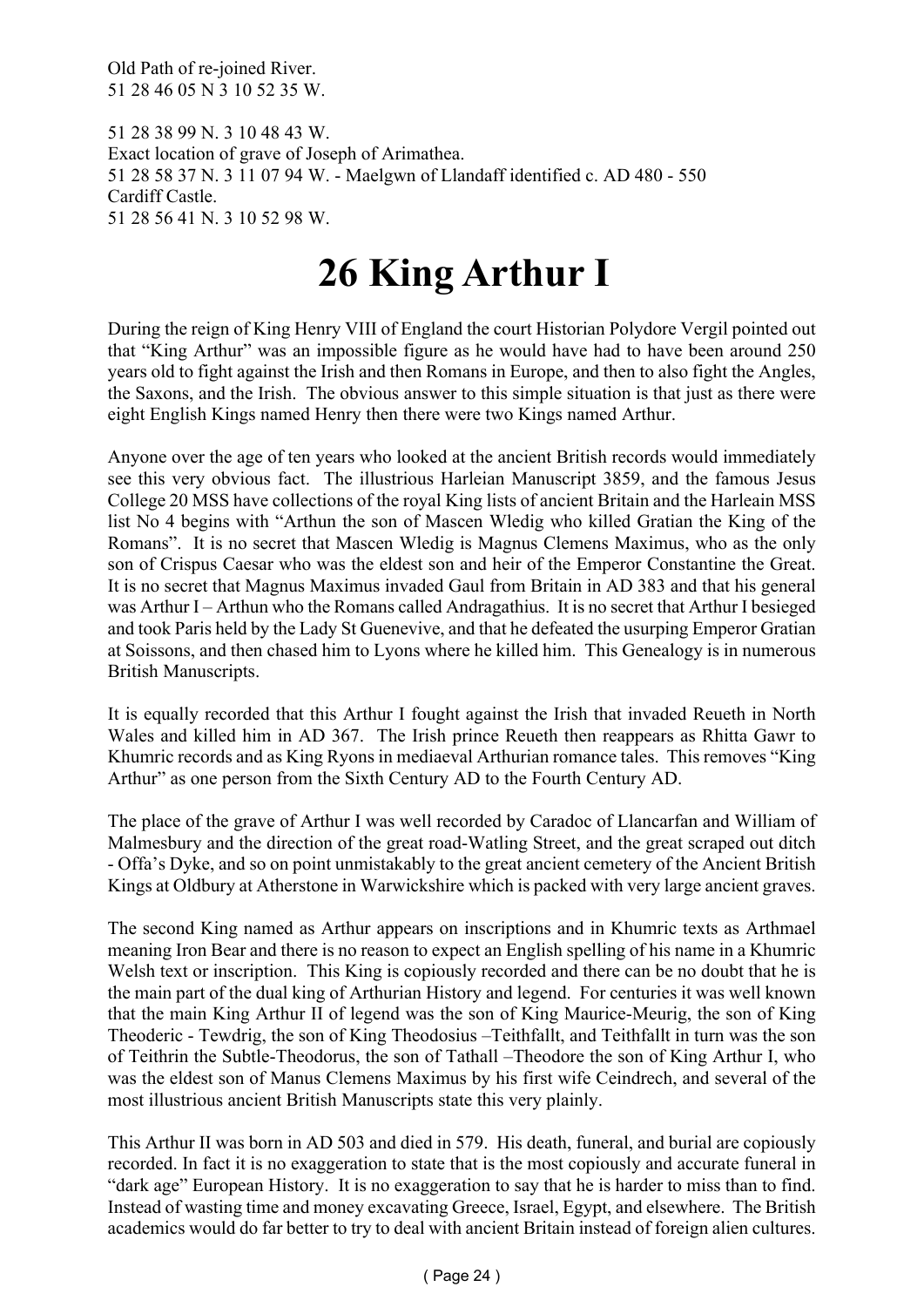The Church of Rome may not like British History but the History of the British belongs to the British people who are not all Roman Catholics.

# **27 King Arthur II And The Comet**

The Ancestry of King Arthur II is as follows:

King Arthur II Family Tree

 Arthur I had a son Tathall (Theodore) whose son was Teithrin the Subtle (Theodorus), and he had a son King Teithfallt (Theodosius), and his son was King Tewdrig (Theoderic), and his son was King Meurig (Maurice), and his eldest son was Arthur II – Arthmael meaning Iron Bear in Khumric "Welsh".

Stained-glass window portraying King Tewdrig who was Grandfather to Arthur II.

This Sixth century King Arthur II c AD 503579 is hugely recorded and again unmissable.

In AD 562 Britain was struck by debris from a Comet and this great catastrophe that devastated and destroyed most of the great island. The majority of the large population of between 9 to 10 million were annihilated. The lands were contaminated and diseased and it was death to enter these great Wastelands for around seven to eleven years.

This gigantic disaster is one of the major events of British history. It is probably the cause of the Roman Church insisting that no stone could ever fall from heaven onto planet Earth, until even these bigots were compelled to admit the truth when a large shower of meteorites landed near a French village in AD 1803.

Two things then happened as Angle, Saxon, and Jute, people swarmed into the empty and largely depopulated lands, where the survivors were struggling to restore their devastated and destroyed country. This was to become ludicrously known as the Anglo-Saxon Conquest.

The second disaster was the arrival in coastal Eastern Britain of Austin in AD 597, sent from Rome to preach Catholicism to the immigrant pagan Angles and Saxons. Rome was seizing the opportunity to get into Apostolic Christian Britain. The religious wars that went on for centuries were about to commence.

In the confusions of destruction and widespread disease resulting from these comet impacts, the King Arthur II had evacuated the army to Brittany (both Brittany and Normandy were British territories until c AD 952). He returned to Britain as the diseases abated. His brother had sailed west in search of new lands.

In his History of the Franks, the then living Gregory of Tours, a contemporary writer, records that the two Islands in the sea - Britain and Ireland - were on fire from end to end at a date which is easily fixed at AD 562. This would be the disaster resulting from the Comet debris striking large areas of Britain and Ireland.

## **28 King Arthur II Voyage To America**

Madoc Morfarn (the Cormorant), a brother of Arthur II, had sailed west in search of new lands, which might be a place where the people could live. In c AD 572 Madoc returned after ten years and detailed the discovery of America. In AD 573 Admiral Gwenon sailed to confirm Madoc's star reckonings, and in 575 Arthur II, Madoc, and Amwn Ddu sailed in a 700 ship fleet for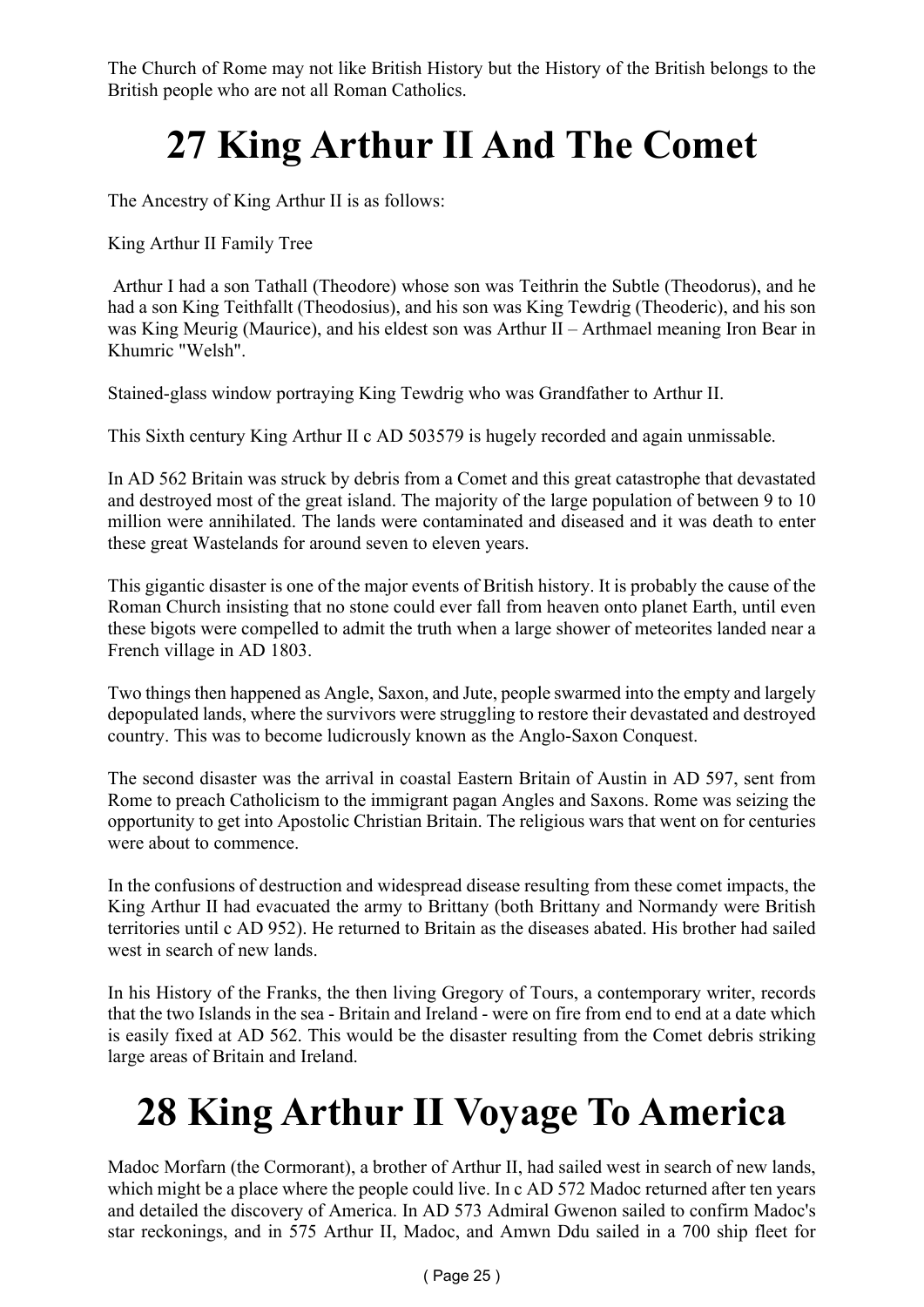America. All this is absolutely provable and again bad news for Rome. Bat Creek inscription shows a remarkable resemblance to the supposedly "forged" British Coelbren Alphabet.

The Gwarchan Maelderw and other records place the Prince Madoc being at sea for ten years, and so from 562 to 572. There is an array of physical evidence and inscriptions in the Coelbren Alphabet on the East Coast and Mid West of North America.

Artist depiction of burial King Arthur II burial.

In AD 574 Arthur is said by Taliesin to have been in Er-Yr ("towards that which is beyond" America) for four years. This brings us to 578, when he was assassinated. Then his body was kept under an overhang for the winter and brought back to Britain in the spring to summer of 579 for burial. This is clearly the best recorded funeral in British ancient history, which is why Arthur II is claimed to be "untraceable".

Ancient Coelbren-inscribed sword found in America. Quite probably the sword of Constantine the Great and a later possession of King Arthur II.

Maelgwn was then elected in AD 580. Everything fits into place from data in these records. So there were two powerful Kings named Arthur, and to avoid the enmity and wrath of London and Rome these were welded together into one great King.

The Anvil Stone used to point towards St Peters Church where King Arthur II was commemorated with a memorial stone.

Anvil Stone shows sword mark - possible origin of the Excalibur Sword in the Stone legend.

Stones of both Arthurs. (Left) Alan Wilson with King Arthur II Stone. (Right) Baram Blackett with King Arthur I stone. Both found at the Church of St Peters excavation in 1990.

Stone of King Tewdrig, Grandfather to King Arthur II. Stone of King Bodvoc (Budicius), a King of Brittany allied to Tewdrig. The excavation of St Peters Church in 1990, under the direction of Dr Eric Talbot.

Ancient Silver Cross found at the St Peters excavation in 1990.

## **29 King Arthur's Knights**

Another neglected area of research is probing into the real identity of King Arthur II knights. This is actually quite simple and a straight forward matter. His close companion Bedwyr ap Pedrog is clearly Sir Bedivere, who is listed in the Songs of the Graves as buried in the large grave mound on the Steep at Dindryfan. Another relative Cynfarch Oer had three sons in Owen (Sir Owain), Arawn (Sir Agravaine) and Llew (Sir Leoline). Llew means a Lion. Llew who married one of Arthur II five sisters had sons named as Gwalchmai - Hawk of May - who figures as Sir Gawaine or Wallwayne, and Modred who needs no introduction. Llywarch Hen (the Aged) figures as Sir Lamorak, and the enemy of King Arthur who was King Mark has been identified by scores of writers as King Mark also known as March, and in Brittany where he fled after the comet strike of AD 562 he was known as Count Comorre and as Conomurus. Arthur's Bishop Bedwini is remembered by the Bedwin Sands off the Gwent Coast.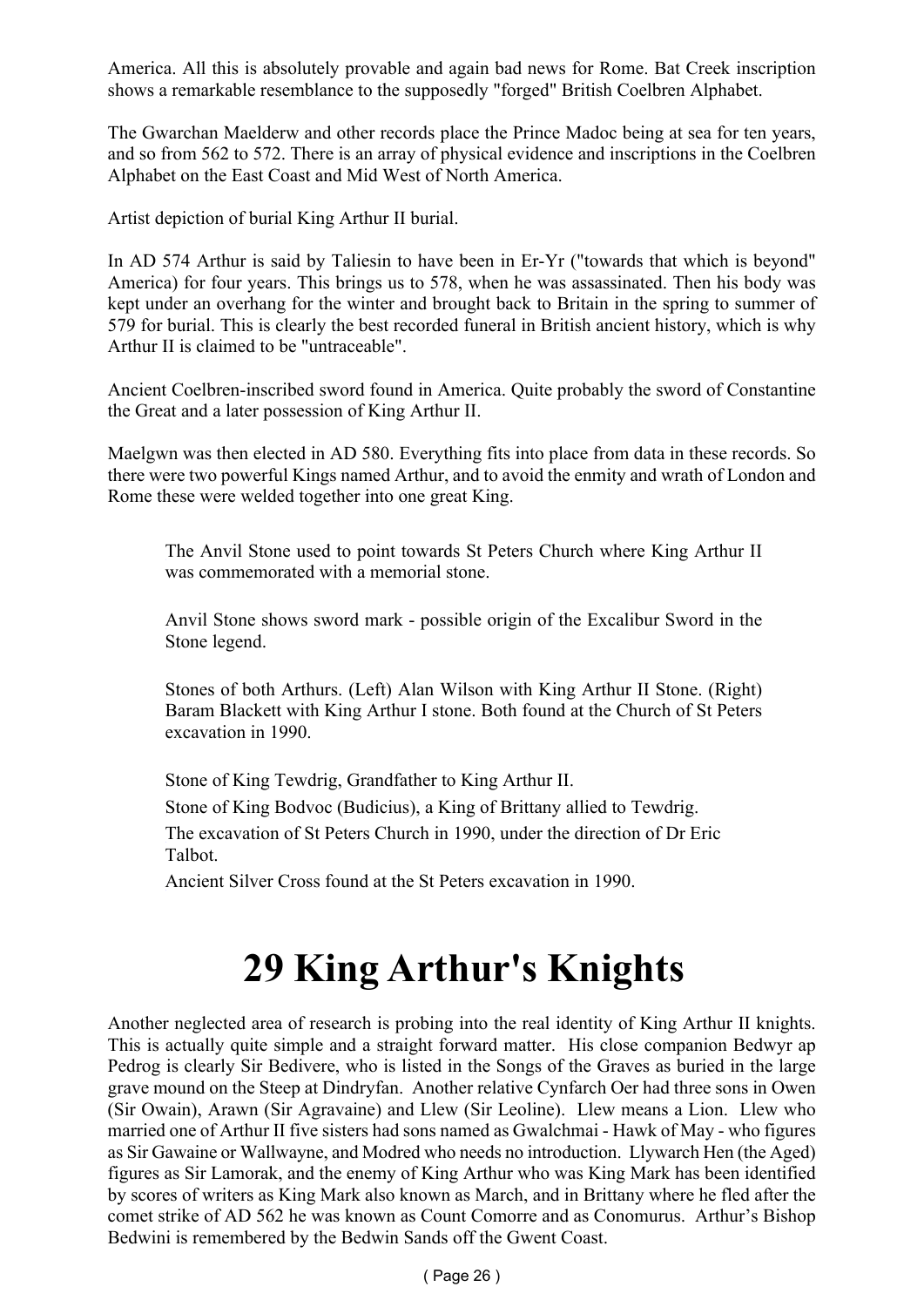Modred son of Llew rebelled against Arthur II around 569, and was defeated and killed. There was a second Medrawd-Modred who was a son of St Caurdaf the son of Caradoc Brawny Arm (Ffreichfras). Caradoc Brawny Arm was a brother of Queen Onbrawst the mother of Arthur II, and so Medrawd the son of St Caurdaf was the son of Arthur II's first cousin.

Arthur II kept the second Queen Gwenhwyfar in the old mansion house at Llaniltern - correctly Llan Ail -Teyrn or Church (Holy Estate) of the Alternative Monarch. For most of his life Arthur II was not King as his father King Maurice lived to a great age, perhaps near 100. So Arthur was what we might call a co-King or a Viceroy. This is borne out by the Nennius' Histories of AD 822 that state that "when Arthur fought most of his battles he was not yet King".

Anyway, St Caurdaf's monastery is marvellously preserved and still in the woods at Miskin less than two miles from Llaniltern where the young queen lived. There is a wood halfway between Caurdaf's monastery and Llaniltern mansion called Llwyn Medrawd where the two young lovers used to meet. Foolishly they decided to elope and they fled far off to Meigle near Perth in Scotland and when in the 1890's a survey was made of all the Parish old tales in Britain the stories of Llaniltern and of Meigle 500 miles away in Scotland were found to be identical. The King pursued the eloping pair to Meigle in Scotland, and there is an ancient stone there with the scene of a woman tied to a stake to be burnt alive, and she is being attacked by dogs whilst knights look on. Another figure is shown hiding in bushes at the left hand bottom corner. Alan Wilson and Baram Blackett published all this in detail in 1986, and the American Norma Goodrich plagiarised their work slanting the story ridiculously towards Scotland. However all the bits and pieces are in place and when the Llaniltern Church was being repaired in circa 1790 the Gwenora stone was found there.

The point is again that there is evidence that shows that the basic tales about King Arthur II are provably correct. Work was done to identify others of the fabled Round Table of Arthur's knights. His close friend Bewdyr ap Pedrog or Sir Bedivere is listed in the Songs of the Graves with a grave "on the steep at Din Dryfan" and there right on target is a large grave mound. The only difficulty is the fact that South Wales had been declared a No Go Area that prohibits all historical researches into British History. Several others of Arthur II Knights are also traceable.

When the Normans arrived in coast areas of south west Wales around AD 1100 they were shown the grave of Gwalchmai, and they promptly tore the mound apart looking for treasure. After that the shutters came down and English and Norman foreigners were told nothing. There was no more communication with outsiders. The constant total negativity displayed towards all ancient British Native History and particularly towards all South East Wales History is extraordinary.

#### **30 No Level Playing Field**

The Ancient British records are the property and heritage of the British people. These provably accurate and authentic records are constantly attacked and derided and ignored by academics. If we examine the antecedents of the much praised ancient Greek, Roman, and Hebrew records we find vastly different academic treatment.

There are no ancient faded and crumbling parchments, papers, or papyrus documents with the handwriting of the Greeks Homer, Euripedes, Aristotle, Plato, Socrates, Thucydides, Herodotus, nor of the Romans including Caesar, Tacitus, Martial, Horace, or whoever. What we have are alleged copies of these ancient records that at the earliest are AD 1250 and often as late as 1400 a mere 1700 to 1900 years after these Greek authors, and 1400-1200 years after these Roman "records" were written. In the case of the Hebrews and Christians who follow the god Yahweh, the earliest records are of around AD 325. This means that there is no written mention of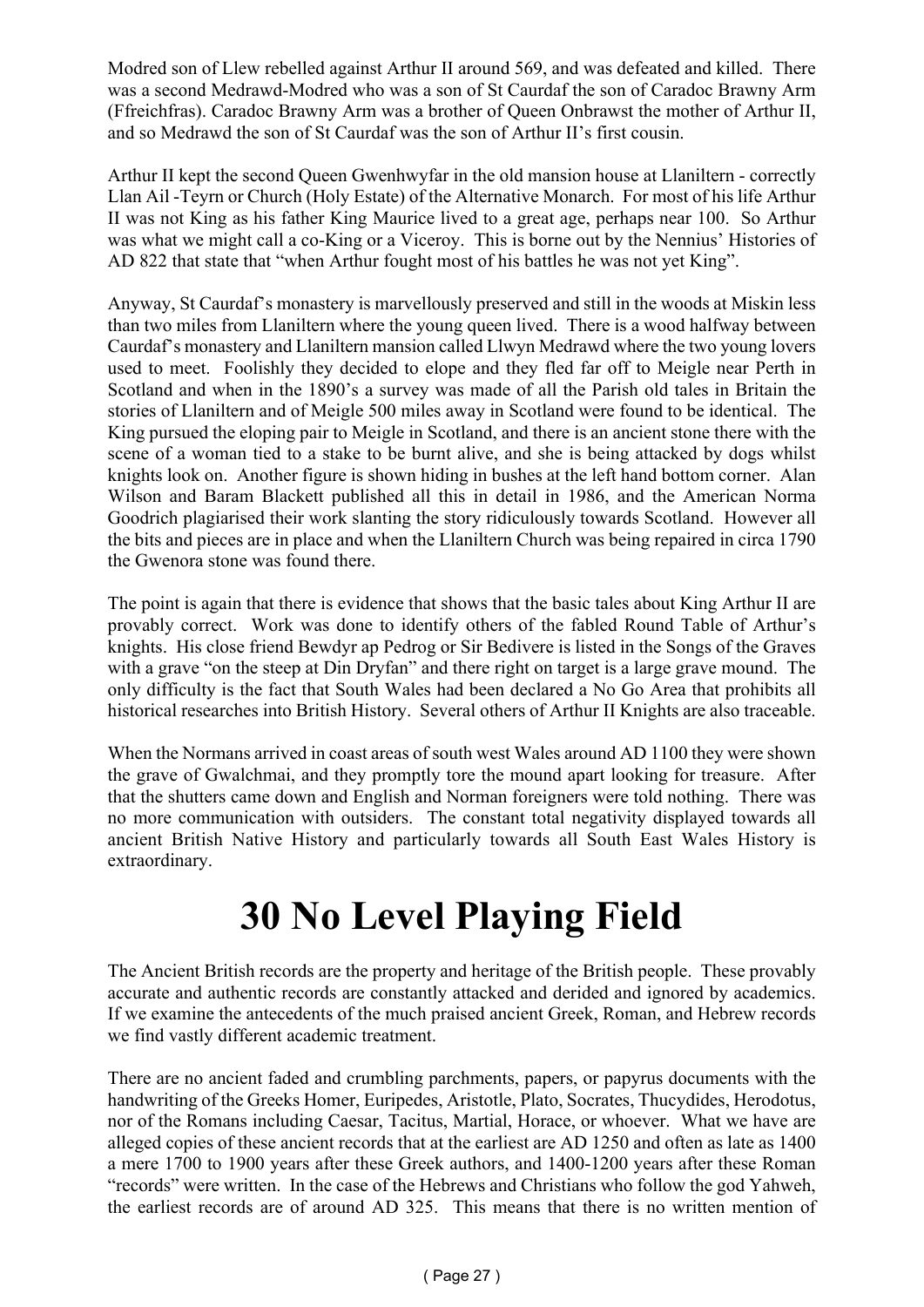Abraham until near 2000 years after his time, and no record of David or Solomon until over 1300 years after they allegedly lived. Yet we are expected to believe these copies or copies of copies.

In Britain where the damp variable climate, allied to centuries of destructive warfare, deliberate racist destructions, bacterial decay, bookworms, and the vast catastrophe of the Comet holocaust of AD 562, have all contributed to the loss of records that the academics demand for original documents. Copies of more ancient documents that were set down, as we have them today, around AD 1000, or 1100 are not good enough to support descriptions of events of AD 400 – 700. Even worse the great number of inscribed stones that litter Khumric Wales are deliberately ignored and distorted. If King Arthur II who died in AD 579 was to wait as long as the Hebrew King David to have his name written then we should have first heard about him in AD 1900. There is no Level Playing Field, and the demands made on British Historical Records are not made on any other Nation.

We have a massively provable ancient British Alphabet that is at least 2700 years old, and this marvellous cultural relic that is the property of the Khumric and British Nation has been attacked by morons. In the era of 1935 -1960 the BBC State monopoly Radio, more accurately the London Establishment English Radio, carried out a series of monstrous assaults against all ancient Khumric British records. Amongst these attacks was the allegation that the priceless relic of our British Ancient Alphabet was a forgery of around AD 1800. The Whole corpus of ancient British Historical records was denigrated and labelled as forgeries. This has to be the greatest falsehood in the history of cultural genocide.

Today archaeologists - the imaginative guesswork speculators and masters of deception - allege that ancient British inscribed stones in Wales that exhibit a mixture of Latin and British Coelbren letters are instead a mixture of Latin and "Irish" tree-alphabet lettering. This absurdity stems from an English surveyor in Northumberland named Collingwood, who had the supreme advantage of total ignorance of all British ancient History. He claimed that the technology of stone carving originated in Northumberland, (100% wrong), and that this technique then spread from North Eastern England to Ireland, (100% wrong), and then later when the ignorant stupid Welsh need stones to be carved and inscribed they asked the Irish to do the job.

A more asinine and crazy and completely incorrect theory by a total historical amateur is hard to imagine, yet this crass stupidity has been eagerly seized upon by English academics and all the ancient Welsh stones that carry a mixture of Latin and ancient British Coelbren Alphabet letters are now being mistranslated as Latin and Irish letters and this results in horrific miss-readings. The fact is that the "ancient" Irish tree-alphabet, that is so admired, was invented by a retired English army officer – a colonel - around AD 1700. They feel free to insult the British Welsh Nation and out goes the accession stone of King Theodosius the great grandfather of Arthur II, and out goes the stone of King Theoderic his grandfather, and so on and on. The situation is lunatic.

## **31 Palaces Of The British Kings**

In common with other Dynasties the British Kings had a palace and mansion houses. The great Palace of the British Kings is less than a mile north of Llanilltydfawr – now Lantwit Major on the Glamorgan Coast. This large palace was almost certainly destroyed in the Comet Catastrophe that devastated Britain in AD 562. The huge walls and mounds still stick up protruding through the grass of the field covering an area of over four acres and the perimeter walls enclose eleven acres, and everything that can be done to conceal the existence of this, the royal palace of the ancient Khumric Kings is done.

In 1888 local people organized an excavation of this huge ruin and they quickly found a number of human remains and even the remains of horses. This offered clear evidence that the palace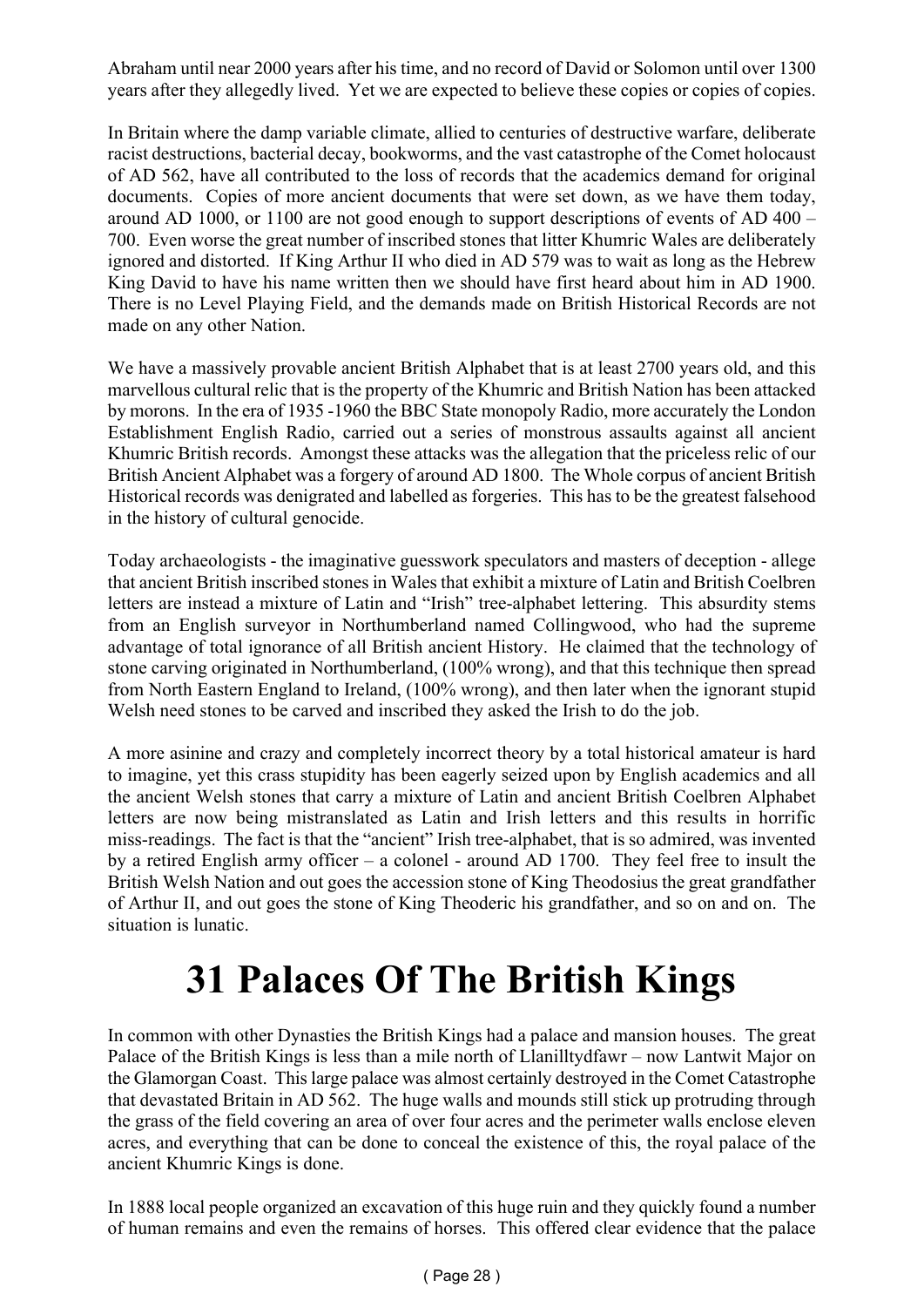had been destroyed by the vast explosions and fires caused by the debris from the Comet of AD 562. The buildings cover two acres and these are set in an enclosure of eight acres. Twenty rooms were discovered and one was 60 feet long by 51 feet wide, and the remaining walls stood nine feet high. Another room was 39 feet long by 27 feet wide and this had rich mosaics on the floors and plastered walls with painted murals on the walls. There were 43 human skeletons in this room, and the bones of three horses. The site was then reburied and covered over with turf. Local records are that the excavation was stopped by the arrival of "men in suits", which in Welsh terms meant foreign English officials from London. Clearly there was no wish to exhibit the Palace of the British Kings in Wales with German Hanoverians masquerading as Princes of Wales – instead of Wales being correctly a Kingdom.

A small partial excavation in 1938 uncovered another six skeletons in the lower stonework of one of the walls, where people might have sought shelter. This excavation was also stopped. This is a hugely important British site and a place of international importance and significance. Radio Carbon 14 testing of the human bones shows a date of around AD 562 for the destruction of this great palace. As King Arthur II was the King of Glamorgan, and certainly the Teyrn or Monarch of Britain, at that time this great ruined palace is the most likely site for the legendary Camelot. The field is known as Caer Meade, and whether Caer Meade was 'Camelot' is a possibility. The meaning of Meade is not clear but it may mean "a buffeting" or a "bashing", and certainly the 562 comet did that.

The private residence of the Glamorgan Kings was at Caer Melyn, also known as Cu Bwrd 'Mutually Together Table' in North Cardiff is another putative 'Camelot'. This castle was still there in 1453 when a wedding was recorded as being held there. Today the ruins lie under Castle Field. Either way, the idea of a great Palace of King Arthur existing is proven and just how long the authorities can keep the lid of silence this site remains to be seen. The Google Earth location is at  $-51$  26' 09 03 N, and 03 29' 55 63 W. If the Internet had existed a century ago and communications between citizens were allowed then this would not need to be written.

This Lantwit Major palace dwarfs the excavated palace of King Cogidubnus at Fishbourne in South East England who is listed as an arrant traitor to Britain in the Khumric records.

Llan-illtyd-fawr means "holy estate-of Illtyd –great", and Lantwit Major is meaningless, and according to the foreign Anglo-Saxon interpretations of our accurate British History this palace should not exist. The early propaganda was that the great palace was destroyed in AD 293 when the Emperor and King Carawn-Carausius was killed. This is plainly untrue and another deliberate diversion to get the site away from any connection with the two Kings who were named as Arthur I of around AD 345 to 400, and Arthur II born in AD 503 and died in 579.

Palace and Residence locations of the Ancient British Kings.

If below coordinates dont work in Google Earth then use an OS Map

One Camelot site is at Caer Melyn – The Yellow Fort at Castle Field.

51 26 09 03 N. 3 29 55 63 W. Caer Meade Palace at Lantwit Major. St Illtyd's Church at Llantwit Major. Summer Residence at Din Dryfan – (Dunraven) – castle of the birth. (Tin Tryfan).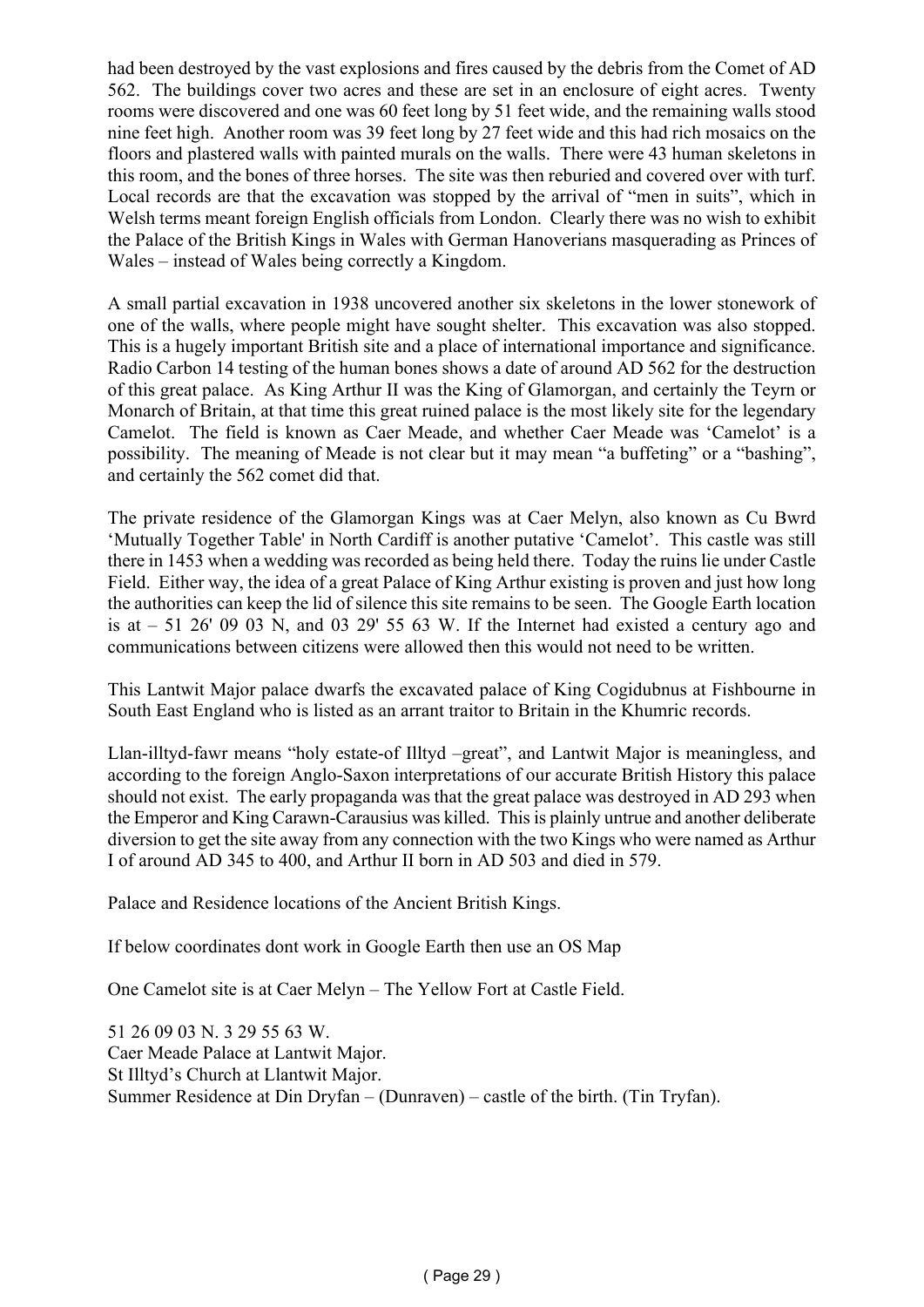#### **32 Police Corruption and Bogus Warrants**

Another selective item that might get readers into this astonishing mess of pubic corruption concerns just one of several criminal offences committed by the Police. One bright Friday morning in early 1994 I was returning home walking east across the park near my home and saw Baram Blackett walking quickly to intercept me from the opposite direction. At this moment a man who I did not know was calling to me from the north side of the park, and when I joined Baram another man began calling to us from a car parked in the road alongside the park.

We ignored both of these men, and Baram told me that the small street where we lived was full of Police vehicles. To cut this account short the man hurrying after us in the park was a Detective Constable and the man in the car was a Detective Sergeant Allinson. It turned out that they had a search warrant to search my flat. The Warrant itself was grubby and badly made out (rendering it useless) and looked as if it had been used elsewhere before and "doctored" for this present purpose.

The Warrant alleged: -

Alan Wilson had entered and Burglarised the St Peter's super Montem redundant Church.

This was an amazing allegation – even by the abysmal standards of the corrupt South Wales Police. We both own the St Peter's super Montem Church, and to accuse a man of robbing himself at his own property is lunatic.

Alan Wilson had removed a 3 foot (90cm) by 2 foot (60cm) by 1.5 foot (45cm) casket from the church of St Peter's.

As the casket was not removed by anyone and again as it belonged to us the Police arrogance matched their idiocy.

3.) Alan Wilson was in possession of unspecified Arkailogikal Artifax (presumably Archaeological Artefacts).

This is even more fantastic as first the lack of specification renders the allegation ridiculous in law, and secondly anyone can own anything, for instance a Roman coin, a Greek vase, a mediaeval sword, an Egyptian mummy or whatever.

So there were several Police vehicles in the tiny street of thirteen middle-class houses and three Detective Sergeants and a Detective Constable, and twelve members of the Armed Response squad. We told D/S Allinson that we owned St Peter's and actually gave him a Photostat copy of the Deeds. This excuse for a Police Officer still insisted on searching my property for this very large oak casket and they looked in draws, under carpets, behind wall panelling in coffee cups, and every tiny nook-and-cranny.

The Police had No Warrant to search Baram Blackett's flat, but that did not deter them and they tore his flat apart, and the whole process of seeking a large oak casket took over one and a half hours.

It emerged that this illegal Police raid was carried out at the instigation of one Gareth Dowdell - he of the bogus Honours Degree in Archaeology - the Secretary of the Glamorgan-Gwent Archaeological "trust" Company Limited.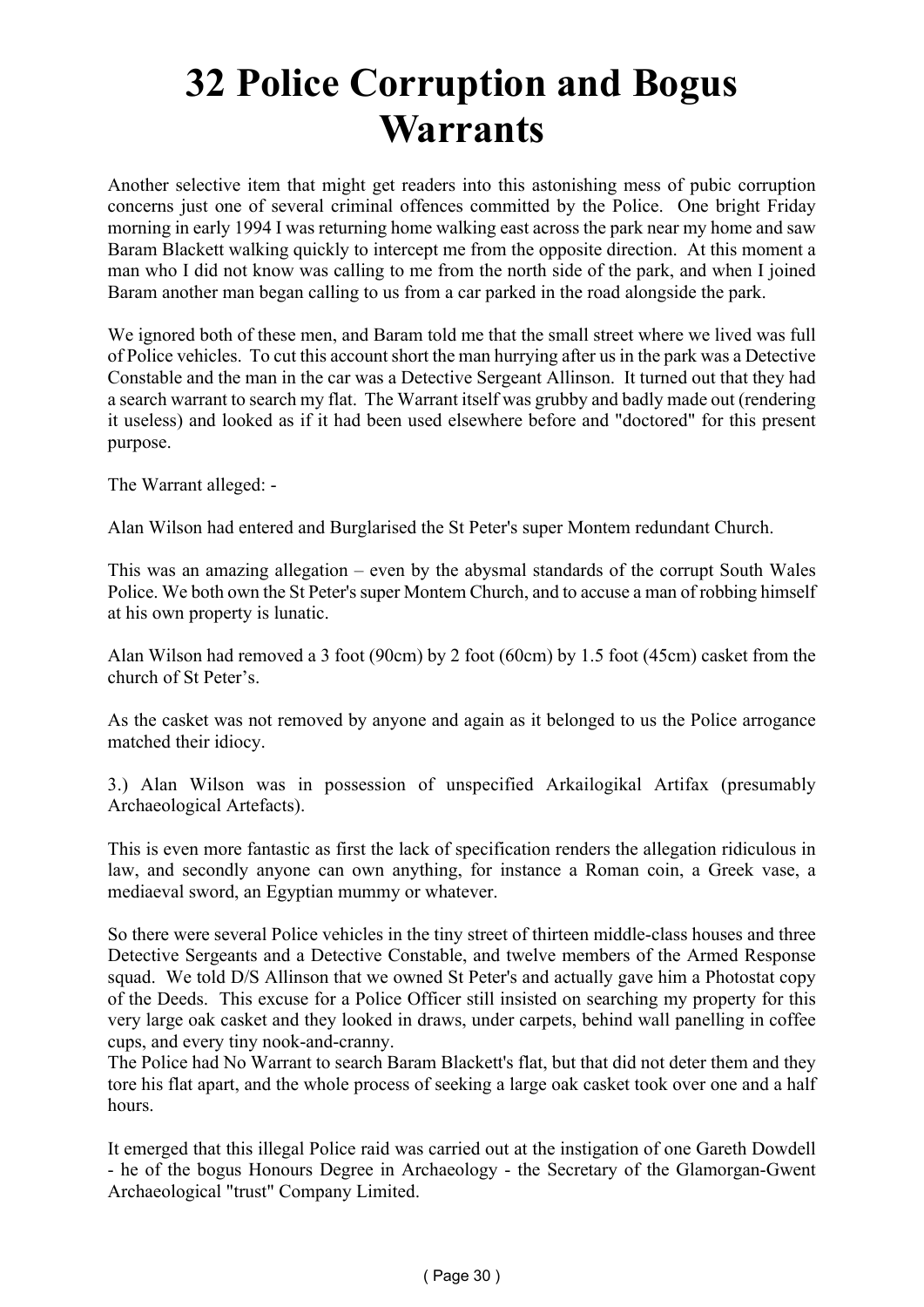The whole story can be told elsewhere, how we spent six years trying to get the Police into the High Court, and when we finally did our Legal Aid was illegally stopped two weeks before the Trial. What happened subsequently was worse than this illegal farce of a Police raid. Suffice it to say that this was one of the lesser offences committed by this out of control mad Police Force.

The gory detail of the tentacles of corruption spreading into Court Offices, of Court offices conniving, and Barristers lying, and Judges doing wrong, false criminal records created, phantom charges and illegal court cases, can and will be told elsewhere.

#### **33 Problems With Ancient British History**

The amazing thing about Britain is that it is the only nation on Planet Earth that totally despises and ridicules its own Native Ancient History. At all times the "British" academics, and English academics in particular, take every opportunity to attack and deride the Ancient histories of Britain in a constant display of Political and Religious Correctness.

Even more surprising is the fact that every time our Native British Histories are tested they prove to be accurate. This does nothing to stop the constant flow of negativity that is directed towards our perfectly truthful and provable histories that are our Birthright and our Heritage and Culture. Clearly there is a total lack of communication somewhere. It is a fact that Alan Wilson and Baram Blackett are the only researchers who have dared to enter this forbidden territory or dead zone of Ancient British Historical studies.

In 2004 a quite sensational discovery was made in Poole, Dorset, when archaeologists from Bournemouth University discovered an ancient harbour. This was a very large construction with nine metre wide jetties going out some ninety meters into deep water. It was estimated that some 10,000 oak trees had been felled to stabilize the stonework during construction, and thousands of tons of stones were used. The engineering was as good as anything accomplished by the Greeks and Romans. This is only one of many such ancient British relics.

The problem was that this ancient harbour was built around 300-250 BC just around 300 to 350 years before the Romans invaded south east Britain in AD 42. The archaeologists, who had been mis-educated into the false belief in ancient British barbarism, were at a loss to explain this great harbour. Instead of seeing the obvious that the Ancient British Histories are correct they theorised about Greek or Roman traders who wished to trade with the 'primitive' British must have come to Britain and built this large harbour. The senior archaeologist was asked what else he would like to find and he stated "A laden Roman trading ship." Now in Greece, or Rome, or Egypt, or Asia Minor, they would be keen to find a Greek, or Roman, or Egyptian, or Asia Minor trading ship, but this Englishman in true Anglo-Saxon form could not even conceive that the British had large ocean going ships and these were described by Julius Caesar in 55 BC. He should have said "An ancient British trading ship"

In the same way there is on Orchard Ledge on the eastern foreshore off Cardiff a gigantic stone harbour that is sunk. This sinking of the Great Stone Port appears to have happened in AD 562 when the debris from the Comet destroyed Britain. There is no way on planet Earth that foreigners could have built this huge harbour. It is clearly marked on the maps of AD 1858 and when the construction of the Roath and Alexandra Docks was taking place around 1890-1900 the land reclamation work uncovered the causeway leading out to this harbour. This is where the Princess Marchell the daughter of King Theoderic (Tewdrig) was placed on a ship around AD 490 to take her over to Ireland to marry Enlech the Golden Crowned, the son of Hydwn Dwn, son of King Ceredig, son of Cuneda Wledig. The fact that Arthur II sailed his fleet and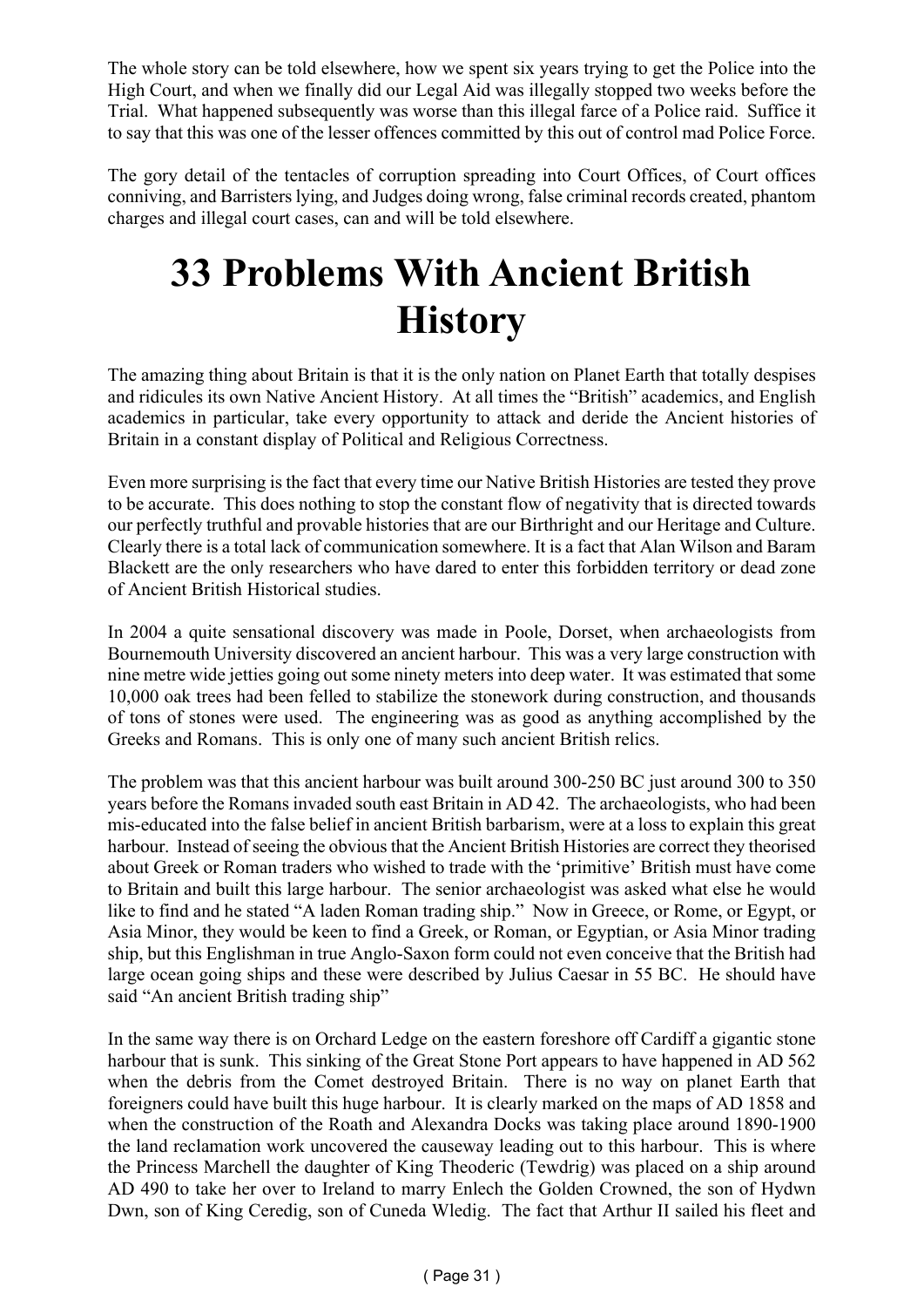army out of this harbour and this is also ignored. There is not the slightest interest taken or shown in major British historical relics, or any other relics for that matter.

The same applies to the triumphal arch said to have been built by King Ludd at Ludgate in London. When this was discovered in the late 1990's it was instantly and totally wrongly misidentified as "Roman" by the historically blind archaeologists. Alan Hassell, a historical researcher in London, and Adrian Gilbert, were both amazed at this incredibly wrong attribution as was everyone else with any knowledge of British History. The list of this deliberate blindness towards British History and anti-British racist attitudes is endless.

#### **34 Publisher Sabotage and More Delays**

In 2005 we decided that we were ready to launch our planned series of definitive books on British History, Heritage and Culture. This time we decided to publish in Canada and also decided to publish under the name of Grant Berkley with that person's co-operation. This secrecy and the use of the name Grant Berkley would allow things to slip past British secret police. In early 2005 the Manuscript and the illustrations of "The King Arthur Conspiracy", our Sixth Book, were sent to the UK office and the book was successfully published in Canada.

In 2006 we decided to go ahead with the publication of "Moses in the Hieroglyphs" and once again the Manuscript and illustrations and other paraphernalia including a large cheque, were sent to the Crewe Office in the UK of the Canadian publishers. After seven weeks of a planned six weeks print off we became a little worried, and so telephoned the Canadian Head Office in Canada. Well maybe we should not have been surprised, but the assurances coming out of the UK Crewe Office that all was under-way and proceeding well were a pack of lies. The Canadian Head Office had no record whatsoever of the Book or the Cheque and had never ever heard a word about it.

The Canadians – and NO blame attaches to them whatsoever - reacted swiftly and within a few hours that same day they had two people in a plane and on their way to Britain. They surprised the Crewe Office staff arriving suddenly in the afternoon. They searched one of the three offices and found nothing, and went to get some sleep and returned the next morning to continue their search. On a hunch they decided to re-search the first office, and there was a large steel locked cabinet that they had already searched the previous afternoon. Lo and Behold! There inside this already searched cabinet was the Manuscript, the Illustrations, the CD's and everything else. The detail of who, how, and why, will be told in the forthcoming book on the struggle with the bent and corrupt British establishment.

The UK Crewe office was closed down and one culprit sacked immediately. The others were laid off when the office was transferred to Oxford.

It seems that the lady's husband had been befriended by a known MI5 "little john" agent and somehow she had been persuaded to remove the documentation.

The politicians and their lackeys in the bureaucracy, the police, the courts, the media, and certainly the academics, have so far failed to crush and eliminate the research into our ancient British Heritage.

To hear British Politicians complaining about illegalities in other countries in Europe or Africa or elsewhere, is a joke. They need to put their own ramshackle house in order first. We will be detailing all the outrages that have been perpetrated against us, and possibly the Human Rights acts in Britain can be extended to include White Blood-British citizens.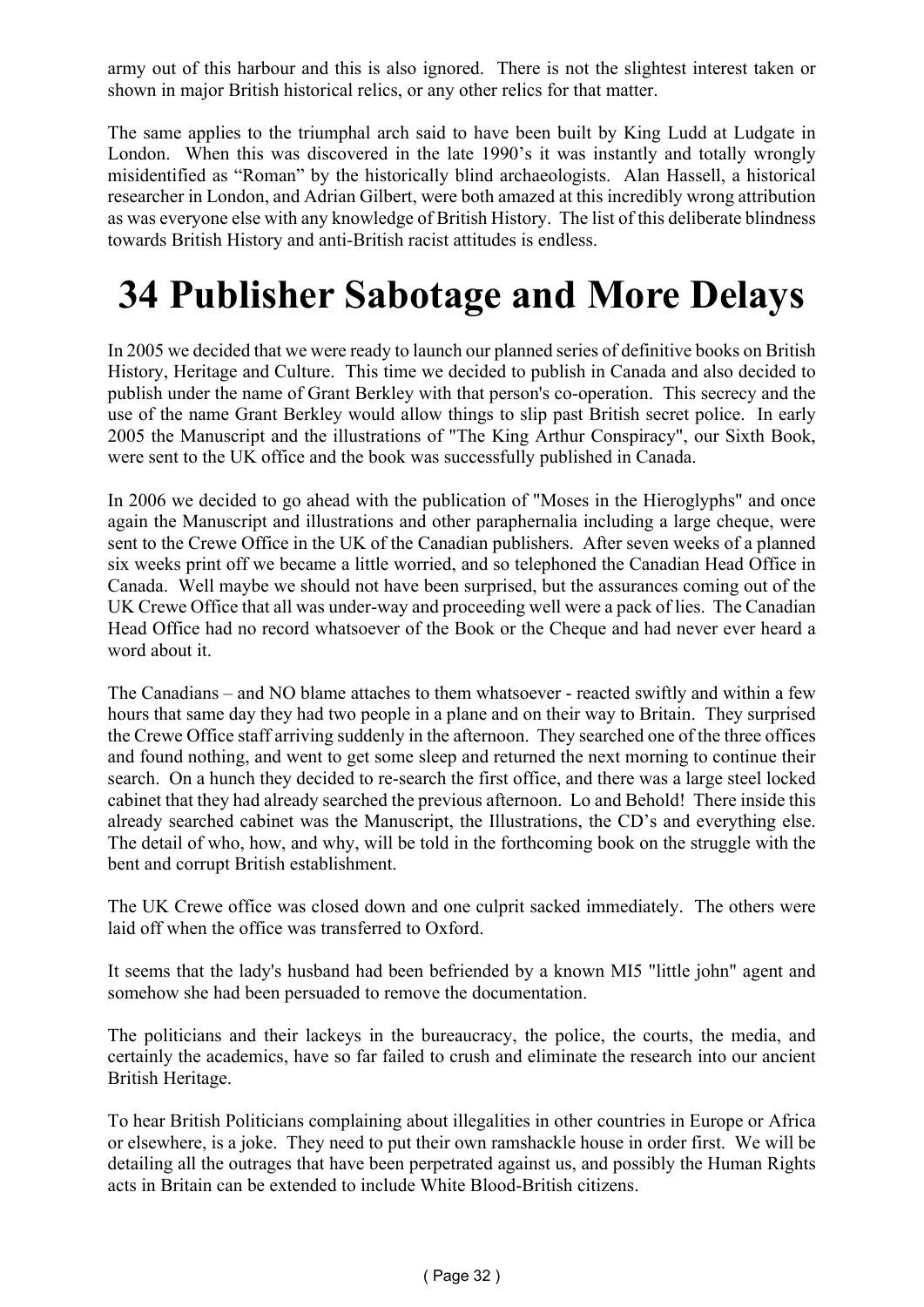These are by no means the most serious offences that involve politicians, police, lawyers (liars), courts, and also segments of the media who have totally failed in their office as the Fourth Estate. The whole story will be told on a book now being written.

As a salutary warning whether a lawyer be a solicitor or a barrister "mouthpiece" do not attempt to take Legal Action against the crook in the bent and corrupt Courts. It seems that Guy Fawkes had a point and he was probably the "good guy".

They DO tell blatant lies, and they DO betray their clients on behalf of the Establishment. Baram Blackett spent six fruitless years trying to get one legal vulture into Court and was blatantly cheated. I myself did not even bother to waste my time chasing any legal crooks around Ali Baba's courts.

## **35 Quangoland Wales**

The consternation amongst the English and Scots in Cardiff (Wales) University can only be imagined when we began the first serious Researches into the voluminous histories of South East Wales. The English monarchy did not like it, and the Roman church did not like it either, and the academics were in a panic, but the corrupt politicians and Grant Farmers of Wales were the most agitated of all.

So far - to this date of 2008 - no one in authority in Wales is prepared to meet with us or give us a hearing. In 1986 the BBC TV Wales contribution was to make a series ten one hour programmes all of which preached the total falsehoods of primitive ancient British and Welsh Barbarism and avoided every record and site. HTV Wales, the independent ? channel, also came up with a series of nine one hour programmes that were equally ludicrous and entirely negative, and which also avoided every historical record and site. The Great Little Gravy Trains of Wales rolled on and the privileged season ticket holders and their wives and families enjoyed the benefits of Public Funds in Quangoland.

Wales is known as Quangoland because it was run like an African or Pacific Island colony of England. The was no minister for Education, or Agriculture, or Health, or whatever, there was just the secretary of State for Wales. This was a license to print money, and the Taffia Mafia were not about to let anyone rock their boats floating on an ocean of cash. There was widespread corruption, and little did we know it then, but our researches into Arthur were going to cause a huge stir in some already very murky waters.

For those who may not know a Quango is a "Quasi-Unelected-Autonomous-Government Organization". In short when most basic industries like Water supply, Gas, Electricity, etc., were publicly owned the ruling political party nominated people to sit as Boards of Governors or Directors of those Public owned organizations. Naturally this was the perfect way to reward political friends, politicians wives, husbands, sons and daughters, uncles, aunts cousins, girl friends, or whoever. They went along to three or four Board meetings every year on matters of which they knew next to nothing and picked up a salary. One press report stated that on the Water Board of a tiny Welsh country there were fifty-four Quango members. There were some one hundred and fifty four Quangos in Quangoland Wales.

## **36 Romans Thrown Out Of Britain**

Then in AD 80 the Romans record "Bonassus usurped the Empire in Britain", and this means he threw the Romans out of Britain! They remained outside of Britain for a further 34 years. You would think this fact would be a major piece of interest to historians. Not so.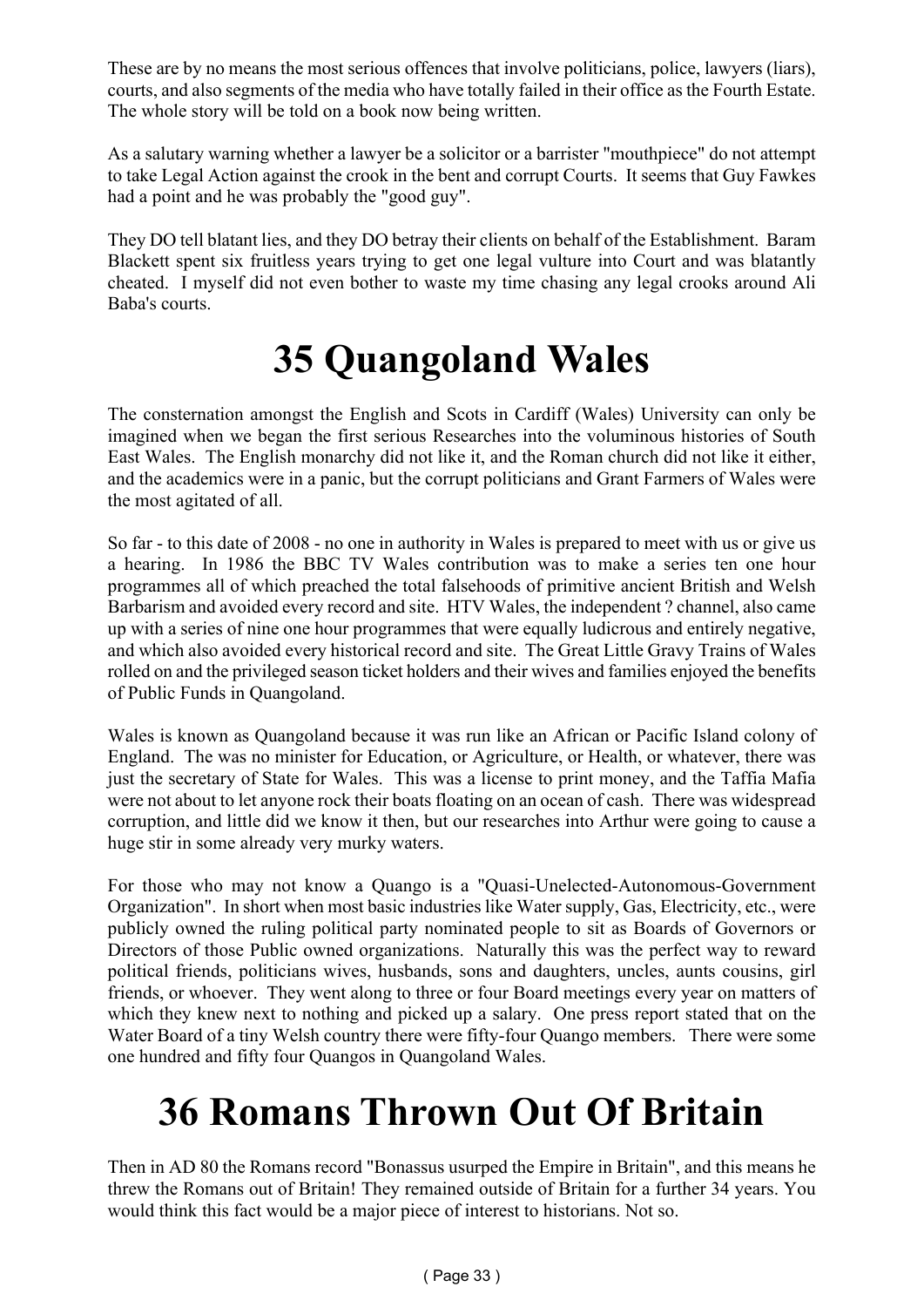Who was this Bonassus? Nobody seems to ask this simple question, because this would raise questions of the Kings of south east Wales. Well Bonassus was King Baram, son of Ceri Longsword. The last Roman governor of south east Britain was Sallustus, and after he was executed by Domitian in AD 80, there were no more Roman officials in Britain for over 40 years.

This proves once again that the British Kings ruled independently, and also matches British Histories recording independence in this period.

## **37 "The Dark Age" Of Britain**

The ancient Charters of Llandaff Cathedral and Llancarfan Abbey actually record the Kings and occasionally Princes who granted them lands at the time. These records start around AD 400 and continue on well after AD 1100.

These very important Charters contain historical data and reasons for the grants to the Church. When a King died his successor was served by the same Bishop, and when a Bishop died his successor served the same King, so you have an overlapping cascade of impeccable evidence detailing the succession of Kings and Princes of South East Wales, along with the Bishops and Abbots who served them from AD 400 onwards.

The Ogmore stone which records land donations made by "Arthmael" ("Iron Bear") King Arthur  $II$ 

In the intervening years from AD 51 onwards until around AD 600 the History of the British is very well known and provable. There were no Dark Ages as is claimed by English (Anglo-Saxon) writers. The detail of what happened in those centuries is totally, completely, and utterly different, from the political and religious distortions that are paraded by the liars in London, Oxford, Cambridge, and elsewhere.

The English fiction of Wales being a Principality and not a Kingdom, evaporates like the morning mist nonsense that it is.

#### **38 The Great Deception**

Here we exhibit a gigantic fraud and deception that should in itself be enough to totally demolish the incorrect propaganda that our British Ancestors were primitive barbarians.

In AD 311 when Constantine the Great left Britain to seize the Roman Empire his kinsman King Euddaf- Octavius began a war against Constantine's lieutenant in Britain. By AD 322 all of Britain was under the control of Euddaf and his allies and Britain was once again independent of Rome.

When the sons of Constantine the Great and his second wife Fausta fought and killed each other there was an era of several successive Western Emperors who were mainly active in Gaul and with apparent British support. Three of the most prominent of these Western Emperors left memorial stones in Western Britain near large mounds. All three are traceable in ancient British genealogies.

The rightful heir to the Roman Empire was Magnus Clemens Maximus who was the only son of Crispus Flavius Nobilis Caesar the eldest son of Constantine the Great by his first wife the British Princess Minerva, was in Britain, where he married a British Princess named Ceindrech the daughter of Rheiden. He had sons named as Arthun – Arthur I, Ednyfed, and Owain Ffindu, and in AD 383 Magnus invaded Gaul with Arthur I as his general. A major battle was fought at 'Sassy' Soissons where the Emperor Gratian was defeated, and Arthur I killed Gratian at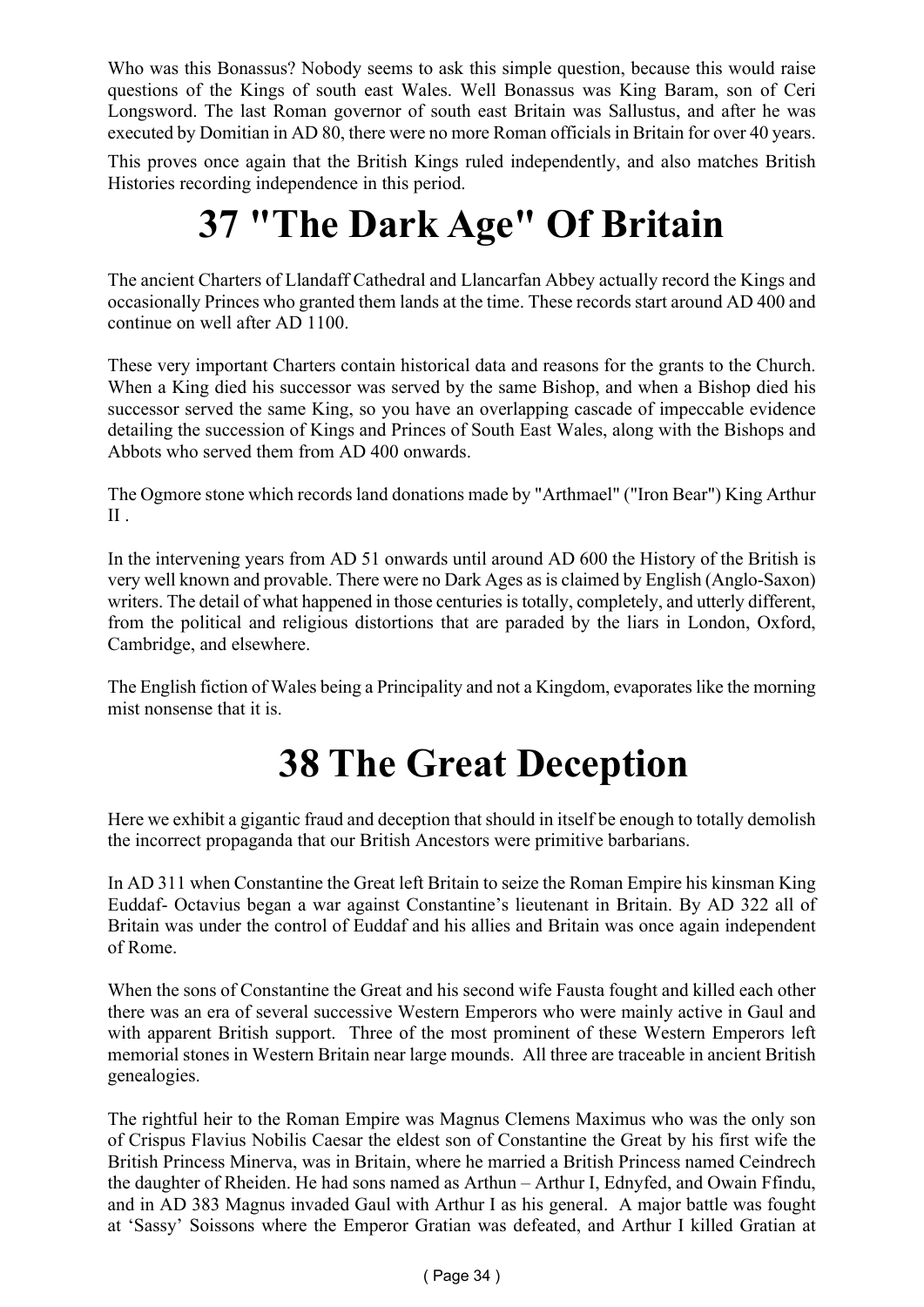Lyons. All of western Europe and north Africa went over to Magnus as the rightful Emperor. Arthur I, who was known as King of Greece, went through Switzerland and Italy and crossed over into the Balkans where he fought two major battles at Sisica and Poetovio against the Emperor Theodosius of Constantinople, and was forced to return to Britain. Magnus Maximus was surprised at Ravenna and killed after a rapid surprise march made by Theodosius' troops.

Theodosius sent his general into Britain and he withdrew in great haste after a few months, and Britain still remained independent under her own kings. Then in AD 406 a massed confederation of the Vandals, Sueves, and Alans, crossed the Rhine under King Godigeisel, and proceeded to destroy the Roman army and to devastate Gaul. The British sent a King Constantine, also traceable in the genealogies and who was a cousin of Arthur I, with an army to invade Gaul with his general Geraint. The British proceeded to defeat the Vandals, Sueves, and Alans, and King Constantine set himself up at Treves. The Vandal confederation was penned down south in Gaul against the Pyrenees, and Geraint pleaded with Constantine to gather the army from its spread policing duties in Gaul and to attack Honorius III and seize Rome. As Constantine prevaricated Geraint opened the passes of the Pyrenees and the Sueves and Alans streamed south to seize much of Spain, whilst the Vandals crossed the Strait of Gibraltar and seized all North Africa and made Carthage their capital.

Alaric the Goth took advantage of this situation and he invaded Italy and seized Rome, and looted the city unmercifully before marching south towards Sicily. In this fraught situation the weak Emperor Honorius II wrote a letter to the citizens of Rhegium in Brittium the Roman Province of the toe of Italy, and Honorius warned these Southern Italian citizens that Alaric was approaching and that he could do nothing to help them. They were on their own. The people of Rhegium in Brittium in Italy were in luck however and Alaric caught a fever and died. The motionless Constantine III was caught at Treves and killed by a Roman army and Honorius III survived.

The historians Zosimus and Olympidorus both record all this. Now London politics enters the arena, with the powerful British state independent of Rome and a British war King sitting in Gaul the false propaganda is that the letter sent by Honorius to Rhegium near the Strait of Messina, was instead sent to the weak helpless citizens of Great Britain. It is difficult to image a greater deliberate falsehood and deception than this that has been foisted onto the unsuspecting people of Britain. This falsehood that had succeeded in blotting out the FACT that from AD 322 Britain was free from Rome, and that for most of the preceding 280 years Britain was also independent of Rome has been successfully obscured and British History has been totally distorted. In Britain the descendants of Arthur I are very well documented and his great grandson Teithfallt-Theodosius became top King, followed by King Theoderic-Tewdrig, King Maurice– Meurig, and then by King Arthur II and his descendants. There were NO Dark Ages in Britain.

The fact is that the best and most copiously recorded Dynasty in Western Europe and probably everywhere else has been deliberately eliminated by academic fraud. It all goes back to the language and alphabet barriers and the inability to communicate in Britain.

The ridiculous notion that there ever was a "Roman Britain" for around 400 years needs to be exposed as the absurd archaeological fantasy that it is. It never happened and this can be proved.

## **39 The Ubiquitous King Arthur II**

The alleged untraceable 'King Arthur' of the Sixth Century AD is in fact the best recorded British King in all our ancient Histories. The account of his death and burial is found in at least ten ancient Khumric 'Welsh' histories and Epic poems, and the 'mystery' is just how anyone could think that he was a 'mysterious figure'. The situation is both tragic and hilarious.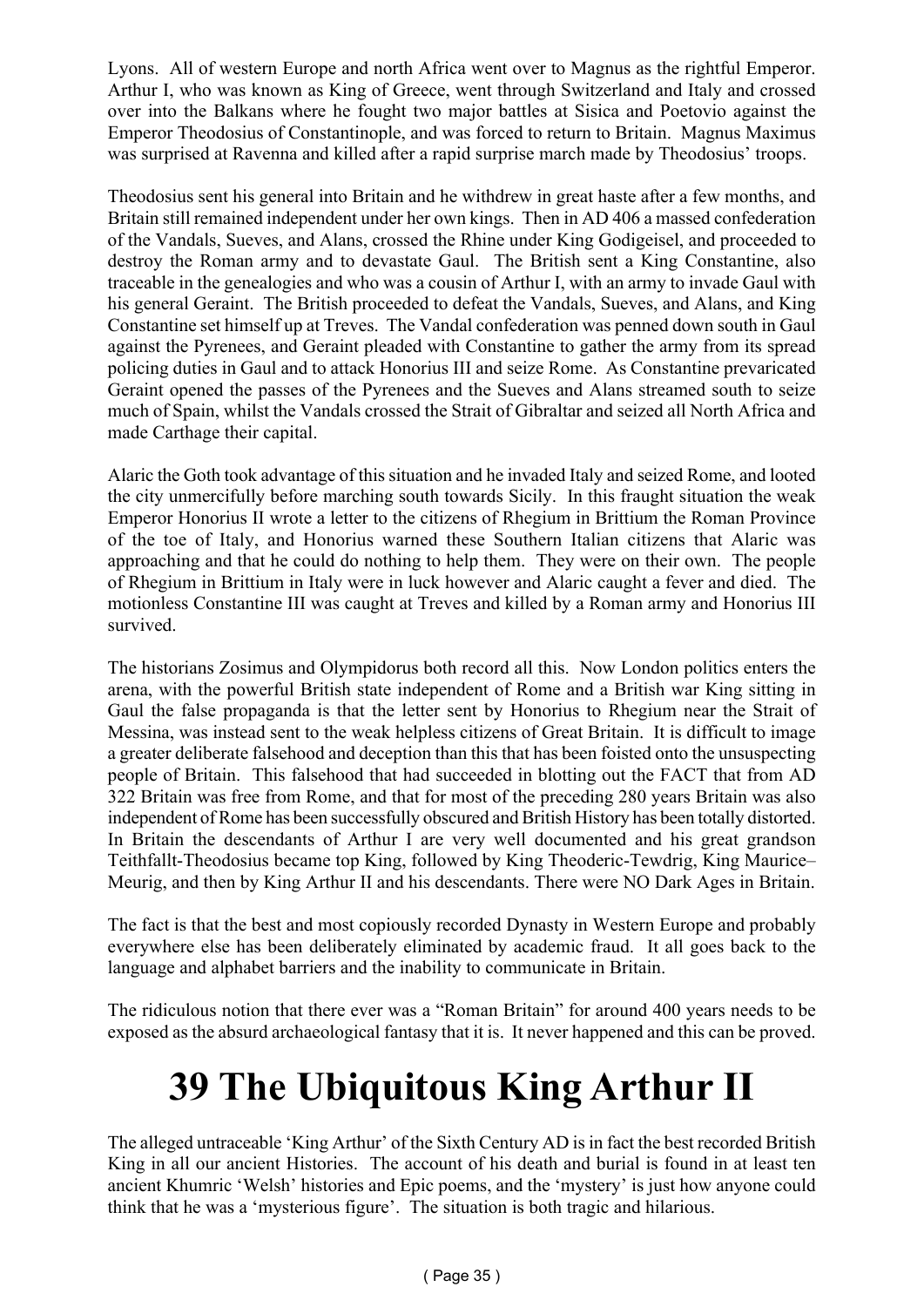The fact that Edward is Iorwerth, and Julius Caesar is Iwl Kesar, and Ostorius Scapula is Euroswydd Wledig, and Maurice is Meurig, and Theoderic is Tewdrig, and Gwrgan Mawr is Aurelian the Great, and Ambrosius is Amlodd Wledig, appears not to have registered with the academics. Also the ridiculous practice of preferring to use foreign alien Roman names when dealing with our British Histories is asinine stupidity. To write Cassivelaunius instead of Caswallon is idiotic, as Caswallon is NOT a name and it means a Viceroy – "ruler of a separate part of the state", and the requirement is to find the Prince behind that title. Cadwallader is not a name and it means Battle Sovereign, and again the question is "who was he"?

To find Arthur II look for Arthmael - Iron Bear, the son of Meurig - Maurice, the son of Tewdrig - Theoderic. The simple fact is that this King Arthur II was a sixth generation direct descendant of King Arthur I, and it is harder to miss either or both of these Kings than it is to find them. Let there be NO doubt that Glastonbury Abbey in Somerset in England is a total fake that was not founded until AD 941. King Arthur I died around AD 400 and King Arthur II died in AD 579, and No 1 is buried in Warwickshire and No 2 is buried in Glamorgan. Arthur I was the legendary mediaeval Guy of Warwick - Guy being 'gwyr' or 'gwr' – Man of Warwick.

Joseph of Arimathea was NOT buried in Glastonbury founded in AD 941, and instead he lies in Cardiff close to Llandaff where Maelgwn of Llandaff identified his grave. King Arthur II was not born in Tintagel in Cornwall but instead at Din Dryfan (Din Dagol) in South Wales. Once these ridiculous frauds are disposed of and relegated to the realm of Pinochio, Snow White & the Seven Dwarfs, Daffy Duck, and the Flintstones, sanity can be restored to our perfectly accurate and very well recorded British Histories. Mediaeval monks were the greatest liars and con-men around. They had sufficient Holy Blood of Jesus scattered around in glass vials to sink the Titanic, and the mass of timber splinters alleged to be from the Holy Cross would build most of Admiral Nelson's fleet at Trafalgar. Pilgrims were mediaeval tourists and the whole idea was to make money as it still is today. The present attitude of allowing the frauds at Glastonbury and Tintagel to be paraded as amusing possibilities, and denigrating all Khumric "Welsh" accurate records is anti-Welsh and racist.

This untraceable sixth century King Arthur II has four brothers and five sisters, and his ancestors and descendants and very well proved with graves and inscribed stones. The marriages of his sisters are recorded and evidence of his brothers Idnerth, Frioc, Madoc Morfran, and Paul (King Poulentius) exists. Hopefully the readers will share our utter astonishment and incredulity that the Welsh inscribed stones that bear some mixture of Latin and the old Welsh Coelbren Alphabet and being treated as a mixture of Latin and the Irish tree-alphabet (invented by a retired army colonel after AD 1700). The massive insult is that the Khumric Welsh could not read or write and the Irish had to come over to Wales to carve and inscribe stones for them. This utter academic idiocy would not be tolerated anywhere else on Earth and the English archaeologists would be told to go home and to stay home. This ludicrous academic campaign does succeed in fooling the public and the accession and memorial stones of King Theodosius, and King Theoderic , who were Arthur II's great-grandfather, and grandfather, are completely misread, as are many others.

The reader is invited to read what Strabo the travelling Greek geographer and historian had to say about the barbaric and illiterate British around 50 BC - 2060 years ago: -

"He came, not clad in skins like a Scythian, but with a bow in his hand, a quiver hanging on his shoulders, a plaid wrapped about his body, a gilded belt encircling his loins, and trousers reaching from the waist down to the soles of his feet. He was easy in his address, agreeable in his conversation; active in his despatch, and secret in his management of great affairs; quick in judging of present accuracies; and ready to take his part in any sudden emergency; provident withal in guarding against futurity; diligent in the quest of wisdom; fond of friendship; trusting very little to fortune, yet having the entire confidence of others, and trusted with everything in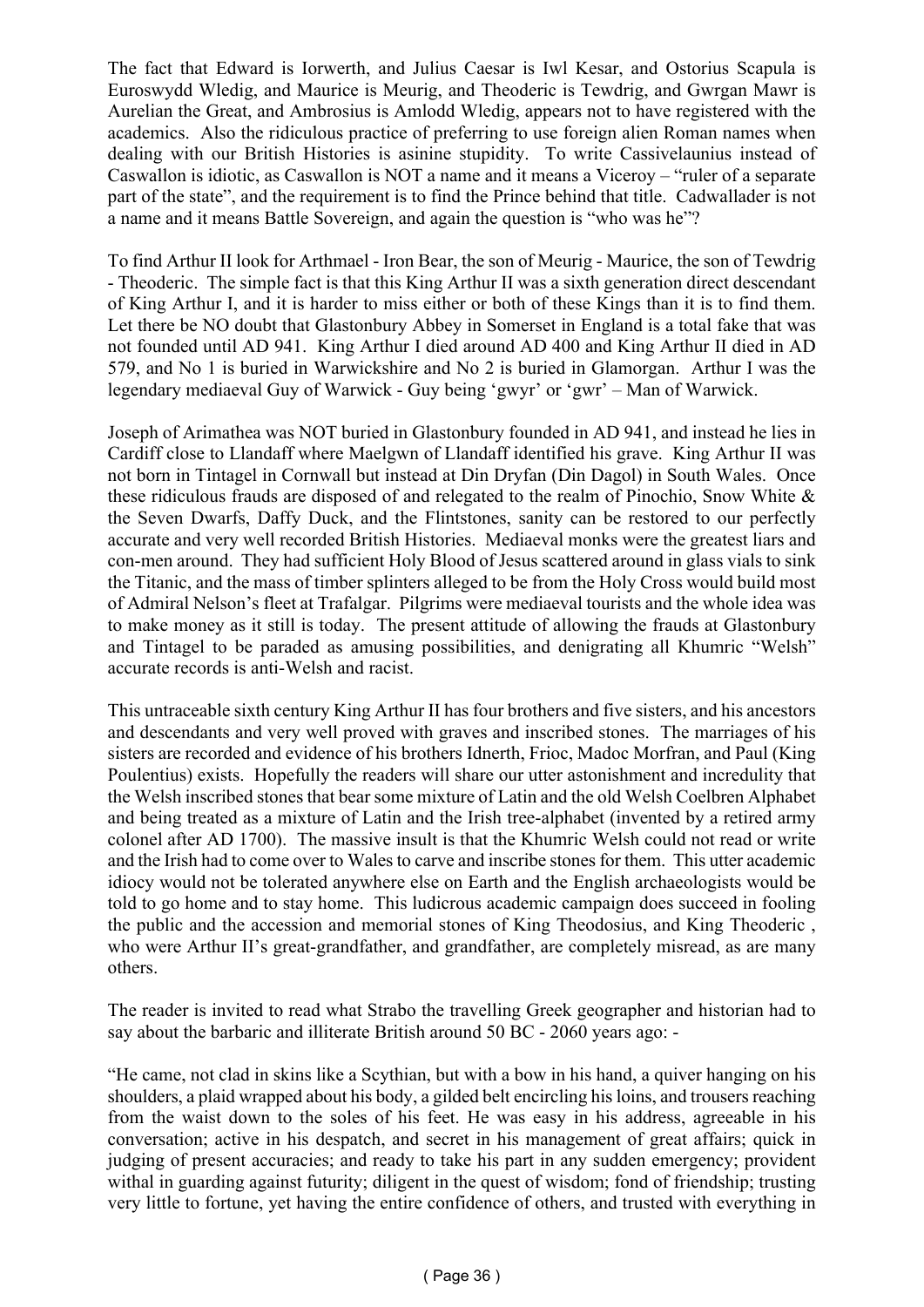his prudence. He spoke Greek with a fluency, that you would have thought that he had been bred up in the Lyceum, and conversed all his life with the Academy of Athens."

(The Lyceum was the University in Athens that was set up around 400 BC.)

This is similar to other ancient accounts of our literate educated British ancestors, and the Anglo-Saxon invention of ancient British Barbarism needs to be consigned to the rubbish bin along with their incredible fabrication of 400 years of "Roman" Britain. Read the histories of Britain and Rome and that complete fiction also evaporates. It never happened outside the inventions of London, Oxford, and Cambridge, and the last thing on planet Earth that they want is for anyone to actually read and investigate accurate correct authentic British History.

The political and religiously correct campaign to destroy and obliterate British History and to replace it with a historical void and to reduce the high civilization of ancient Britain to primitive jungle tribal savages conditions, would have succeeded if it were not for the giant figure of 'King Arthur' standing immovable in the way. The British held on to Arthur and so the Establishment worked away to blot out the histories, and then they made him a figure of Myth and Legend, and then they made him a comic figure and finally a childish cartoon character. It is NOT going to work and regardless of the illegal onslaughts made against Alan Wilson and Baram Blackett the researches will continue to be published.

There never was a Roman Britain that lasted for 400 years, it never happened. The first thing that needs to be done is to expel the archaeologists from the realm of History, and to relegate them to their correct level of tomb robbing rag and bone men. Their propaganda (that there are virtually no ancient British Historical Records) is completely false. The grave of King Theoderic is known, and the grave of his son King Maurice-Meurig is recorded and traceable, and it should be no surprise that the grave of Arthur II son of Maurice exists, as the grave of his son King Morgan Mwynfawr is at Bedd (grave) Morgan Mwynfawr.

If the London Establishment is going to look ridiculous then so be it. Politicians are generally ridiculous anyway.

## **40 Total Lack Of Communication**

The lack of Historical Communication between England and Khumric 'Wales' is astonishing by any standards. Anyone could be excused for thinking that the Khumry were living on the far side of the Moon. The result is that the mass of preserved Ancient British Records is in South East Wales, and this is because the area appears to have escaped the natural disasters that afflicted Britain, and also the people were able to resist foreign invasions down the centuries.

For example, there has always been an alleged mystery of the sites of major ancient battles fought in Britain. The key battle sites of Mynydd Baedan (Mount Badon) and Camlann Mountain, and Llongborth Beach, are allegedly unknown according to English academics. This is absurd as Mynydd Baedan, that is said to be close to the banks of the Severn, is in the Maesteg Valley just around six miles inland. The place where Arthur II gathered his army is precisely known. The road he took to the battle is in Khumric "road of the tumult", the battlefield is on Mynydd Baedan and the fields are Maes-cad-lawr = Field of Battle Area. There are huge grave-mounds for the dead of the battle, and several of Arthur II's companions have place names there. Other names like the 'dell of chastisement', and 'the field of the white tents,' and 'battle court' exist. The locals remember the battle and in the 1880's a local blacksmith wrote a book on it. The Saxons landed at the Jersey Marine area near Swansea and moved to the Dell of the Saxons, and their route to the battle inland to avoid the dangerous river Neath before turning east and south is marked by place names. Everything is marked on Government Maps.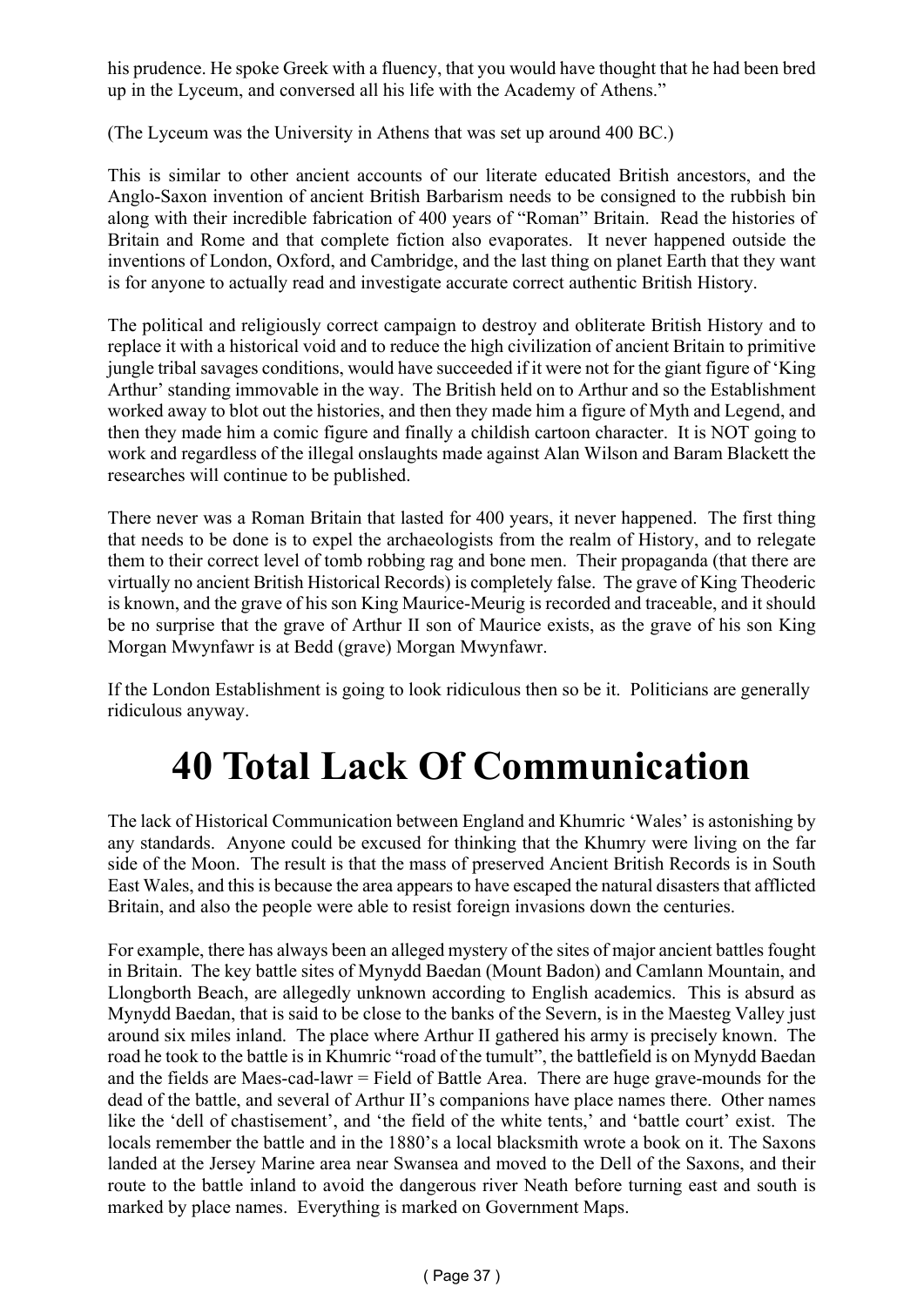Arthur II is said to have landed at Llongborth beach around AD 569, and a long flat sandy beach that is ideal for an invasion fleet to put an army ashore had a nearby farmhouse and was named as Llongborth until AD 1926, when someone, for devious unknown reasons, changed the name to Llanborth. The Prince Geraint is recorded as being mortally wounded in the battle in the surf and a coffin was sent from Brittany as he lay dying. This is recorded in a Saint's Life. Three miles inland is Bedd Geraint Farm - Grave of Geraint Farm - complete with his large grave mound. Close by is the stone of Bledri another participant in the battle.

After the battle on the beach, Modred son of Llew, son of Cynfarch Oer, retreated north up through Camlann Valley on the west side of Camlann mountain. This narrow winding pitching up and down valley is dotted with grave mounds, and local tradition is that the Thermopylae like battle of Mynydd Camlann took three days. Modred was clearly using the narrow and difficult terrain to delay the advance of Arthur II. How in heavens name writers like the Canadian Geoffrey Ashe could write nine books claiming that these obvious ancient battles sites are untraceable is amazing. Even more amazing is the persistent zeal with which London publishers print books in support of these pathetic and obvious false sites at Glastonbury and Tintagel. There is no Mynydd – Mountain of Camlann in Cornwall and racism is the only answer. The point is that there has never ever been any mystery or difficulty over the location of these famous Arthurian Battle sites. The places are marked and named on the maps. The problem lies in racism and the incredible refusal of the modern English to look at anything that is not written in dead foreign alien Latin, or equally foreign Greek. These battles sites are plain and obvious and they open up the Pandora's Box of having to admit that King Arthur II was Khumric Welsh. Again the problem is one of a total refusal to communicate.

The plethora of clear information on the death and burial of King Arthur II makes his the best and more clearly recorded death and funeral of Ancient Britain. There is NO King Arthur Mystery, and there never was until the deceitful forgeries of Glastonbury Abbey in South West England were perpetrated. Seeking for a massively recorded Welsh King in England is as crazy as looking for Polar Bears in the Sahara Desert. Napoleon lies buried in Paris, France, and not in Moscow or Instanbul.

·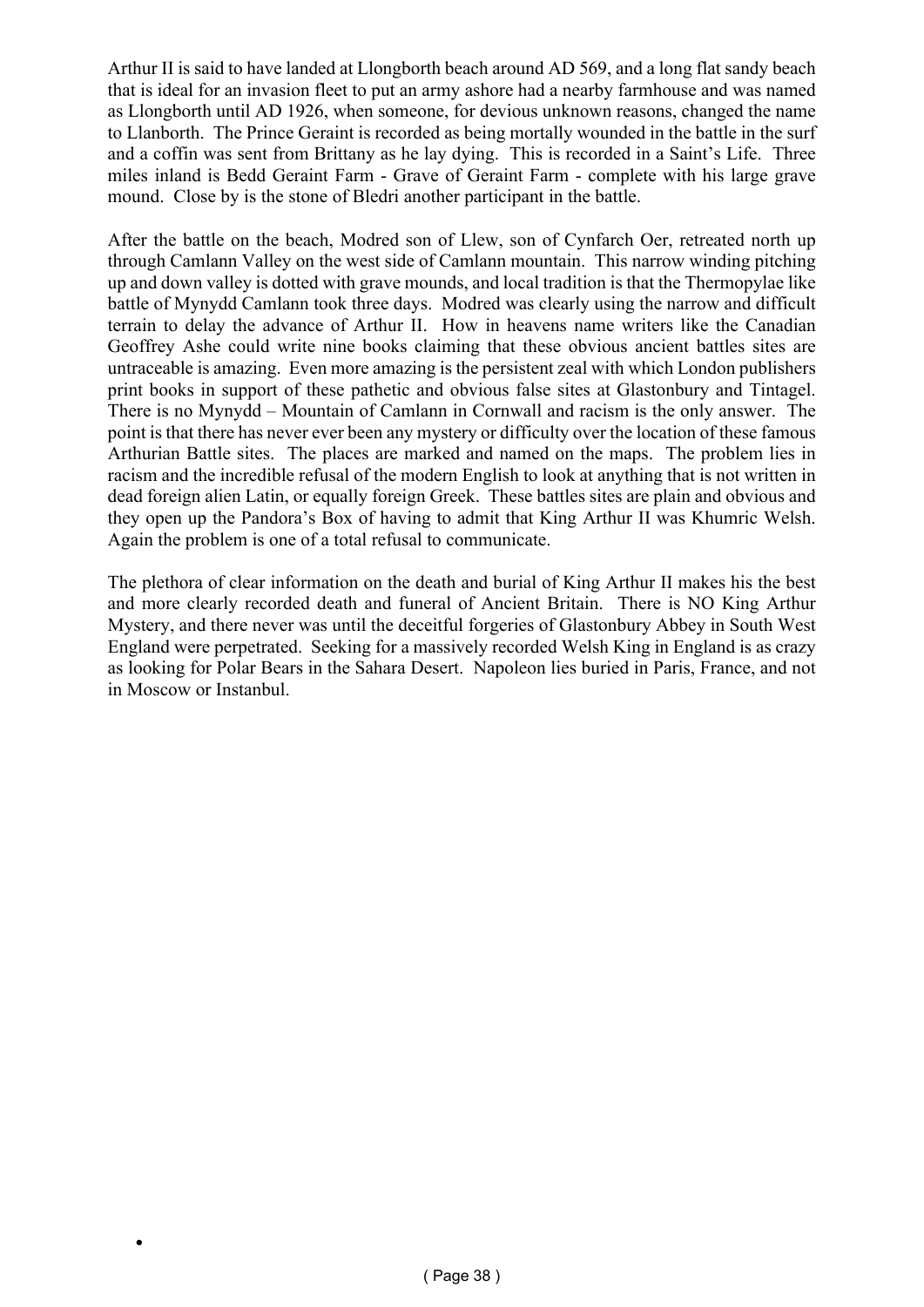

·

**The above PowerPoint presentation is available at Pastor Eli's website:**

#### **www.anglo-saxonisrael.com**

**Parts 1 - 6 plus a short introduction can now be viewed or downloaded the latest addition part 6 covers the German people in relation to the migrations of the Tribes of Israel.**